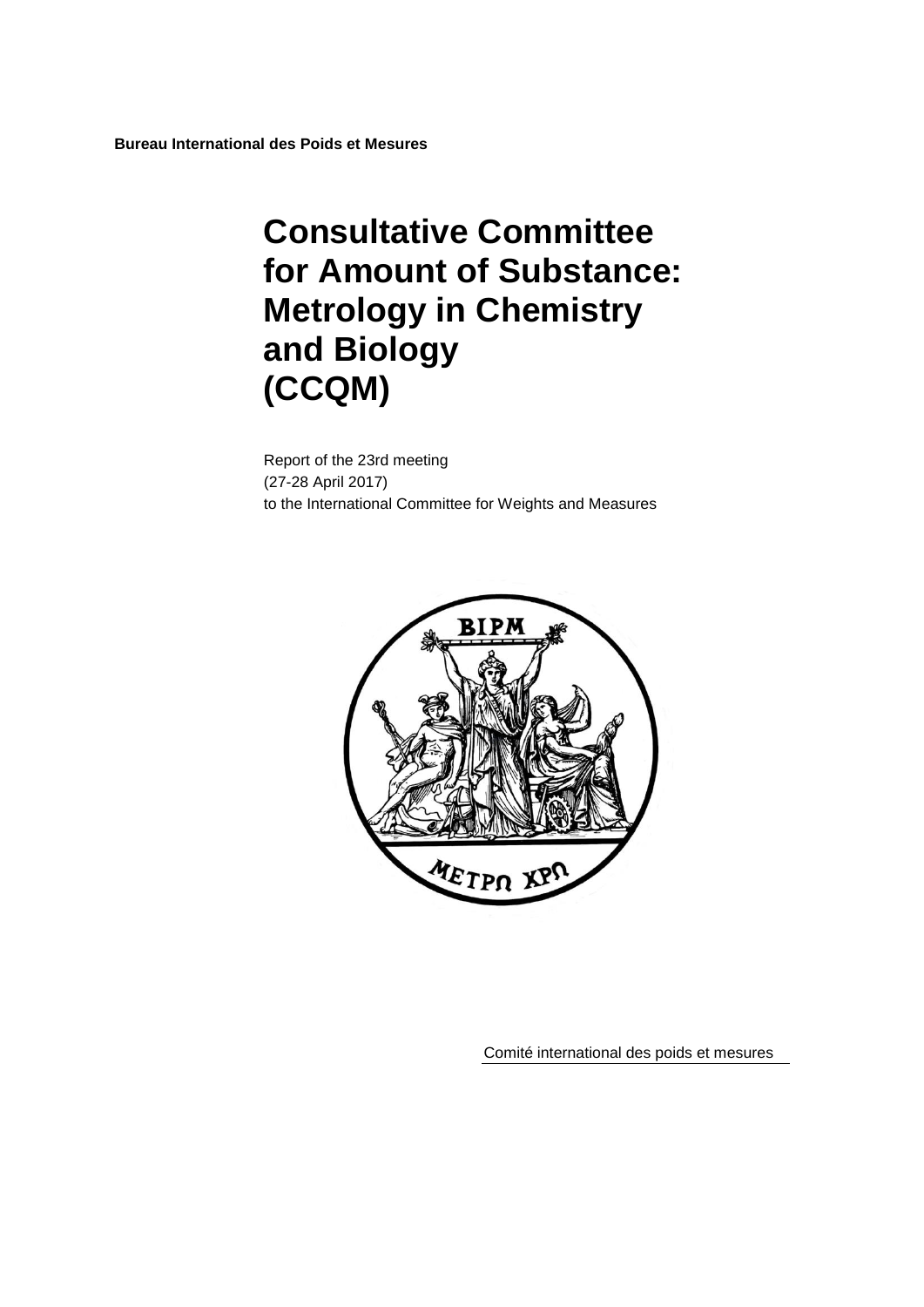## **LIST OF MEMBERS OF THE CONSULTATIVE COMMITTEE FOR AMOUNT OF SUBSTANCE: METROLOGY IN CHEMISTRY AND BIOLOGY**

as of 27 April 2017

## **President**

Dr W.E. May, member of the International Committee for Weights and Measures also

National Institute of Standards and Technology, NIST, Gaithersburg, and University of Maryland, College Park MD

#### **Executive Secretary**

Dr R. Wielgosz, International Bureau of Weights and Measures [BIPM], Sèvres.

#### **Members**

Centro Nacional de Metrología [CENAM], Querétaro.

D.I. Mendeleyev Institute for Metrology, Rosstandart [VNIIM], St Petersburg.

Danish Fundamental Metrology Ltd [DFM], Lyngby.

Dutch National Metrology Institute [VSL], Delft.

Federal Institute for Materials Research and Testing/Bundesanstalt für Material-forschung und –prüfung [BAM] Berlin.

Federal Office of Metrology [METAS], Bern-Wabern.

Health Sciences Authority [HSA], Singapore.

Instituto Nacional de Metrologia, Qualidade e Tecnologia [INMETRO], Rio de Janeiro.

Istituto Nazionale di Ricerca Metrologica [INRIM], Turin.

Korea Research Institute of Standards and Science [KRISS], Daejeon.

Laboratoire National de Métrologie et d'Essais [LNE], Paris.

Laboratory of the Government Chemist [LGC Ltd], Teddington.

National Institute of Metrology [NIM], Beijing.

National Institute of Metrology [NIMT], Pathumthani

National Institute of Standards and Technology [NIST], Gaithersburg.

National Measurement Institute, Australia [NMIA], Lindfield.

National Metrology Institute of Japan, National Institute of Advanced Industrial Science and Technology [NMIJ/AIST], Tsukuba.

National Metrology Institute of South Africa [NMISA], Pretoria.

National Metrology Institute of Turkey/Ulusal Metroloji Enstitüsü [UME], Gebze-Kocaeli.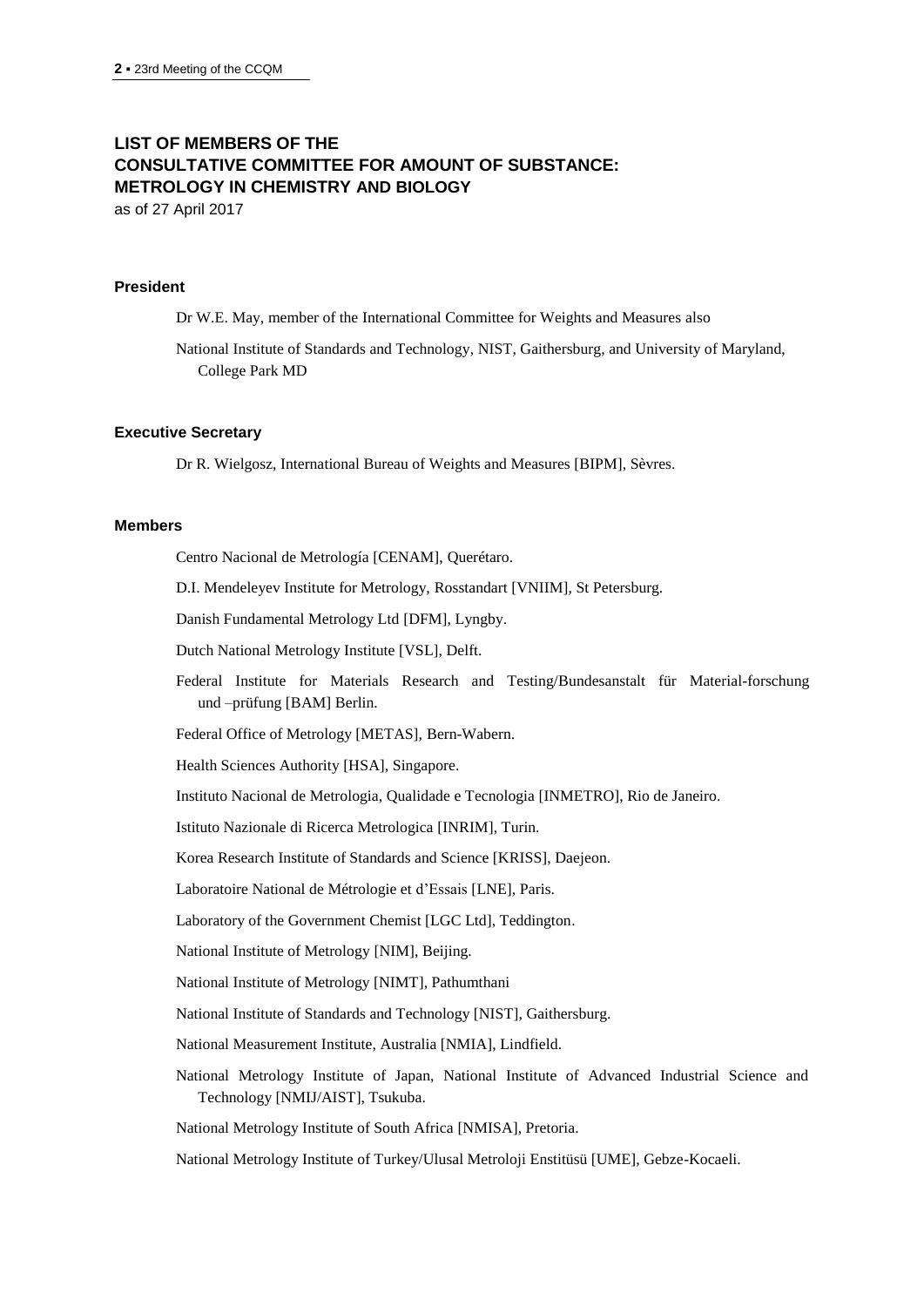National Physical Laboratory [NPL], Teddington. National Research Council of Canada [NRC], Ottawa. Physikalisch-Technische Bundesanstalt [PTB], Braunschweig. RISE Research Institute of Sweden AB [RISE], Borås Slovak Institute of Metrology/Slovenský Metrologický Ústav [SMU], Bratislava. State Laboratory [SL], Co. Kildare. The Director of the International Bureau of Weights and Measures [BIPM], Sèvres.

#### **Observers**

Agency for Science, Technology and Research [A\*STAR], Singapore.

Bulgarian Institute of Metrology, General Directorate "National Centre of Metrology" [BIM], Sofia.

Central Office of Measures/Glόwny Urzad Miar [GUM], Warsaw.

Centro Español de Metrología [CEM], Madrid.

Government Office of the Capital City Budapest [BFKH], Budapest.

Hong Kong Government Laboratory [GLHK], Kowloon.

Instituto Português da Qualidade [IPQ], Caparica

Kenya Bureau of Standards [KEBS], Nairobi

National Physical Laboratory of India [NPLI], New Delhi.

National Physical Laboratory of Israel [INPL], Jerusalem.

#### **Liaisons**

Cooperation on International Traceability in Analytical Chemistry [CITAC], Trappes.

European Commission – Joint Research Centre [JRC-Geel], Geel

International Atomic Energy Agency [IAEA].

International Federation of Clinical Chemistry and Laboratory Medicine [IFCC].

International Organization for Standardization, Committee on Reference Materials [ISO REMCO].

International Union of Pure and Applied Chemistry [IUPAC].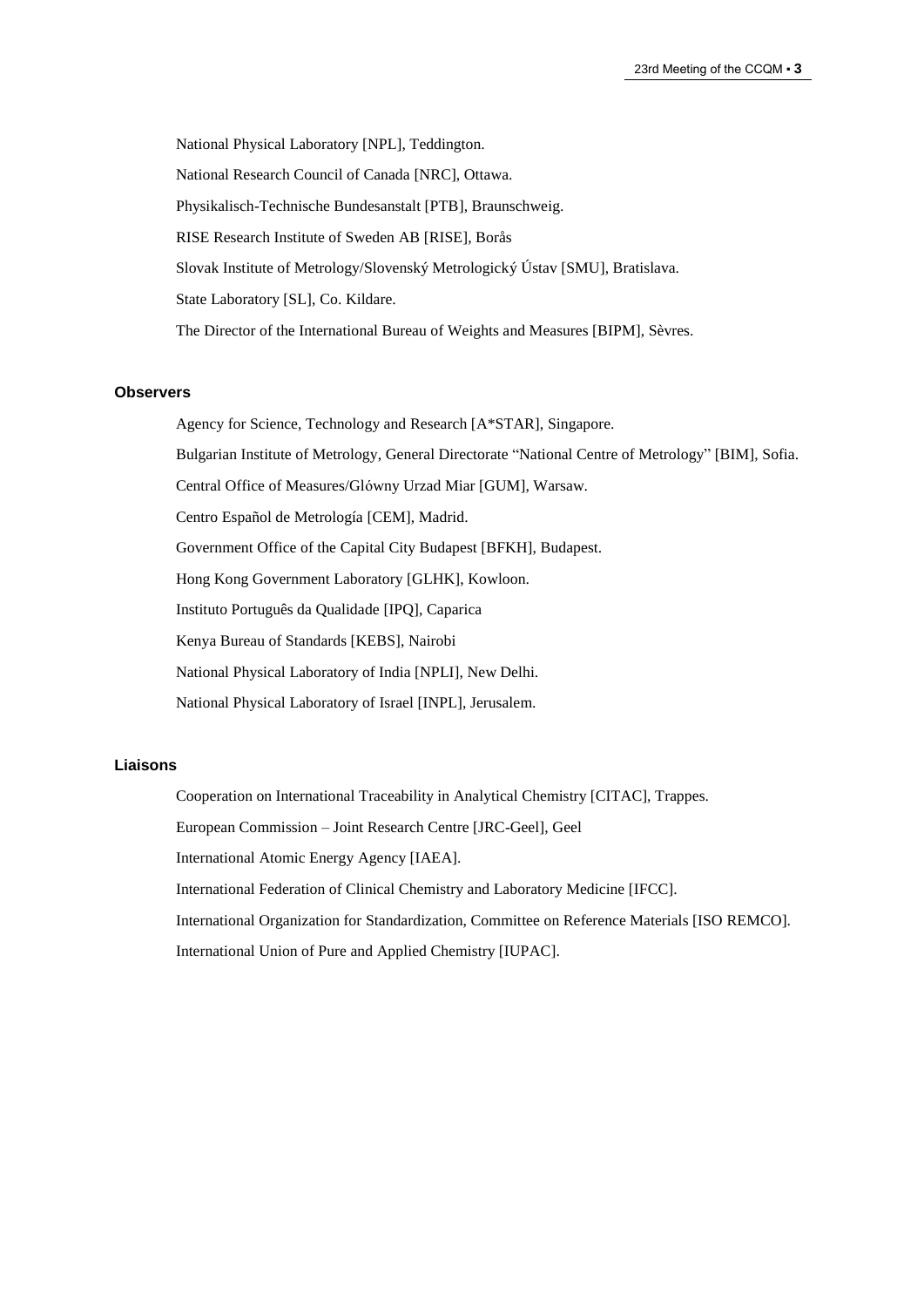## **1. OPENING OF THE MEETING**

The Consultative Committee for Amount of Substance: Metrology in Chemistry and Biology (CCQM) held its twenty third meeting at the International Bureau of Weights of Measures (BIPM), at Sèvres on 27-28 April 2017.

The following were present: M. Akgöz (UME), H. Andres (METAS), A. Botha (NMISA), O. Bottauscio (INRIM), P. Brewer (NPL), R.J.C. Brown (NPL), G. Carroll (SL), S. Choquette (NIST), L. Deleebeeck (DFM), S. Ellison (LGC Ltd), P. Fisicaro (LNE), T. Fujimoto (NMIJ/AIST), C. Gonzalez (NIST), N. Gonzalez-Rojano (CENAM), A.C. Gören (UME), B. Güttler (PTB), J.S. Kim (KRISS), S.K. Kim (KRISS), Y. Kustikov (VNIIM), T.K. Lee (HSA), H. Li (NIM), L. Ma (NIM), L. Mackay (NMIA), M. Máriássy (SMU), S. Marbumrung (NIMT), W.E. May (President of the CCQM), J. Melanson (NRC), Z. Mester (NRC and IUPAC), U. Panne (BAM), S.R. Park (KRISS), H. Parkes (LGC Ltd), E. Pires do Rego (INMETRO), M. Sargent (LGC Ltd), M. Sega (INRIM), A. Takatsu (NMIJ/AIST), N. Tangpaisarnkul (NIMT), T.L. Teo (HSA), J. Ullrich (PTB and CIPM), W. Unger (BAM), A. van der Veen (VSL), S. Vaslin-Reimann (LNE).

Observers: H.A. Chua (A\*STAR), F. Dias (IPQ), J. Dumanska (GUM), W. Kozlowski (GUM), I. Mugenya (KEBS), Z.N. Nagyné Szilágyi (BFKH).

Liaisons: H. Emons (JRC-Geel and ISO REMCO), A. Fajgelj (IAEA), L. Samuel (CITAC).

Representatives from Member State invited to attend as Observer: L. Chavarro Medina (INM Colombia), R. Pérez Zambra (LATU).

Invited: M. Buzoianu (INM), V. Dobrovolskiy (VNIIFTRI), P.A. Gatti (INTI), R. Kaarls (CIPM honorary member), H. Klich (INRAP), J. Morrow (NIST), R. Parris (NIST), S. Lin-Gibson.(NIST).

Also present: R. Josephs (BIPM), M.J.T Milton (Director of the BIPM), P. Moussay (BIPM), S. Picard (BIPM / KCDB Coordinator), J. Viallon (BIPM), S. Westwood (BIPM), R. Wielgosz (BIPM / Executive Secretary of the CCQM), N. Zviagin (JCRB Executive Secretary).

Sent regrets: E. Anklam (JRC-Geel), M. Bilsel (UME), D. Moturi (KEBS), M. Tarlov (NIST), T. Fernández Vicente (CEM).

Dr May, President of the CCQM, officially opened the meeting at 9:00 am on 27 April 2017. He thanked the CCQM members for their work over the last year and remarked that attendance during the week of CCQM meetings continued to grow, this year exceeding 250 participants for the first time. Dr May reminded members that 2018 will be the 25th anniversary of the CCQM and he is considering holding a third day of the plenary meeting that will be open to all CCQM attendees. He noted that this larger group would likely require an alternate venue for the meeting, and that the Centre International d'Études Pédagogiques (CIEP) located only a short walk from BIPM might be suitable.

The introduction to the meeting concluded with Dr May initiating a round table self-introduction by all participants and observers.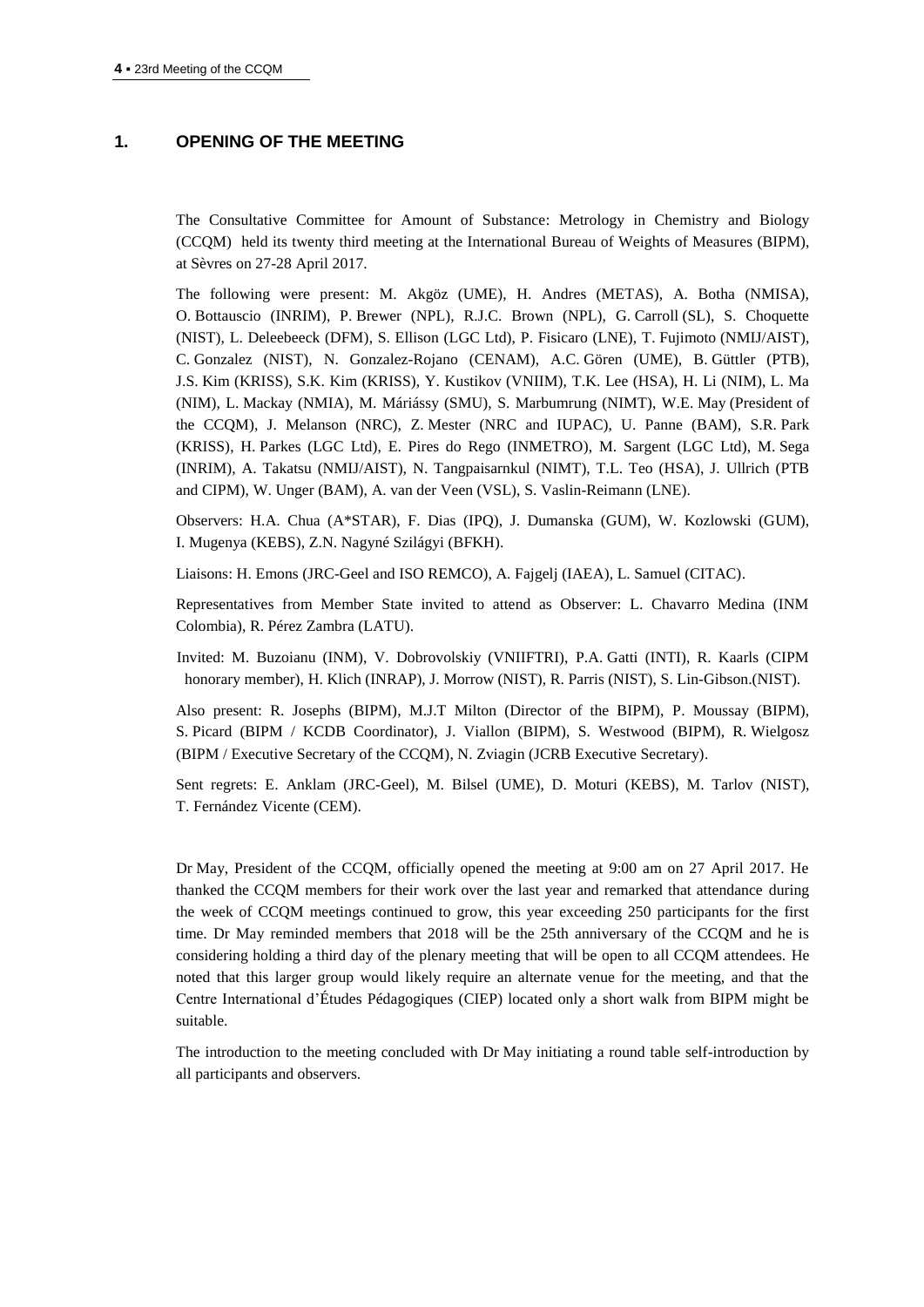## **2. APPOINTMENT OF A RAPPORTEUR**

Dr May proposed Dr Jeremy Melanson (NRC) as the rapporteur for the meeting; Dr Melanson agreed, and based on a request from the President also agreed to serve in this capacity in 2018.

## **3. APPROVAL OF THE AGENDA**

The agenda was approved. Dr May noted that for agenda item 12, regional metrology organizations (RMOs) are encouraged moving forward to submit written reports at least four weeks prior to the annual meeting. In addition, Dr May highlighted the importance of agenda item 14, where a more formalised procedure for approval of CCQM key comparison studies will be discussed. Dr Botha proposed also including RMO studies into this discussion on the study approval procedure.

## **4. REPORT OF THE 22ND MEETING OF THE CCQM**

Dr May thanked Dr Richard Brown, rapporteur for the 22nd meeting of the CCQM, for producing the report. The CCQM approved the report. Progress with decisions and actions arising from the 22nd meeting of the CCQM would be taken as part of Dr May's opening presentation.

## **5. OPENING REMARKS FROM THE CCQM PRESIDENT**

Dr May provided an overview of the status of the CCQM. He highlighted two relevant meetings subsequent to the 23rd meeting of the CCQM, namely the 105th CIPM meeting on 26-28 October 2016, and the MRA Implementation and Operations WG meeting on 13-14 March 2017. Dr May noted that as per discussion within the CIPM Bureau, generic objectives for CIPM consultative committees are:

- Improvement in domain-specific measurement science and standards;
- Implementation of the CIPM MRA;
- Provision of metrology-related solutions to address important global/societal issues and stakeholder engagement

Dr May commended the CCQM on its exemplary efforts on the implementation of the CIPM MRA, demonstrating consistency of measurement results through key comparison studies. He also praised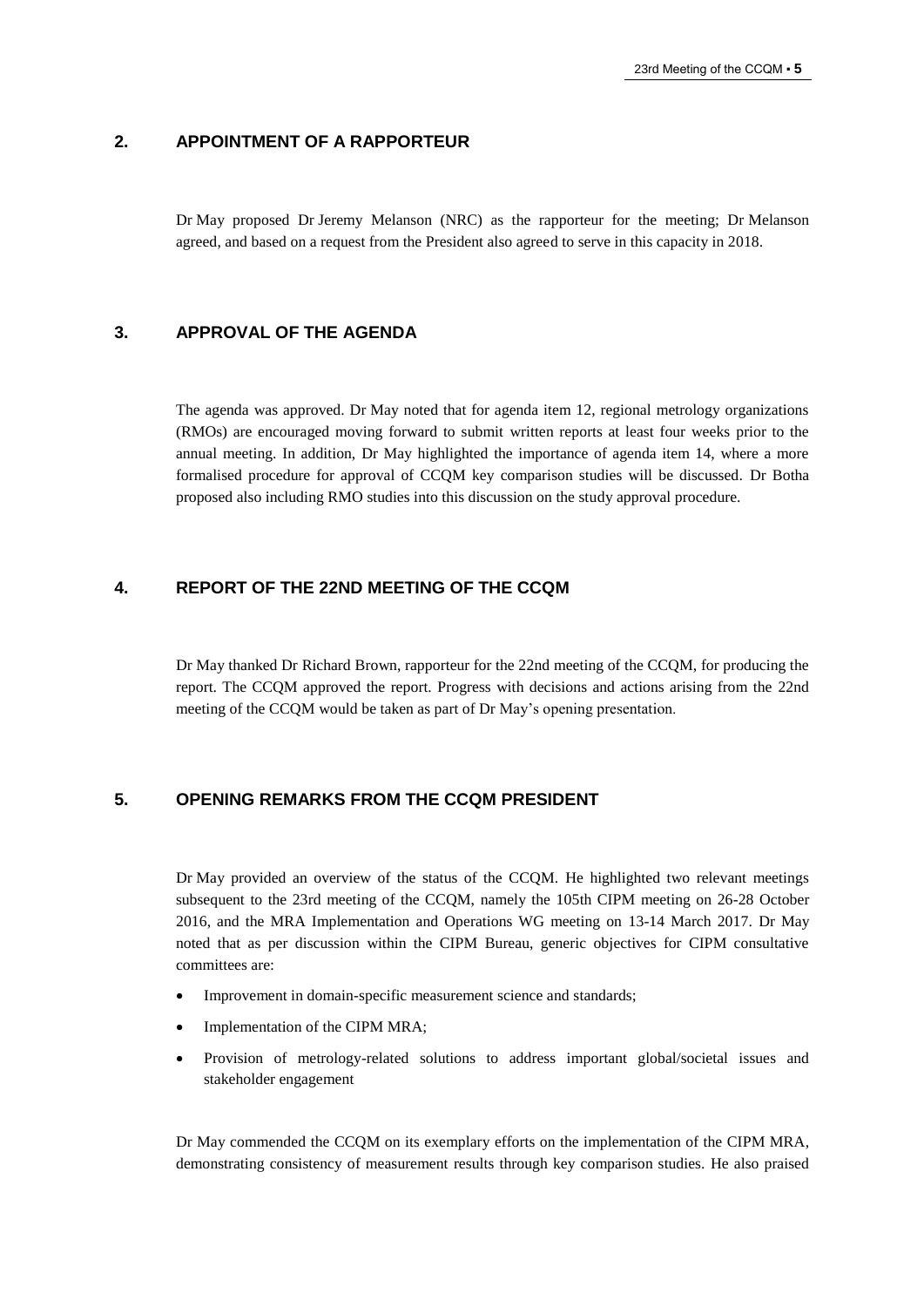the CCQM for its delivery of metrology-related solutions to address important global issues, through the various services provided by NMIs such as calibration services and certified reference materials. However, Dr May stated that whilst the CCQM activities had undoubtedly improved measurement science and standards, the CCQM may not have emphasized this aspect of its role sufficiently in the past. He therefore reminded members to not lose sight of the research and scientific aspects of the CCQM and encouraged working chairs to hold workshops and seminars in conjunction with their meetings. To promote the enhancement of measurement science, Dr May proposed that the CCQM consider the establishment of metrology prizes to be awarded every 4 years, with nominations from each region and WG chairs to serve as judges. Prize winners would then be given the opportunity to highlight their measurement science achievements with a presentation at an event such as the proposed third day of the CCQM plenary session.

Dr May continued by reviewing the current organizational structure of the CCQM, noting that the CCQM operates in a different manner than most other CCs as its scope is much broader. He highlighted the ten permanent working groups (WGs) and the two current *ad hoc* groups, along with their respective chairs. He noted that the meetings in 2017 had been attended by over 250 delegates with about 70 at the plenary meeting and that this was testing the resources of the BIPM. Dr May then reviewed the dissemination of measurement services in chemistry and biology, currently certified reference materials (CRMs) and calibration services. He noted that 51 % of CMCs underpin CRM services, 25 % of CMCs underpin calibration services, and 24 % underpin combinations of both. Dr May went on to observe that CCQM activities supported over 6 224 calibration and measurement capabilities (CMCs) of the NMIs as of 14 October 2016 that are published in the BIPM key comparison database (KCDB). The number of CMCs is increasing at a rate of about 250 per year. Dr May noted that the CCQM has performed on average about 20 comparisons a year. Whilst these were impressive statistics showing the enormous output of the CC, it was Dr May's opinion that the current rate of growth may not be sustainable for the long term. Dr May then took the opportunity to remind participants of the CCQM's Terms of Reference and responsibilities, namely: The CCQM is responsible for developing, improving and documenting the equivalence of national reference systems for chemical and biological measurements. It advises the CIPM on matters related to chemical and biological measurements including advice on the BIPM's scientific programme.

Dr May reviewed the implementation of core competency approaches for key comparisons. He noted that strategic planning frameworks had been developed, where a finite number of comparisons test the institutional knowledge and core competencies required to deliver metrologically sound measurement services to customers that are recognized under CIPM MRA. Dr May used the OAWG's four-track strategic approach for comparison studies as an example of such a framework. He noted that other WGs use similar approaches, but encouraged the KCWG to continue to work to implement a unified nomenclature for the core comparison approaches being undertaken by different WGs to avoid confusion when communicating outside the CCQM.

Dr May then opened a discussion on the issue of "one result per institute per key comparison", in response to an issue raised by Dr Sargent in last year's CCQM meeting, where results from multiple methods from the same institute are being reported for key comparisons within the IAWG. Since that meeting, other CCQM members have also requested that CCQM should request an exception to the CIPM MRA rule of "one result per institute". Dr May confirmed the current status of this discussion is to not request this exception from the CIPM. As presented in the CIPM meeting of October 2016, Dr May reminded attendees that if a key comparison participant uses multiple methods to measure analytes in a given key comparison, it may be useful for the NMI/DI to record all of its results in its report, which ensures that these results are included in the key comparison report. The participant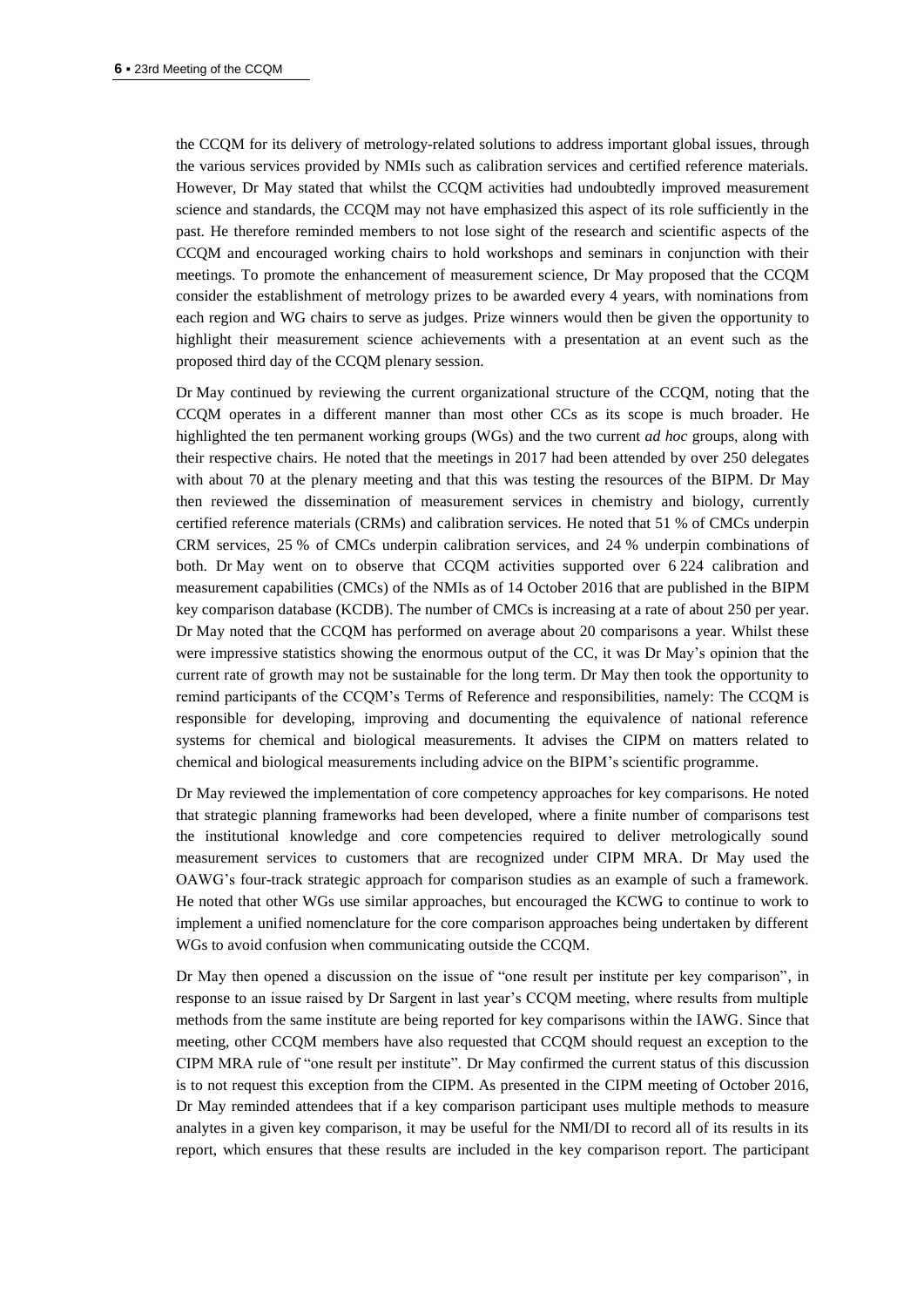may, if it wishes, use a combination of results for its key comparison result for that analyte. However, a participant is not allowed to include more than one result for its KC reported value as used in the study table of results, final degree of equivalence table, or other plots. Therefore, one key comparison result is allowed per institute and the participant must clearly identify this.

Dr May continued with a discussion on overlapping CMCs between and NMIs and designated institutes (DI), based on a request for CCQM to recognize a DI from Australia with specialized measurement capabilities in neutron activation analysis (NAA). Dr May reminded attendees that CIPM-MRA-D-06 states the requirement that the DI not have overlapping scope with the NMI, and the issue is whether CCQM should request an exception for this special case. Dr Mackay stressed the importance of the NAA technique and that the number of NMIs with this capability has been diminishing. She noted the value of NAA for SI-traceability in CRM certification, and the complimentary nature of NAA to isotope dilution – mass spectrometry (ID-MS). Dr May stated that he was not comfortable with the special case just for Australia. He noted that NPL and LGC are required to not have duplicate CMCs and must divide up domain space, as are PTB and BAM. Dr May suggested that a committee be formed consisting of himself, Dr Milton, Dr Wielgosz, and Dr Mackay to discuss this further and propose a solution to be discussed and agreed by the SPWG. Dr Fajgelj commended the effort of CCQM to demonstrate the significance of NAA, but recommended that CCQM should avoid calling this situation a special case as all alternative methods will be then considered special cases going forward. Dr Milton noted that he was optimistic that a path forward could be found without asking CIPM for an exception, but that a case needed to be made on how this specialized NAA facility could add to the MRA.

## **6. REPORT FROM THE CCQM** *AD HOC* **WORKING GROUP ON THE MOLE**

Dr Güttler reported on progress of the CCQM *ad hoc* working group on the mole after its 6th meeting earlier in the week, reiterating that its tasks were: preparation of a CCQM draft for a *mise-en-pratique* of the mole; providing a response to activities and request from the CCU; providing a response to IUPAC activities and recommendations; and disseminating information for the external community. He continued by highlighting the planning of upcoming dates of importance to the revision of the SI system, and the mole in particular:

- 20 May 2018 World Metrology Day: This was planned to be the main launch date of the awareness campaign. The focus will be on the SI redefinition with web pages, a poster, social media, and other messages from the BIPM;
- November 2018 26th meeting of the CGPM General Conference on Weights and Measures: It is expected that a resolution to redefine the SI be tabled at this meeting. As part of this conference, the BIPM will be organizing a number of activities, including a press conference to mark the occasion and will look to broadcast the event live. All NMIs are to be kept informed of the plans as they develop;
- 20 May 2019 World Metrology Day: If approved at the CGPM, this is the anticipated date for the redefined SI to come into practice.

Dr Güttler went on to describe the objectives and activities of the campaign to promote the redefinition of the SI. He highlighted a documentary film currently in production that was funded by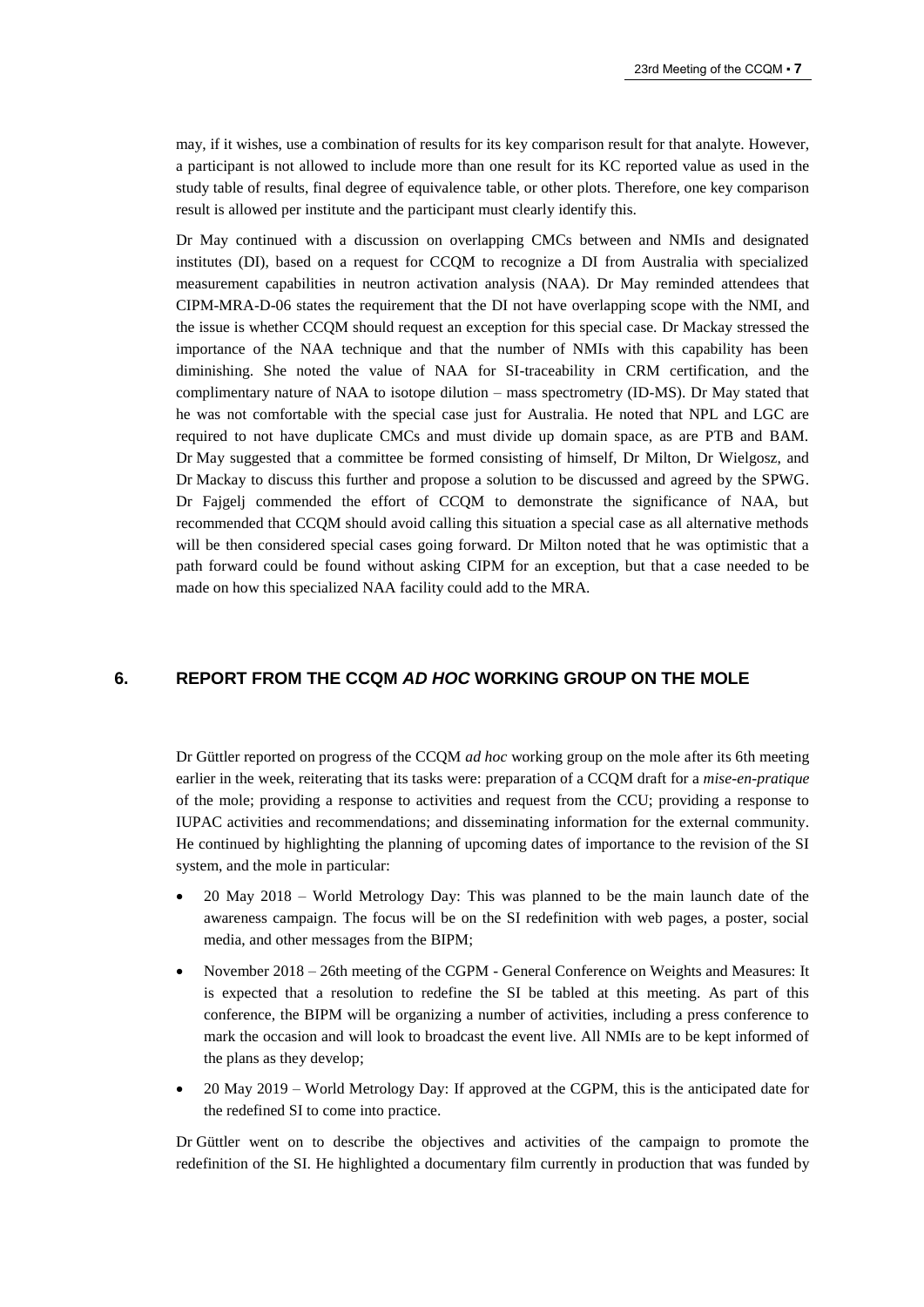NIST. Dr Güttler also described a brochure produced by PTB published in September 2016 entitled "Experiments to the new SI". This publication is targeted for high school teachers and students, and while currently only available in German from the PTB website, translation to English is in progress. PTB has also produced an information sheet on the new SI, which is available in English on the PTB website [\(http://www.ptb.de/cms/en/research-development/research-on-the-new-si/info-sheet.html\)](http://www.ptb.de/cms/en/research-development/research-on-the-new-si/info-sheet.html). The CCQM was honoured to have Dr Ullrich in attendance (CIPM Member and CCU President), and he provided an update on the awareness campaign from a CCU perspective. Dr Ullrich explained the work of the public relations group tasked with promoting the SI, which was established at the request of CIPM following the January 2017 meeting. He went on to describe that a logo and brand book had been created, which will be translated into numerous languages. These will be available on a website and sent to all NMIs and CCs. The website will also include a list of frequently asked questions on the new SI and a presentation that NMIs can use when delivering seminars on this topic. Dr Ullrich also confirmed that an SI application for smart phones was in development.

Dr Güttler then reviewed the technical aspects of the proposed redefinition, including the development of a common statement from all CCs to their stakeholders addressing the forthcoming redefinition of the SI. The statement developed for the CCQM and submitted on 10 March 2017, to CCU was: "The revised definition of the mole is based on a specified number of entities (typically atoms or molecules) and does not depend on the definition of the unit of mass, the kilogram. Traceability to the mole can still be established via mass measurements, tables of atomic weights and the molar mass constant  $M_u$ . Atomic weights are unaffected by this change in definition and  $M_u$  is still 1 g/mol, although now with an uncertainty. This uncertainty is so small that the revised definition of the mole does not require any change to common practice." Dr Güttler then went on to describe the efforts of IUPAC in the redefinition of the mole and highlighted an article in press with *Pure and Applied Chemistry* that was dedicated to IUPAC's provisional recommendation. He proceeded to discuss the definition adapted by the *ad* hoc WG for CCQM and presented the following: "The amount of substance, symbol *n*, of a system is a measure of the number of specified elementary entities. An elementary entity may be an atom, a molecule, an ion, an electron, any other particle or specified group of particles. The mole, symbol mol, is the SI unit of amount of substance. One mole contains exactly 6.022 140 8Y  $\times$  10<sup>23</sup> elementary entities. This number is called the Avogadro number and is the fixed numerical value of the Avogadro constant when expressed in the unit mol<sup>-1</sup>."

A discussion on the wording of the proposed CCQM definition followed focused mostly on the presence of the words "of a system". Dr Brown remarked that "of a system" needs to be included to define that all entities are grouped together. Dr Wielgosz agreed and added that since this text was part of the original definition, it minimizes changes and increases the chances of gaining approval. Dr May endorsed the use of the two-part statement, with one consistent with the other CCs and the other more specific to the chemistry community. Dr Mester noted that other changes in wording should not be made at this stage. Dr Ullrich expressed his thanks to IUPAC for making the recommendation. Dr Brown noted that inconsistency in wording with other definitions may reduce the chances of being accepted by CCU. Dr May ended the discussion by stating that in the absence of any clear arguments to the contrary, the CCQM would submit the proposed wording above for the definition of the mole for consideration by the CCU, which differed in format to other definitions currently under discussion, but took into account the wording preference expressed by IUPAC.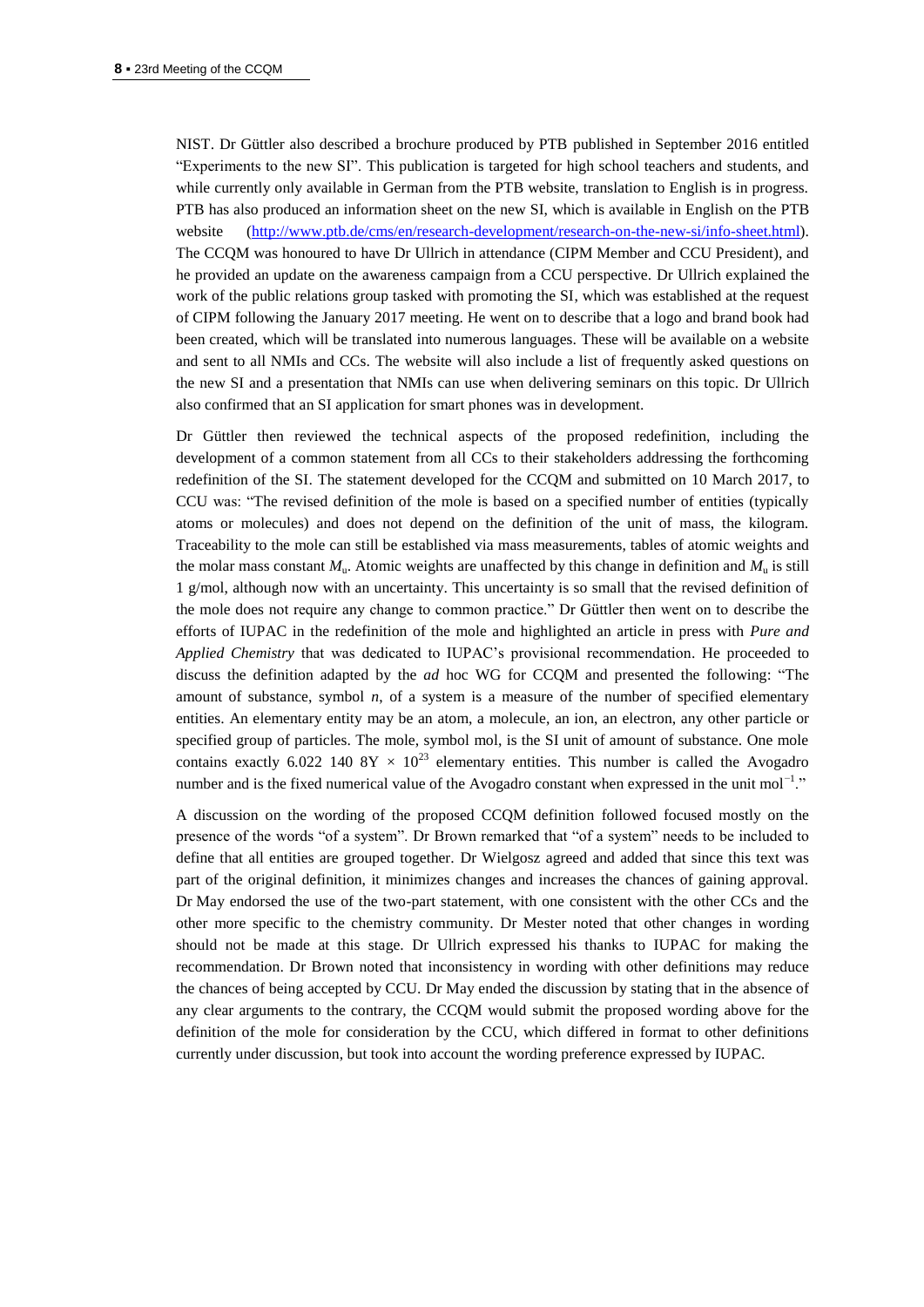## **7. OUTCOMES OF THE CIPM MRA REVIEW OF THE KCDB**

#### 7.1. Report from the CCQM *ad hoc* WG on BIPM KCDB 2.0

Dr Wielgosz provided an update on the CCQM *ad hoc* working group on KCDB 2.0 WG, on behalf of its Chair, Dr Sin who sent her regrets. The group was formed following the April 2016 CCQM meeting to provide input into the development of KCDB 2.0. A WebEx meeting and a face-to-face meeting were convened on 23 September and 5 October , respectively, and the WG came up with the following recommendations for consideration of the SPWG:

- The CMC template can be simplified by suppressing the nine columns that describe CRMs. This information can just as well be included in the 'disseminated capability' columns (with ranges and uncertainties adjusted accordingly if necessary).
- The current measurement service categories for the 'Amount of Substance' need to be reviewed, taking into account what these categories are being used for. This may also mean that the CMC template allows listing of a disseminated capability for a number of service categories.
- The WG noted that a common request from the Bio group had been that their description of the measurand may need to be quite lengthy, and a future template/data entry field should not limit this.
- The WG agreed on the proposal to keep the field "Analyte Group" in the current template for now, as it might find use for linking the CMC claim to a HFTLS statement
- The WG supported the proposal to produce a CCQM best practice guide on preferred units to use for expressing CMCs in the KCDB, noting that the choice of units would still be driven by customer requirements, but in other cases it would be possible to harmonize (e.g. to decide whether to use  $g/g$  or kg/kg for expressing mass fractions as an example).
- The WG supported the approach being currently investigated by the BIPM on the feasibility of a web-based tool for the complete CMC submission and review giving full tracking of the CMC review process.

A discussion followed that focused primarily on the first recommendation, which proposed a simplification of the CMC template with the removal of nine columns from the CMC template that specifically described CRMs, with the argument that the capabilities for value assigning CRMs could be described also in the columns related to 'Dissemination range of measurement capability'. Dr May reminded members that since not all NMIs produce CRMs, any decision would need to reflect the needs of all NMIs. Dr Máriássy noted that since 75 % of measurement capabilities are related to CRMs, if we remove these columns it will be difficult for customers to find CRMs. Dr May countered that it was previously decided that the KCDB should not resemble a CRM catalogue. Dr Kustikov noted that for Russia the CRM information was very important. Dr Milton suggested that the CCQM template has 37 columns, many more that other CCs, so we should consider if they are all absolutely necessary. Dr Botha suggested that the number of CMCs being reviewed is the primary burden on the CMC reviewers, as opposed to the number of columns in the template. Dr May reminded attendees that NMI services in chemistry can also be proficiency test (PT) sample value assignment, as opposed to just CRMs. Dr Mackay emphasized the need to maintain CRM information in the database and that sufficient effort has been made to familiarize accreditation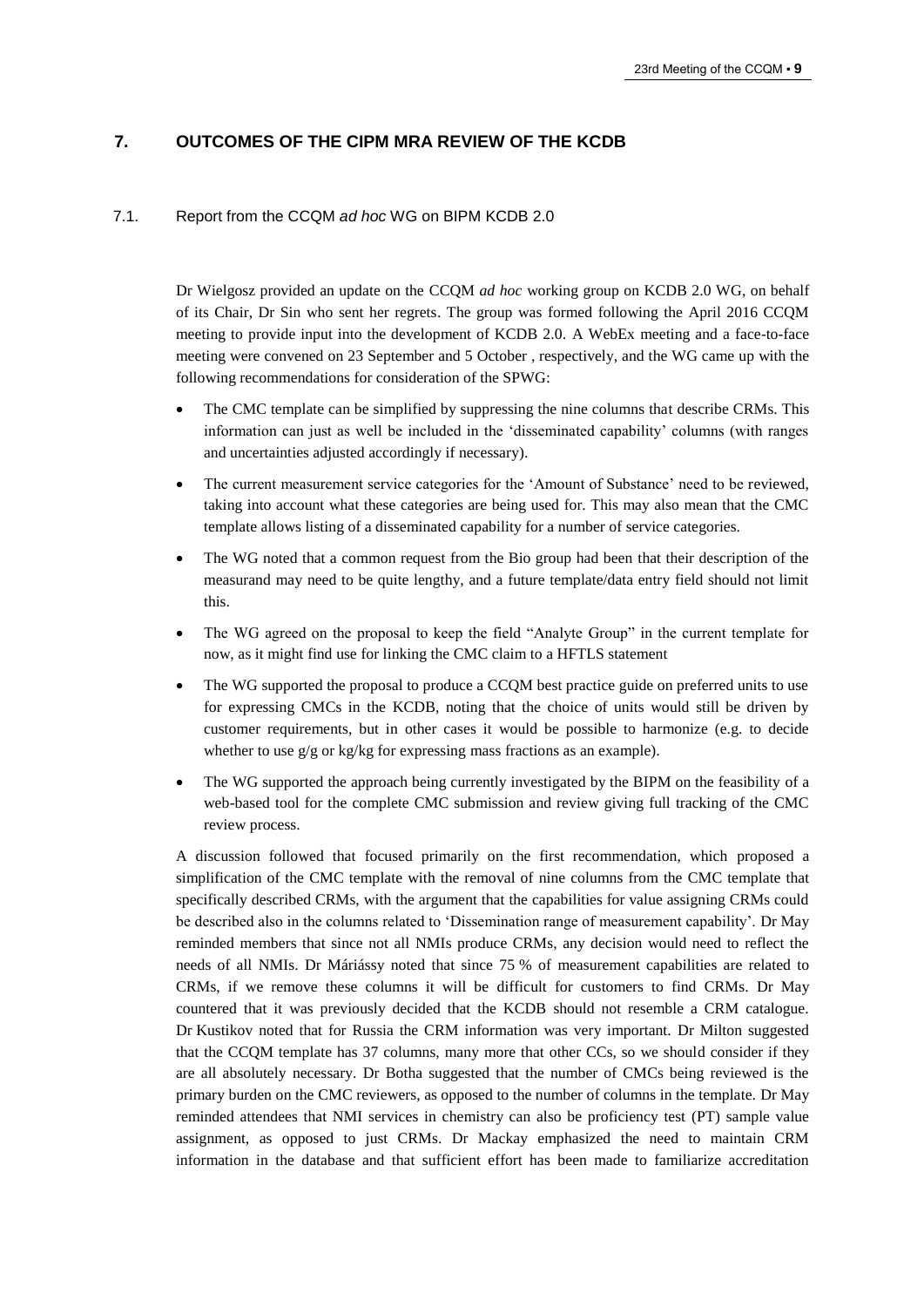bodies with the database as it currently stands. Dr Brewer countered that NPL would prefer to emphasize the capability. Dr Mester pointed out that ISO 17025 covers capabilities and ISO 17034 covers CRMs so he strongly recommended leaving the CRM related columns. Dr Van der Veen commented that VSL did indeed use both the 'Disseminated Capability' and 'CRM' columns, and the CRM columns were maintained to be consistent with the CRMs services they provided. He therefore confirmed that VSL had no wish for the columns on CRMs to be removed from the template. Dr May then put forward the question of whether NMIs would need to resubmit CMCs once the new KCDB system is online. Dr Milton confirmed that it was planned that the BIPM would be able to transfer currently published CMCs into the KCDB 2.0, but some verification steps would need to be foreseen. Dr Wielgosz closed the discussion by stating that since no consensus on this issue could be achieved, the change to the CMC template will not be made at this time and that further discussion will be required.

#### 7.2. Plans for BIPM KCDB 2.0

Dr Picard presented an update on the revision of KCDB 2.0. She began by highlighting the main objectives of the project: better search capabilities, user friendly web support, web based CMC submission and review, and the ability to track comparisons in real time. She then discussed a timeline for the project, with the launch of KCDB 2.0 planned to coincide with the CGPM conference in November 2018. Dr Picard continued by describing the proposed CMC web platform, highlighted by the elimination of the CMC template spreadsheet and the various emails required for its distribution. She then introduced the "Writer – Reviewer – Finder" concept, which will allow for a risk-based evaluation and to proceed via sequential access for both the intra-RMO and inter-RMO reviews, using restricted access user accounts. Dr Picard then reviewed the user interface for tracking the progress of key comparisons in real-time, noting that the system will not be applied for pilot studies, but alerts that pilot studies are taking place can be requested. She then highlighted the improved search functionalities such as an improved thesaurus and the possibility of searching values for measurands and uncertainties within specified ranges. Other improvements to the CMC review procedure were then described, such as the elimination of CMC "batches" and the possibility of a CMC fast-track process for the CCQM. Dr Picard concluded her presentation by raising a series of issues of particular relevance to the CCQM, and she urged the CCQM to harmonize the design of broad-scope CMC claims prior to the implementation of KCDB 2.0.

Dr Botha opened the discussion by inquiring that as pilot study results are not part of the KCDB nor KCDB 2.0, will they still be considered for use in supporting CMCs. Dr May provided assurance that there will be a solution in place for this. Dr May then referred to the previous discussion after the Report from the CCQM *ad hoc* WG on BIPM KCDB 2.0, noting this earlier discussion was likely the result of confusion over nomenclature in the spreadsheet. He recommended that going forward, any discussion on changes of either the internal CMC template or the public-facing KCDB should be considered separately. Dr Milton commented that there were no specific software limitations associated with KCDB 2.0, and that the primary JCRB recommendation was to reduce personnel resources required for review. Dr May then suggested that the CCQM should provide a recommendation to the JCRB on what we needs to be displayed in the KCDB 2.0 and will seek input from RMOs on what information they need to review CMCs.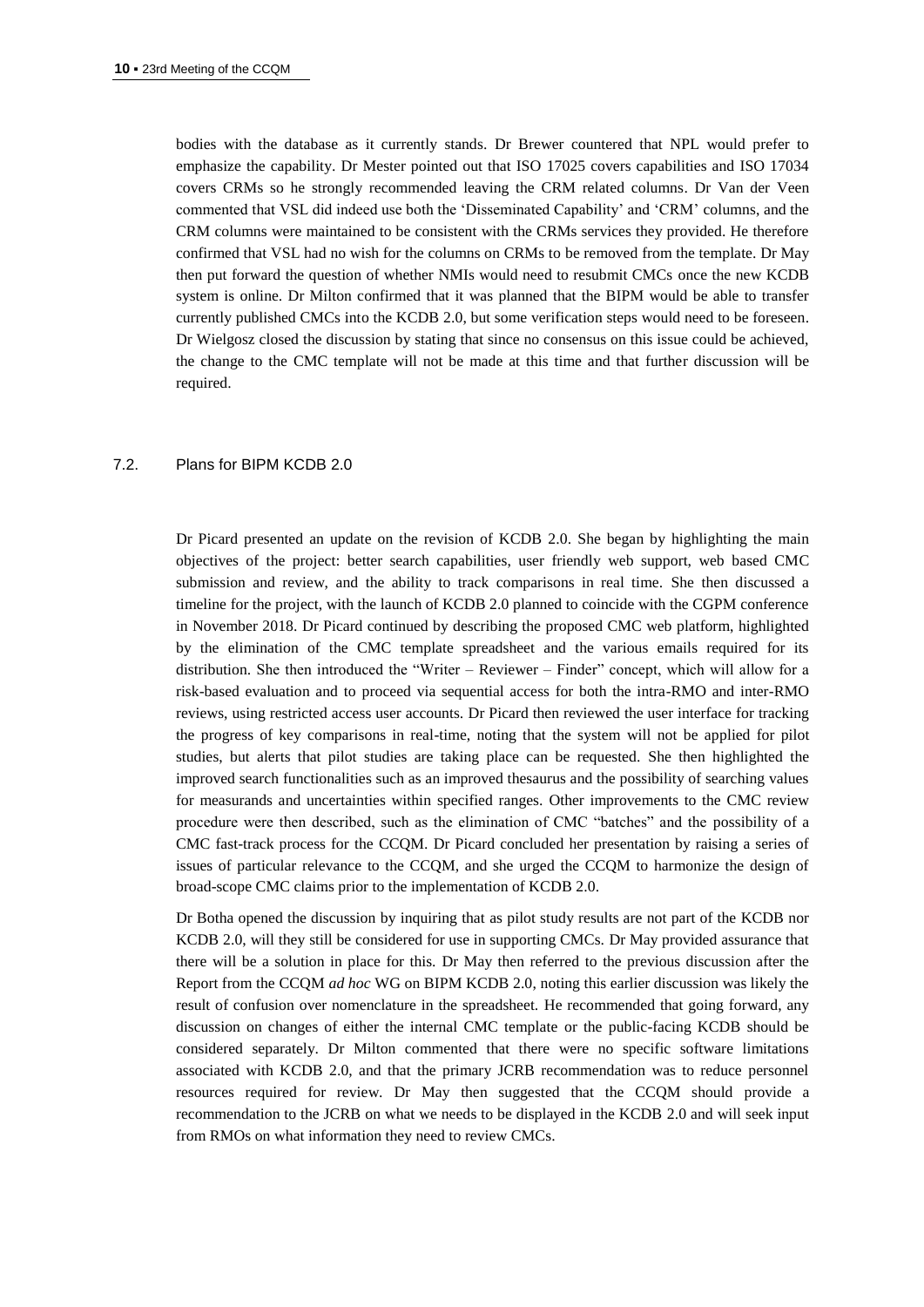#### **8. CONSULTATIVE COMMITTEE GOVERNANCE**

#### 8.1 Member and Observer Status in CCs

Dr May began his presentation by reviewing decision CIPM/105-27, that stated that for all Consultative Committee meetings in 2017 and thereafter, international organizations will be referred to as "liaisons" and will not be offered membership, and that named individuals will be "guests" or "experts" and will not be offered membership. Dr May confirmed that this decision affected the seating plan of the current meeting, and that while institute designations have changed, affected attendees should not consider this a change in personal status. Dr May then pointed out that he believed the CCQM should be more active in informing new members of the role of CCQM, the value of CMCs, etc., and that the development of measurement services and not just capabilities should be the outcome of the process. As a result he had proposed that a statement of the CIPM MRA goals should be distributed to all new members, with wording similar to the following statement: "Merely developing and articulating capabilities and not delivering measurement/metrology services that are underpinned by such capabilities is not consistent with the spirit of the MRA."

Dr Ellison opened the discussion by asking for clarification on the change of international organizations' status from member to liaison, and inquired which provision had changed. Dr Milton confirmed that this was a new revision introduced by decision of the CIPM. Dr Fajgelj commented that communication on the change of status for international organizations has been poor, and that no information is available on the BIPM website. He further noted that since being invited as a full member in 2002, IAEA has performed numerous comparisons and established 23 CMCs, but it is not clear whether IAEA will be allowed to participate in these activities moving forward. Dr Milton conceded that communication on this issue could have been better, and pledged that documentation would be developed in due course, and document CIPM-MRA-D-01 which dealt with these matters was currently under revision. He noted that the early effect on the CCQM is due only to seating restrictions with the large group and hinted that the changes might not be as drastic as one might think. Dr Brown noted that it is important to know who is eligible to vote. Dr May provided assurance that a list of voting members would be established, but that consensus decisions would be encouraged and every attempt will be made to avoid hard votes. Dr Emons reiterated that there has been little communication on the liaison status decision, and that it will be difficult to decide on participation moving forward. Dr Fajgelj then commented that decisions were taken before consequences were known. He further clarified that he had no complaint with the seating arrangement or liaison status, but suggested this change should be better defined and communicated. Dr May stated that the decision was made by CIPM based on international practices for similar organizations and that the CCQM was only implementing it within its constraints. Dr Ullrich provided assurance that it was the CIPM's wish that all appropriate voices would continue to be heard.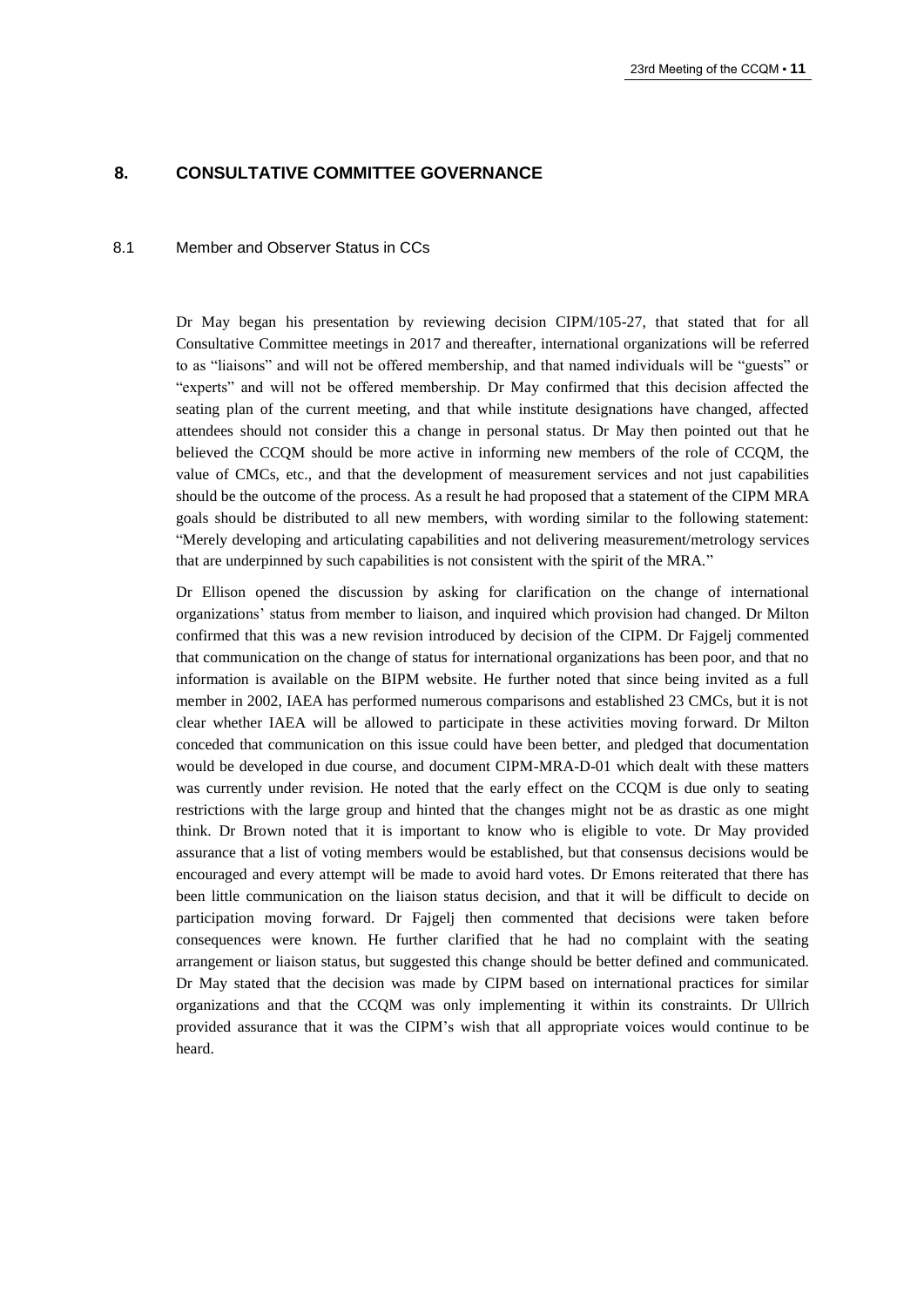## 8.2 Process for appointing CC Vice-Presidents

Dr May reported that the CIPM had requested him to re-form the CIPM *ad hoc* Working Group on Membership and to develop a proposal for appointing Vice-Presidents to the Consultative Committees. He noted that the person should be a technical subject matter expert external to the CIPM, and ideally someone currently active on a respective CC. Dr May highlighted the benefits of this new role, such that it will ensure that each CC President has support and assistance from technical subject matter expert. He also noted that this could be used as a tool for CIPM succession planning and could help address concerns about gender equity in leadership with Metre Convention activities that have been raised by the CEC. Dr May concluded by stating that this was only a proposal at this point and that after discussions at the CC President's Meeting in June 2017, a final decision would be made at the CIPM Meeting in October 2017. If approved, the terms of reference for the Vice President positions would be established and that appointments would take place in March 2019, following seating of the new CIPM and appointment of CC Presidents.

#### 8.3 CCQM process for reviewing applications for Members and Observers

Dr Wielgosz presented highlights from the draft document (CCQM/17-07) entitled "CCQM Process for Reviewing Applications from Institutes for CCQM Member/Observer Status". The document had been drafted with the CCQM President, in order to have a more detailed documented process for CCQM Members' applications. He began by reviewing the general criteria for membership as defined by CIPM D-01:

"Membership of a Consultative Committee is open to institutions of Member States of the BIPM that are recognized internationally as most expert in the field. This normally requires that they:

- 1. be national laboratories charged with establishing national standards in the field;
- 2. be active in research and have a record of recent publications in research journals of international repute;
- 3. have demonstrated competence by a record of participation in international comparisons organized either by the Consultative Committee, the BIPM or a regional metrology organization.

Observer status on a CC may be granted to those institutes:

- of Member States and to intergovernmental organizations and international bodies, and scientific unions that actively participate in the activities organized under the auspices of the CC and its working groups but do not yet fulfil all the criteria for membership;
- of an Associate of the CGPM that is not eligible to become a State Party to the Metre Convention when these institutes actively participate in the activities organized under the auspices of the CC and its working groups."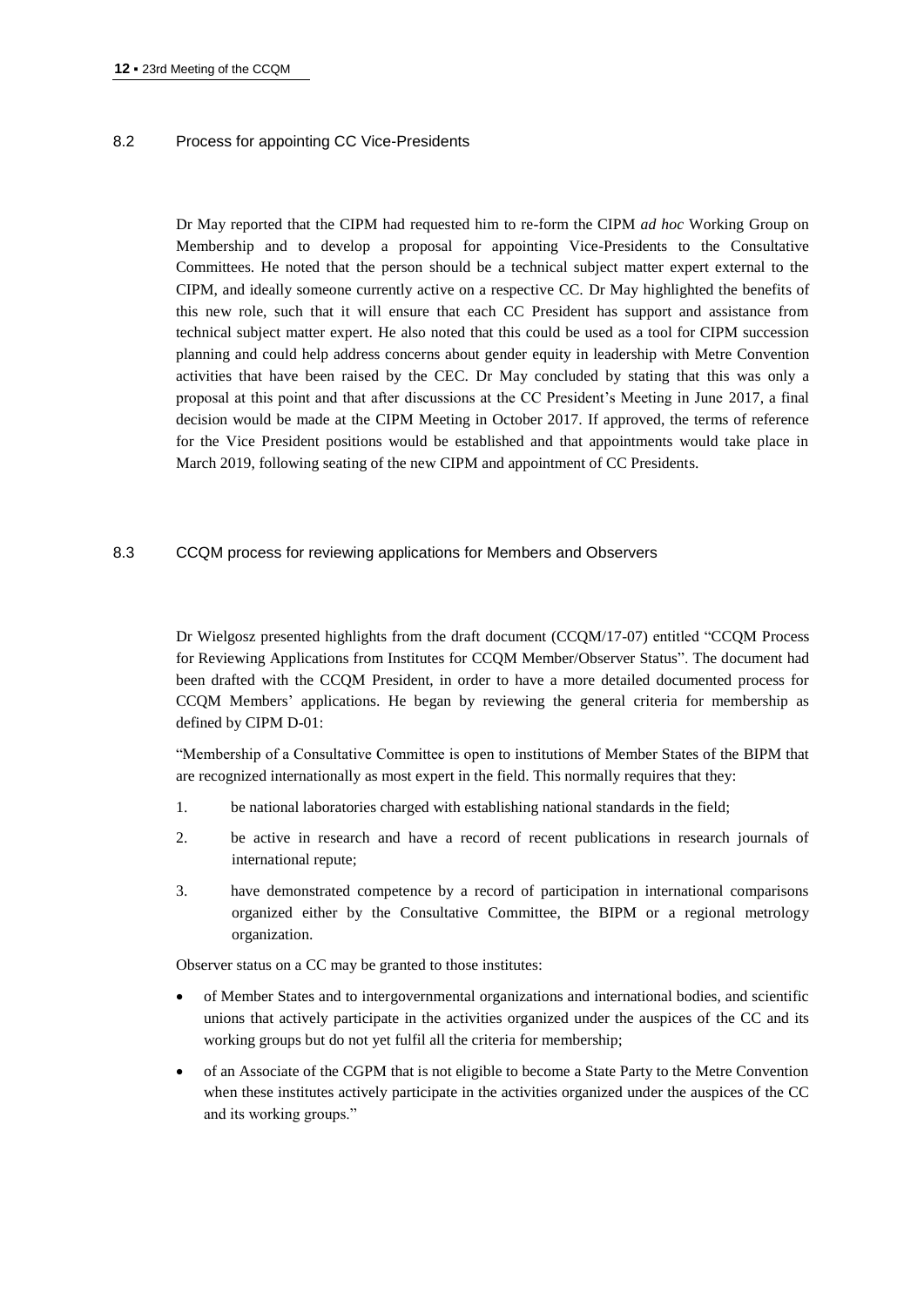Dr Wielgosz then went on to describe decision CIPM/105-26 following the 105th meeting of the CIPM: "The CIPM decided to revise the Rules for Membership of the Consultative Committees as follows; all Member States will have the right for one national laboratory charged with establishing national standards in the field to be an observer at the applicable Consultative Committee, and to send one person (only) and following their request for each meeting. Such a request should be sent to the BIPM Director. In this case the observer status is not permanent, and a new request must be sent for each meeting."

Dr Wielgosz reviewed the proposed CCQM process for application review and recommendations. Briefly, the applicant would be required to submit a report to the CCQM Executive Secretary describing how the institute meets requirements 1-3 above, along with a review report from an on-site review within the last three years. A small team of relevant experts within CCQM would then be appointed by the CCQM President to review each applicant. If a suitable review report addressing the criteria was not submitted, it was proposed that an onsite assessment of the applicant's institute would be conducted by the assessment team members. The CCQM President and SPWG will review the documentation, findings, and recommendations of the Assessment Team and conduct further discussions with the institute if needed for clarification, with the CCQM President deciding on the recommendation to be made to the CCQM: Membership, Observership, or denial at this time.

Dr May opened the discussion by noting that the document does not specify who finances the potential on-site assessment, and that it should be made clear that it is the applicant organization who funds the visit. He also remarked that a broad interpretation of "research" in requirement 2 should be used. Dr Wielgosz noted that since applicant reports were to be reviewed by international committees, this would require documents to be provided in English to the review committee. Dr Milton remarked that the proposed CCQM peer review visit, was not a requirement for other CCs, and if it was to be applied it should be applied to all Members and not just new members of the CCQM. Dr Wielgosz added that CCQM has not reviewed publications for all current members. Dr May then stated that CCQM put more emphasis on participating in WGs and contributing to studies. He also proposed that moving forward, members should not be assessed solely on study results but more emphasis should be placed on peer review visits. Dr Milton reiterated that on-site visits are not a CIPM criterion for CC membership, and are not a requirement in any other CCs. Dr Sargent added that instead of on-site visits, a representative from the applicant institute could be invited to a CCQM meeting to present their case. Dr Milton agreed and confirmed that this is how all other CCs operate. Dr Morrow pointed out that for emerging areas such as cell analysis, there is significant value of reviewing capabilities in person. Dr May then asked her if review decisions could be made in these areas without on-site visits. Dr Morrow responded that you do not get the same perspective, so it would be much harder to make the decision without the visit. Dr Kaarls suggested that members must be able to contribute to high-level discussion within CCQM, so if an applicant has never been visited or heard from, it will be very difficult to assess. Dr Botha remarked that the way CCQM is currently operating is effective, where representatives become active in WGs before NMIs become members. She also noted that peer review is expensive, and supported Dr Sargent's suggestion for applicants to be invited to CCQM for a presentation. Dr Mackay agreed and added that NMIA participated in WGs for 5 years so members were aware of their track record, so it would have been expensive and disappointing if a peer review visit would have been required. Dr Kaarls agreed in the case of NMIA, but noted that CCQM may have been too flexible in some instances, and some members have not contributed significantly, so there should be some provision to help avoid this. Dr Ellison remarked that the CCQM should not create more rules than the CIPM, and that criteria have already been established and the CCQM should not go beyond that. Dr Lee then shared Singapore's (HSA) experience that began in 2008, where they applied for observer status following the second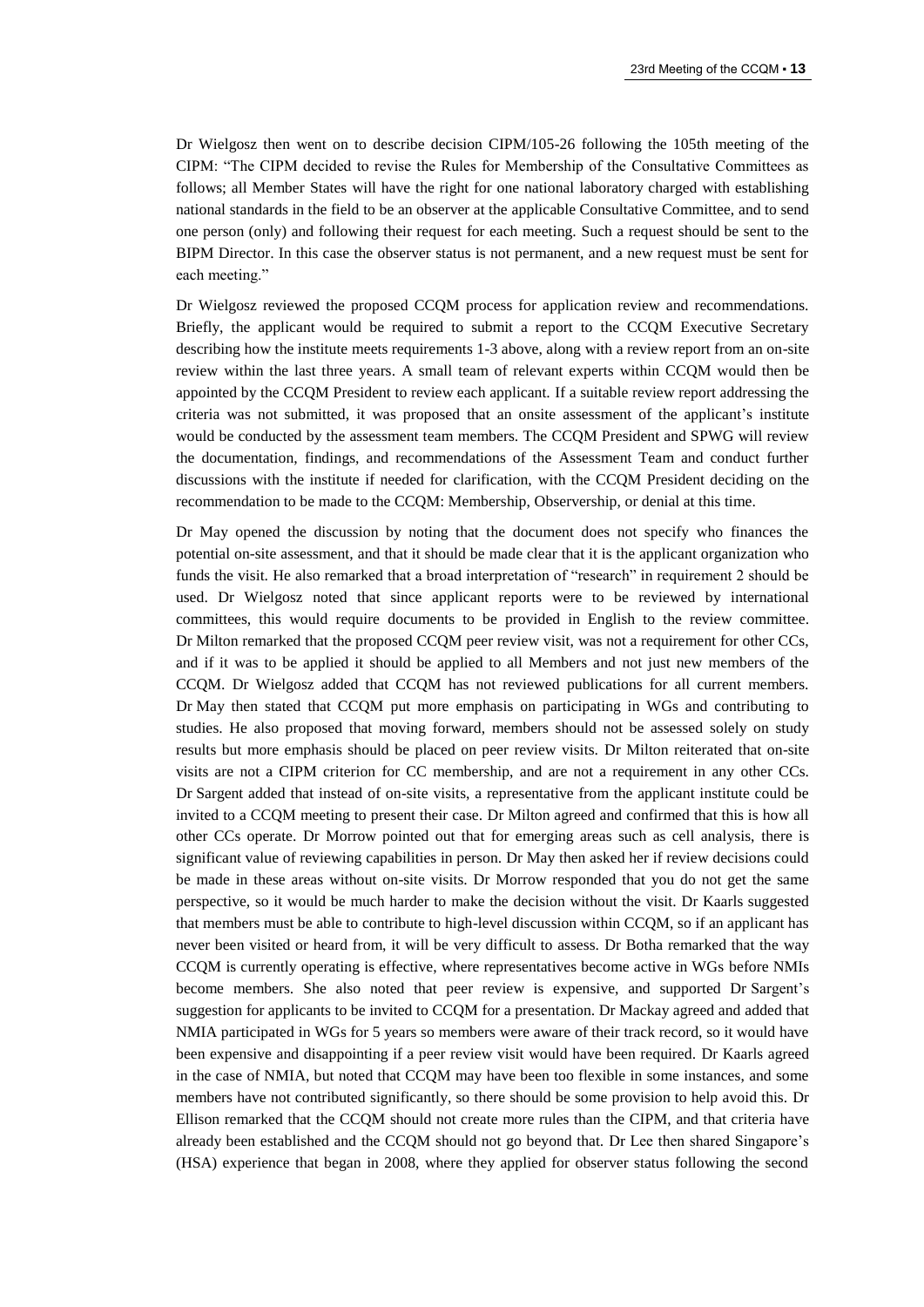peer review, which was very important and helped them extensively. Dr Tangpaisarnkul offered further support for the on-site review, and noted that Thailand (NIMT) also had a peer review before being granted observer status, and successfully submitted their first CMC in 2009. Dr May then asked Dr Lee and Dr Tangpaisarnkul if the peer review visits had been beneficial to them, and they both confirmed that it had been. Dr May then brought the discussion to a conclusion and asked Dr Wielgosz to summarize the discussions so far. Dr Wielgosz summarized that there was no consensus on the requirement for a peer review as part of the CCQM membership application process. He suggested that the rest of the process could be followed, starting with the CCQM President appointing a review team to review the applications received for CCQM Member/Observer Status. The review team would proceed by a paper-based review of the documentation submitted to support the application, and report back to the President with a recommendation, including whether further information is required in order to produce a recommendation. Dr May agreed and appointed a review team of M. Mariassy (Chair), A. Botha, R. Parris and R. Wielgosz to carry out the review of the current membership application.

#### 8.4 CCQM Working Group contact persons

Dr Wielgosz gave a presentation on the BIPM activities aimed at renewing the working group contact lists, as current lists are outdated or redundant. Due to turnover of staff and reorganization within NMIs, it has been determined that simply adding the last person that attended a particular WG meeting to contact lists is not the most appropriate approach. Therefore, NMI Directors have been contacted and asked to provide up to two names per working group they participate in to serve as the contact persons, which are listed on the BIPM website in the public section for each WG. Ms Parkes noted that it should be clearly defined that the contact person(s) should be the person making the decision on who would attend, as opposed to the actual attendee. Dr May and Dr Wielgosz agreed.

#### 8.5 Open access CCQM and CCQM WG documents

Dr Wielgosz led a discussion on potentially increasing the amount of open access information from the CCQM and CCQM working groups on the BIPM website. This issue has surfaced based on feedback from CCQM stakeholders, who expressed concerns that the current levels of information available are not sufficient to adequately describe the scope of current CCQM activities, as well as future directions of the CCQM. Dr Milton noted that other CCs tend to provide much more open access information. Dr May provided assurance that CCQM will make every attempt to provide open access documents, but that information on matters such as ongoing studies will remain protected. Dr May then concluded the discussion by pledging that CCQM will develop guidelines for increasing the number of open access documents, while still protecting sensitive information.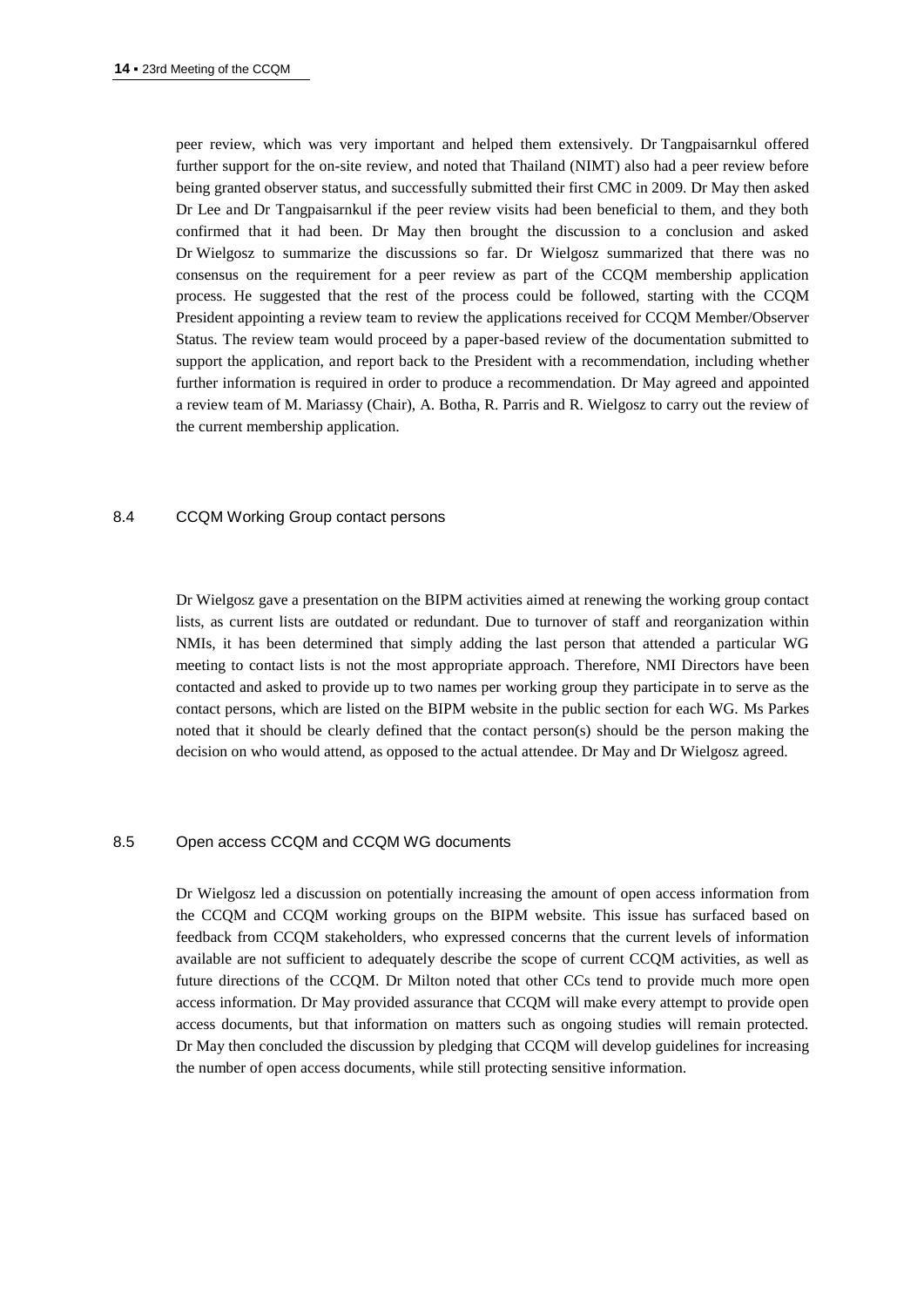## **9. OUTCOME OF THE CCQM STRATEGIC PLANNING WORKSHOP AND FINALIZATION OF THE CCQM STRATEGIC PLANNING DOCUMENT (2017- 2016)**

On the Wednesday afternoon preceding the plenary meeting, a CCQM strategic planning workshop was held, which was open to all confirmed plenary attendees. The workshop consisted of "elevator pitches" (4 minutes) from the eight technical WG chairs, to highlight major achievements since the last period, major challenges, changes in the updated WG strategy, and the number of comparisons per year for the next period. Similar pitches were also sought from the five RMO chairs. A discussion of the draft CCQM 2017-2026 strategic plan document followed, led by Dr Wielgosz. It was decided that the draft be modified to better reflect the three objectives of CCs (progress the state of the art; reach out to new and established stakeholders; demonstrate the global comparability of measurements). Dr Wielgosz was tasked with contacting WG Chairs to provide examples of meeting these objectives and the challenges for the future. It was also decided to better describe the challenges and future requirements in the draft for more coordinated actions between RMOs on comparison organization. It was determined the draft should be reordered, and Working group chairs were also tasked with ensuring their long-term study plans were updated.

## **10. REPORTS FROM THE CCQM WORKING GROUPS**

#### 10.1 CCQM WG on Key Comparisons and CMC Quality (KCWG)

Dr Botha provided an update on the KCWG activities and she noted she was presenting on behalf of Dr Sin who sent her regrets. Dr Botha began by highlighting the growth rate of the chemical and biological CMCs, noting that CCQM activities support 6227 CMCs as of 27 February 2017. She then reviewed the membership of the KCWG and thanked all members for their efforts over the last year. Dr Botha then stated that the meeting of the KCWG had taken place prior to the CCQM on 22-23 April, and she noted that this annual face-to-face meeting is one of the key components of the interregional review of chemistry CMCs. In 2017 a total of 1302 CMCs were submitted, of which 398 CMCs were new claims. Dr Botha noted that during Cycle XVIII there had been an improvement in the efficiency of the review process. She also mentioned that while specific claims continue to dominate, a number of broad claim CMCs were submitted, as well as CMCs for method-dependent measurands. Dr Botha then expressed the opinion that when moving towards wider scope CMC claims, more expert review input for the review process may be required. She then stated that a new approach is being taken in the review of CMC claims:

- Use of core comparisons, competence concepts and benchmarking comparisons.
- Fewer comparisons but with more time spent in the planning, design and organization, especially for core and benchmarking comparisons.
- The use of record or report cards, and competence tables developed by some CCQM WGs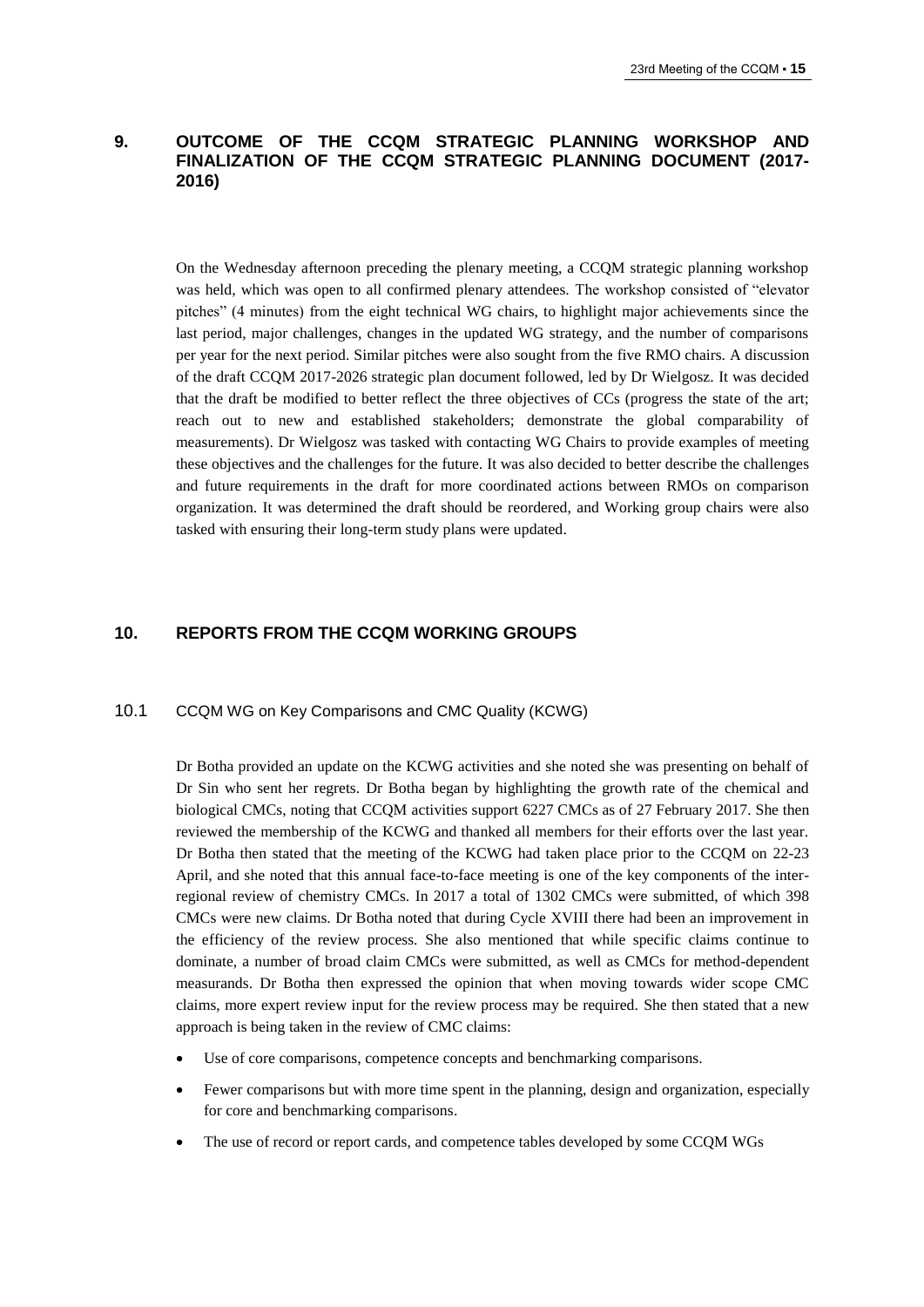- These changes are going to affect how CMCs are reviewed; there may be hardly any one-to-one links between CMCs and KCs in some paradigms
- KCDB 2.0

Dr Botha went on to discuss that going forward the KCWG would continue to enhance effectiveness and efficiency for better adherence to hard deadlines. Vigorous examination of both intra- and interregional review processes would continue, as will the re-review of existing CMCs to enhance consistency. She also noted that a task force would be established to identify key factors affecting the efficiency and make recommendations for improving the review process. Dr Botha ended her presentation by discussing several key issue for the KCWG moving forward, noting that the relationships between CMCs and services need further examination for broad claim CMCs. She also cited the need to optimize the frequency at which key comparisons are repeated and also the desire to reduce the number of CMCs on similar services or have them grouped together in order to reduce the burden of CMC review. Dr Botha then reiterated that a revised procedure for bio-CMCs is needed due to limited expertise within the KCWG.

Dr May opened the discussion by making a general comment on the increasing use of acronyms within CCQM and suggested that going forward, CCQM presenters and attendees should define CCQM-specific acronyms they are using throughout presentations and discussions for the benefit of guests and stakeholders. He then commented that broad CMC claims were developed for streamlining the reviewing process, but fears they might become meaningless to our customers. Dr May also suggested to consider changing the wording of "capability" to "assessed capability" in the key comparison database. Dr Emons followed by stating that the current description of CMCs in the database is not very useful for customers with exact concentrations and uncertainties, but will be equally ineffective if listed simply as "any analyte in any matrix". He also noted that most users of the database are from within the CCQM. Dr May countered that this might be the case at present, but we need to look to the future to plan who will be using the database and how they will interact with it.

Ms Parkes continued the discussion by reaffirming the need to revise the bio-CMC review process, noting there was no meeting planned for the fall as key personnel will be missing. She went on to state that the nucleic acid working group (NAWG) would review CMCs within the group and then they will be submitted to the RMOs in the usual fashion. Ms Parkes noted that this process will only be necessary during this transitional period until more biological experts are identified and appointed to the KCWG. She then suggested that bio-CMCs should be submitted to the relevant working group chair by 15 September 2017. Dr Park confirmed that the protein analysis working group (PAWG) will perform a similar internal review of CMCs. Dr Sargent countered that while the number of bio-CMCs from the inorganic analysis working group (IAWG) is small, an internal CMC review would be difficult to fit in a normal 2-day working group meeting. Dr May suggested that coordination on this issue between the relevant working groups would be required, and noted that it would be discussed further at the Friday evening working group chairs dinner meeting. Dr Morrow then offered to coordinate and document a joint plan for the working groups to review biological CMCs internally.

Dr Wielgosz, based on feedback from JCTLM stakeholders, asked whether there had been any discussion within the KCWG on language requirements for documentation related to CRMs listed within the KCDB, noting that certain CRMs were the basis for traceability for measurement results in many countries and not simply the country of origin of the reference material. Dr Ellison commented that he believed that this was a business decision to be taken by each NMI on what to make available to customers. Dr May reaffirmed that he did not consider this a CCQM decision.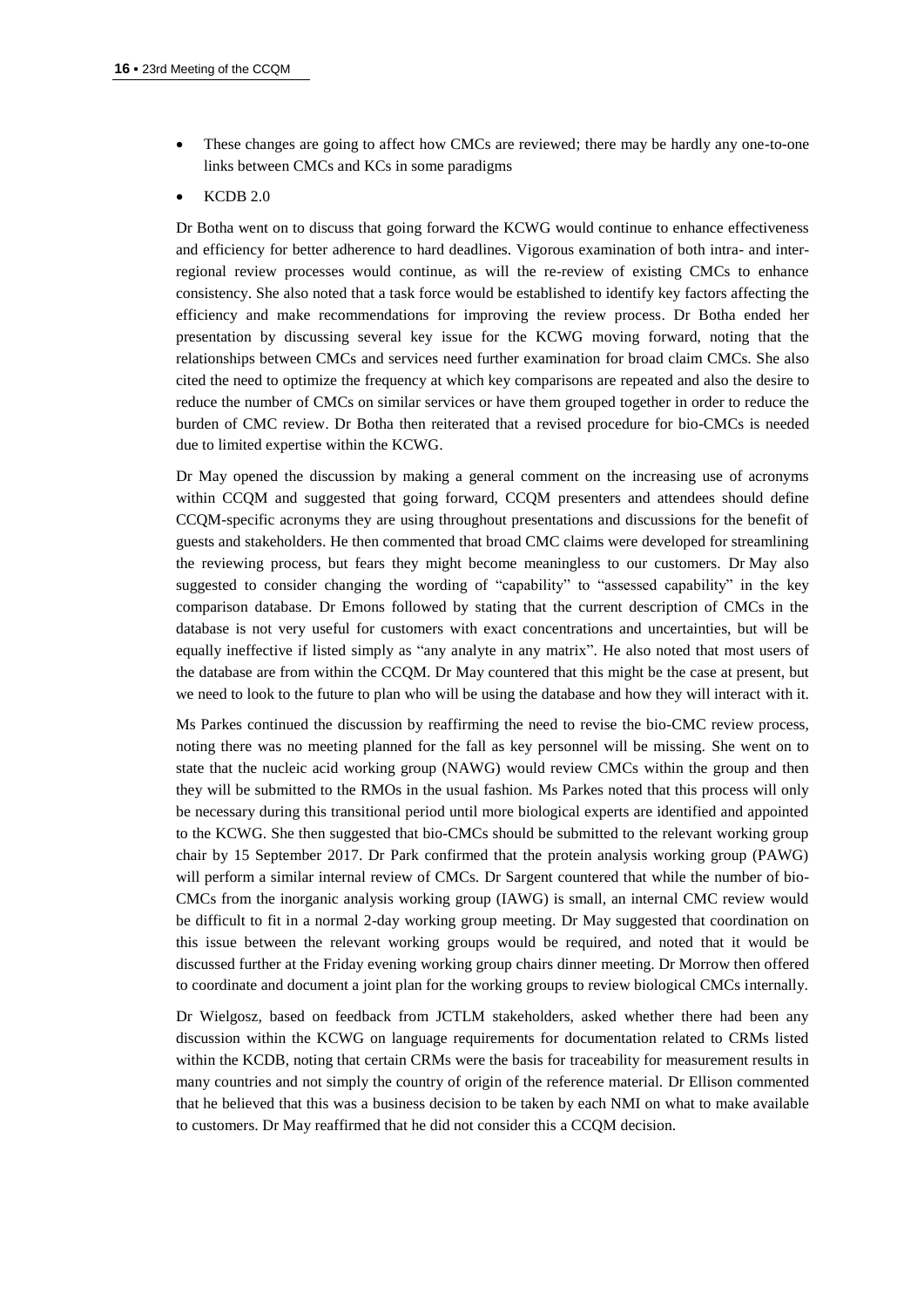#### 10.2 CCQM WG on Protein Analysis (PAWG)

Dr Park presented a report on the PAWG activities of the last year. He began by highlighting the progress of several studies. He noted that [CCQM-K115](http://kcdb.bipm.org/appendixB/KCDB_ApB_info.asp?cmp_idy=1339&cmp_cod=CCQM-K115&prov=exalead) and the associated CCQM-P55.2 study on the purity of human C-peptide had been completed successfully and that CMC claims are being prepared. Dr Park confirmed that CCQM-P137 on the activity of alpha-amylase was also completed and the Draft B report was being finalized, and he noted that subsequent key comparison is planned. He then described that preparations were complete for CCQM-P164 on human growth hormone (hGH) in serum, and that the study would begin in May 2017. A study on the quantification of insulin was then described, which will compare conventional protein methods such as amino acid analysis following hydrolysis versus an elemental sulphur method by ICP-MS. This study is planned to begin in November 2017. Dr Park noted that the studies are divided between the activities two focus groups established within PAWG, one working on primary protein calibrators (Focus Group 1) and solutions and the second looking at protein measurements in biological matrices (Focus Group 2). He went on to describe that Focus Group 1 deals with core components for metrological foundation for protein measurements and primary reference materials and calibrators and Focus Group 2 is dedicated to complex matrix measurements. Dr Park then highlighted the study plans for each focus group, noting that [CCQM-K115](http://kcdb.bipm.org/appendixB/KCDB_ApB_info.asp?cmp_idy=1339&cmp_cod=CCQM-K115&prov=exalead) and the proposed insulin study were in alignment with Focus Group 1's plan, while CCQM-P164 on hGH in serum fit with Focus Group 2's study plan. Dr Park finished by summarizing the Mini-Workshop on Metrology for Protein Biologics held earlier in the week during the PAWG meeting, that consisted of seminars from six NMI representatives and one guest from the biopharmaceutical industry.

Dr May opened the discussion by reminding attendees that WG activities should fall into three main categories, namely improving measurement science, improving comparability, or societal impacts and stakeholder engagement, and asked Dr Park to comment on which categories the protein studies typically fall under. Dr Park responded that for the [CCQM-K115](http://kcdb.bipm.org/appendixB/KCDB_ApB_info.asp?cmp_idy=1339&cmp_cod=CCQM-K115&prov=exalead) study it would be mostly improving measurement science, but also comparability. Dr May agreed, but noted that while these studies might not address societal issues, these studies move the state-of-the-art in protein measurement science. Dr Wielgosz commented that since the CCQM-P137 study on the activity of alpha-amylase was carried over from the original bio-analysis working group (BAWG), would PAWG be continuing in this area. Dr Park responded that there were six participants for this study and some NMIs deliver services in this area, so there is considerable interest within PAWG. Dr Kustikov then asked since CCQM-P137 was a pilot study, would PAWG be following up with a key comparison. Dr Park confirmed that one value needed to be finalized and after that a key comparison would proceed. Dr May commented that since there will be no gravimetric value, a consensus reference value will need to be established.

Dr May ended the discussion by bringing to the attention of attendees that PAWG had met earlier in the week at the Centre international d'études pédagogiques (CIEP), which is situated a short walk from the BIPM, and asked Dr Park to comment on hosting the PAWG meeting at CIEP. Dr Park confirmed that it was a very appropriate venue. Dr May noted that the CIEP also has auditorium facilities and might be useful for hosting the proposed opening day of the plenary for the 25th anniversary of the CCQM. Dr Milton reminded attendees that CIEP is equipped with many meeting rooms and even lodging used for visiting scientists that may have limited budgets.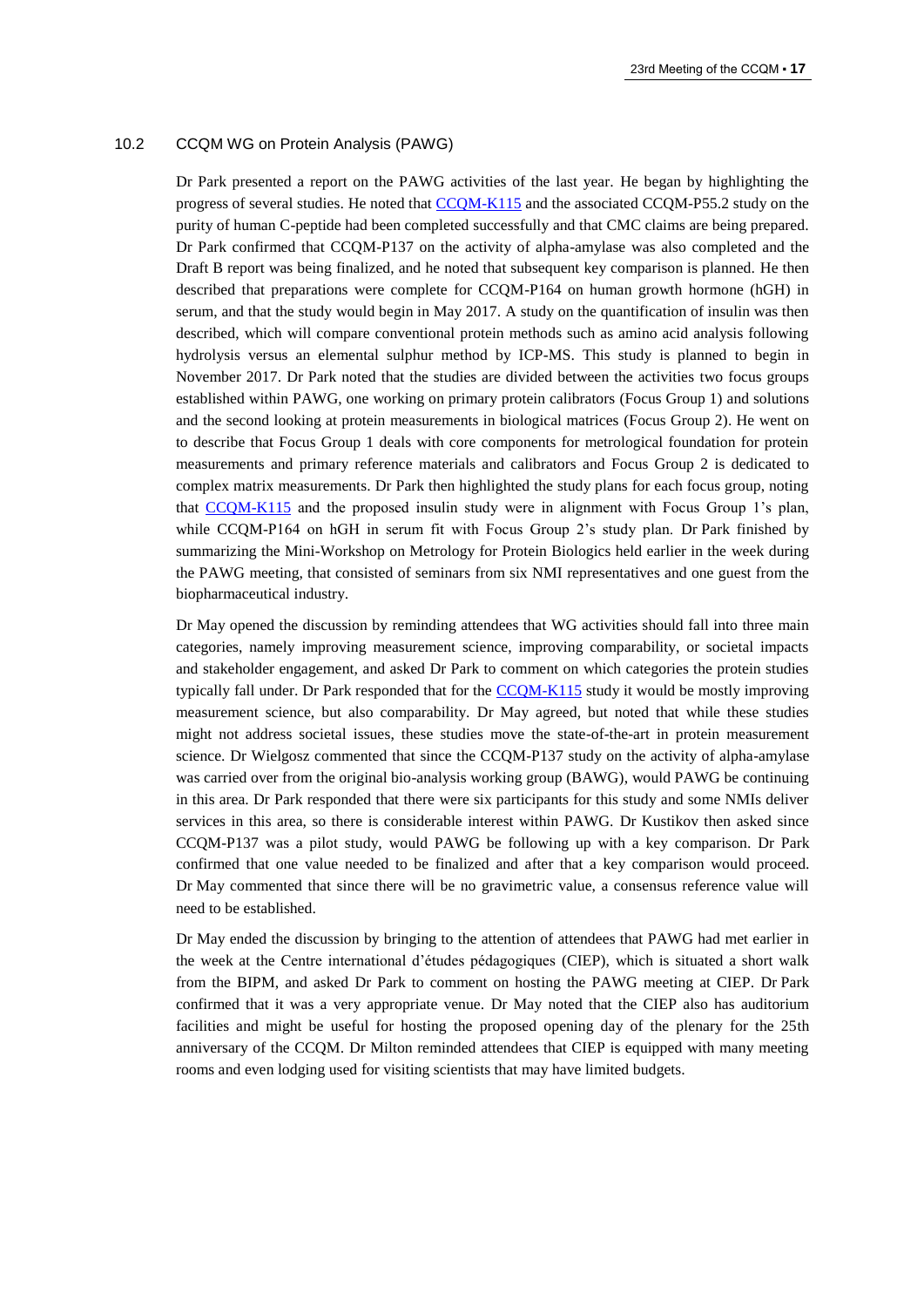#### 10.3 CCQM WG on Nucleic Acid Analysis (NAWG)

Ms Parkes provided an update on NAWG activities and noted increased participation at the working group meeting earlier in the week. She remarked that the working group meeting was attended by 15 nucleic acid experts representing 24 NMIs/DIs, and also noted new participation from INM, BVL, CMI, and NIST. Ms Parkes confirmed that all participants are active in delivering or developing NA measurement services, over a broad range of service provisions. She then reviewed NAWG's terms of reference, and noted that the measurement space for NAWG consisted of the chromosome, epigenome, genome, transcriptome, and regulome. She then discussed the strategy for prioritizing studies based on a NAWG member survey, and highlighted the consideration of stakeholder requirements and a broad range of CMCs to support measurement services. She noted an increased confidence in the scope and clarity of NA measurement space within the NAWG, which has created a sense of "maturity" within the group.

Ms Parkes went on to review completed and ongoing studies, including CCQM-K86c/P123.4, on measuring copy number ratio of modifications in two rapeseed materials, where the high oil content presents a significant technical challenge for the extraction. The *Brassica napus* L. materials included a genetically modified DG-073496-4 rapeseed powder from JRC, and a GT73/RT73 modified material from NRC Canada. In this study, two different FatA fragments were suggested for the two samples as the samples were assessed only with these amplicons, in accordance with respective EU and Canadian service provisions. Preliminary study results were presented and showed reasonable agreement across participating NMIs, but results for the GT73/RT73 material were compromised by some participants who used an incorrect ratio for normalization with the FatA assay. Ms Parkes then reviewed the planned CCQM-P184 study to begin in 2017, designed to support SI-traceable measurement of copy number concentration and fractional abundance of a biologically-relevant mutation (SNV or INDEL) in a buffered solution.

Dr Emons opened the discussion by commenting on the different EU and Canadian service provisions relevant to CCQM-K86c/P123.4, and suggested that there was no barrier to trade as laboratories are not forced to use the same reference system for GMO measurements at the global scale. He also noted that the calculation error that led to the bias for some participants for the GT73/RT73 material is avoided when following properly the regulations.

Dr Lin-Gibson of NIST was then given the opportunity to introduce herself and comment on her involvement in the ISO/TC276 committee on biotechnology and her role as chair of WG3: Analytical Methods. She noted that the scope of ISO/TC276 included improving quality of bioassays and suggested there is a great opportunity to develop synergy as much of the work of the CCQM underpins measurement for stakeholders in industry. Dr Lin-Gibson noted that ISO cannot share documents but could invite a liaison from CCQM to participate on the technical committee. Dr Wielgosz commented that since the CCQM is not officially an organization it cannot function as a liaison, but as in many other WGs, the NMIs working in CCQM have members in relevant ISO technical committees that are nominated by their national standardization body.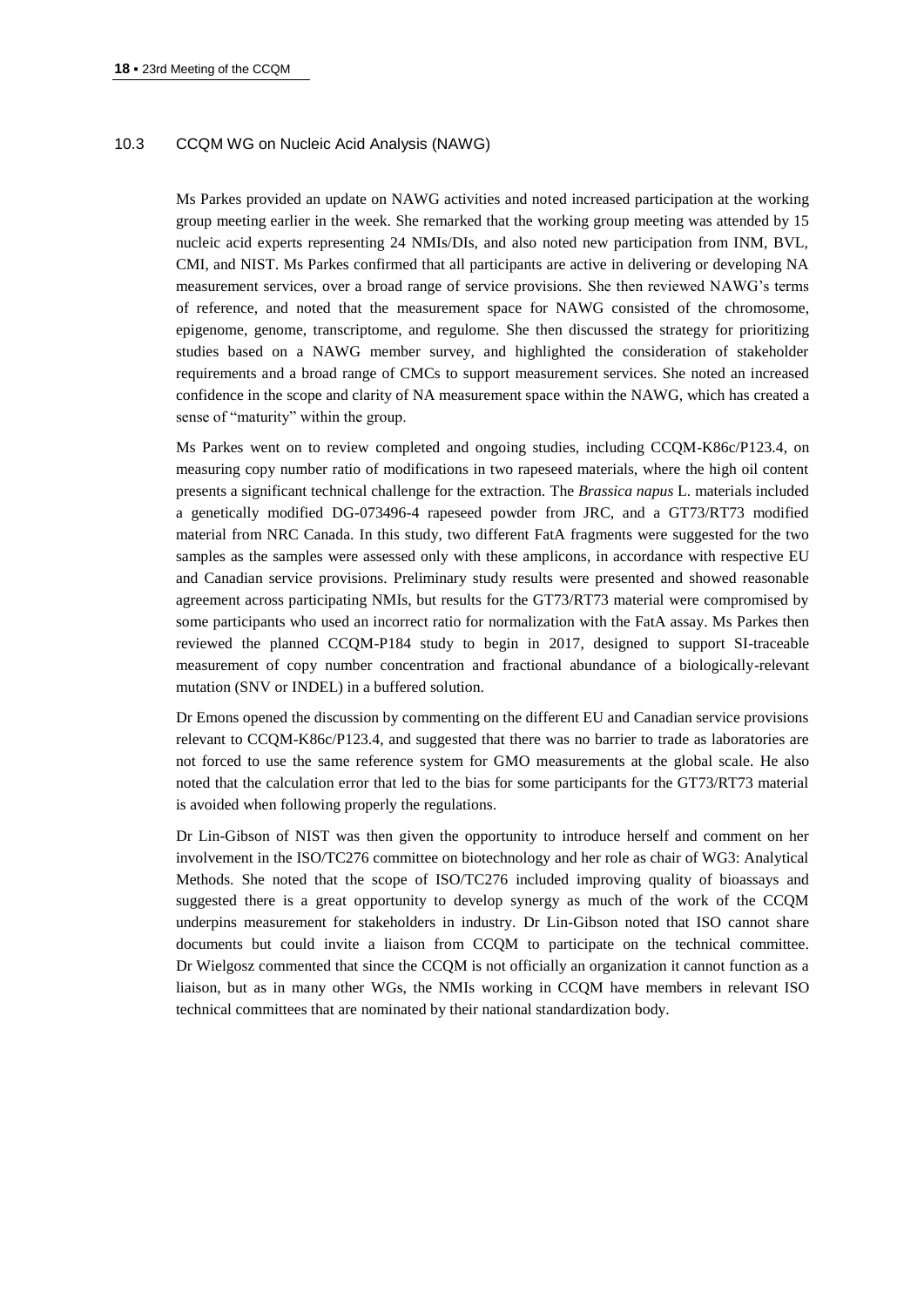#### 10.4 CCQM WG on Cell Analysis (CAWG)

Dr Morrow presented a report on the activities of CAWG and began by reviewing their role. She stated that CAWG was focused on the identification and quantification of cells and cell properties indicative of function as a result of emergent behaviour in complex matrices and mixtures. It was also dedicated to global comparability of cell analytical measurement results through reference measurement systems of the highest possible metrological order with traceability to the SI, where appropriate and feasible. Dr Morrow went on to define "emergent behaviour" as novel properties of cells that arise from a collection of constituents that do not themselves exhibit such properties. She followed that cell analysis includes measurements of quantity of intact cells and cell properties indicative of function that are the result of emergent behaviour, and noted that relevant studies will include quantification of cell number or cell components and measures of biological response or function in the context of cell emergent behaviour. Dr Morrow then described the challenges in counting cells due to biological complexity of cells that can differ in size, shape, function, and role in a broader system. She also added that complications arise during cell cultivation, manipulation, and preservations, and noted a larger diversity in measurement methods and a dynamic instrumentation market.

Dr Morrow then described the activities of three focus groups within CAWG. The first group is dedicated to eukaryotic cell number and coordinated by Dr Campbell of LGC. A second focus group is dedicated to prokaryotic viable cell number and coordinated by Dr Fu of NIM. A third group is also being formed to study blood cell quantities in blood matrix (complete blood count), and establishing traceability to the SI, to be coordinated by PTB.

Dr Morrow continued by reviewing work on past studies, highlighting results from CCQM-P123 on the number and geometric property of cells adhered to a solid substrate and CCQM-P165 on the quantification of CD34+ cell counts. She discussed whether these studies underpin existing services or CMCs, and noted that the CAWG would modify and develop study proposals that build on this knowledge and advance measurement science. She then reviewed an extensive list of current and near-term measurement services provided by each NMI. Dr Morrow closed by reviewing new pilot study proposals anticipated for September 2017. For mammalian cell type, CCQM-P123 will be extended to a different substrate, and building on CCQM-P165, a study will be performed on population dependent cell count by flow cytometry. Dr Morrow also noted that a study would be planned for microbial cell type, building on a previous plate count study but will now employ a method with traceability.

In reference to Dr Morrow mentioning a potential industrial participant for a proposed pilot study, Dr May commented that while non-metre convention members can participate in pilot studies, they must add scientific value and sign a non-disclosure agreement. He also suggested that they must agree to attend the meeting to discuss results and commercial entities can never use their participation in promotional material. Dr Wielgosz then asked Dr Morrow to describe the Trucount™ standard employed for flow cytometry. Dr Morrow responded that it is a commercial internal standard based on number of beads.

#### 10.5 CCQM WG on Surface Analysis (SAWG)

Dr Unger provided an update on the activities of SAWG and opened with a review of the scope of SAWG, which is largely dedicated to measurements for advanced manufacturing. He then reviewed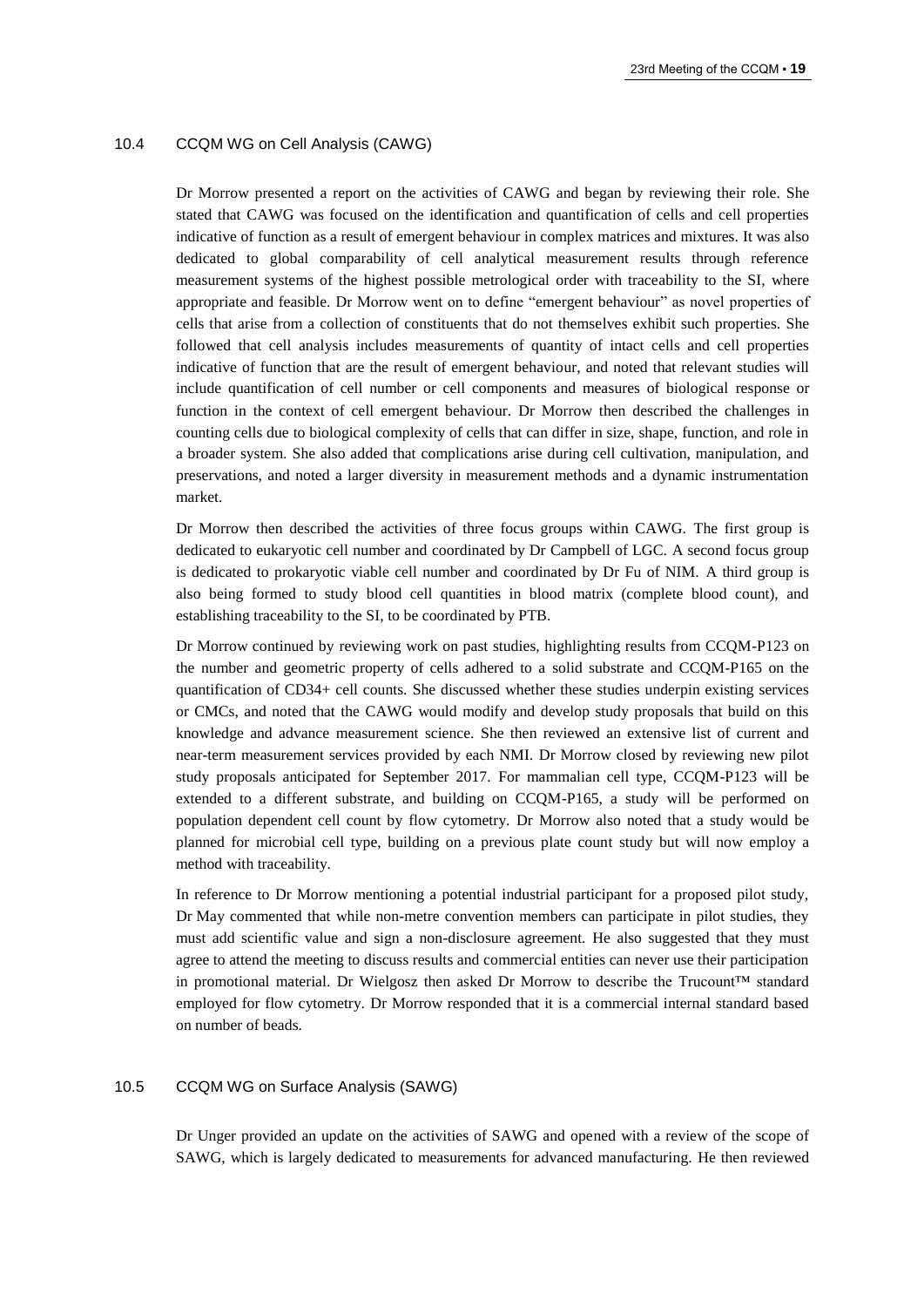the core competencies of SAWG, including the composition of films (mol/mol; CCQM-K67, K129), amount of substance expressed as a layer thickness (nm; CCQM-K32), specific surface area  $(m^2/g)$ using the Brunauer, Emmett and Teller (BET) method, and 2D and 3D spatially resolved chemical composition where a new pilot study has been proposed. Dr Unger then reviewed outcomes from a joint workshop of IAWG and SAWG on techniques for measurement of nanoparticle number concentration in colloidal suspension. It was concluded that the number of chemically well-defined particles per volume would describe the measurand and that the metrology was sufficiently developed for small-angle X-ray scattering (SAXS) and UV-visible spectroscopy. Another conclusion was that particle number concentration in liquid falls within the scope of CCQM and it is cross-disciplinary so multiple WGs should be involved. Dr Unger also noted that methods could be studies in a parallel CCQM/VAMAS study with careful separation of the activities.

Dr Unger continued by reviewing previous SAWG comparisons, beginning with [CCQM-K129](http://kcdb.bipm.org/appendixB/KCDB_ApB_info.asp?cmp_idy=1468&cmp_cod=CCQM-K129&prov=exalead) on  $CuInGaSe<sub>2</sub> (CIGS)$  alloy film composition. The results showed good comparability for the four elements of the film and NIM has since established a CMC in this area, with PTB and KRISS will be following up with a CMC submission. Dr Unger then reviewed the BET method and described its application to [CCQM-K136](http://kcdb.bipm.org/appendixB/KCDB_ApB_info.asp?cmp_idy=1480&cmp_cod=CCQM-K136&prov=exalead) on the measurement of specific surface area, specific pore volume and pore diameter of a nanoporous alumogel  $(A_2O_3)$ . He noted that the measurands of the key comparison are method-defined parameters and the values are determined on the basis of the BET model described in ISO 9277 and ISO 15901-2. Reasonable comparability was demonstrated and CMC claims have been made by UNIIM and NIM. Dr Unger then described a proposed follow-up key comparison on BET, using microporous white quartz sand  $(SiO<sub>2</sub>)$  as a sample. He continued by proposing a repetition of [CCQM-K32](http://kcdb.bipm.org/appendixB/KCDB_ApB_info.asp?cmp_idy=550&cmp_cod=CCQM-K32&prov=exalead) on the thickness measurement of nano-scaled HfO<sub>2</sub> (gate oxide) films on Si wafer, whereas the original study measured a  $SiO<sub>2</sub>$  film. He also proposed a new pilot study on the amount of substance in buried organic layers that will evaluate new measurement capabilities for quantitative in-depth nanoscale chemistry by SIMS and XPS using argon cluster sputtering. The measurand in this case would be a layer of Bis[2-(2-pyridinyl-N)phenyl-C](2,4 pentanedionato-O2,O4)iridium(III) (Ir(ppy)2(acac)), sandwiched between two layers of Irganox 1010. Dr Unger concluded his presentation by describing a recently established task group within SAWG working towards traceable quantitative measurements with Raman microscopy.

Dr May opened the discussion by making a general comment that all WG chairs are to submit lists of all proposed studies after the close of the meeting that day. He then inquired about the NISTtraceable nanoparticle, and Dr Unger confirmed that it is simply a NIST SRM. He also noted that the BET studies have method-defined measurands, and put the question to the floor of whether the CCQM should be performing these studies. Dr Ellison commented that enzyme catalysis also has a method-defined measurand. Dr Emons argued that BET is a special case given its widespread use, and noted there are plenty of cases where the measurand is operationally defined. Dr May then suggested that the CCQM should develop a position paper describing the criteria used to decide which method-defined measurands and measurement services were in the scope of activities covered by the CCQM. He then sought volunteers to develop this paper and the following agreed to contribute to the work of the task group to be chaired by Dr Andres: Dr Brown, Dr Ellison, Dr Emons, Dr Güttler, Dr Li, Dr Mester, and Dr Morrow and Dr Wielgosz.

Dr Wielgosz continued the discussion by inquiring about the joint study proposed with VAMAS and asked about the specific contribution of the NMIs and testing laboratories for this study. Dr Unger responded that the study results will need to be separated very carefully and that the non-NMI laboratories are performing pre-standardization research. Dr Mester then commented that when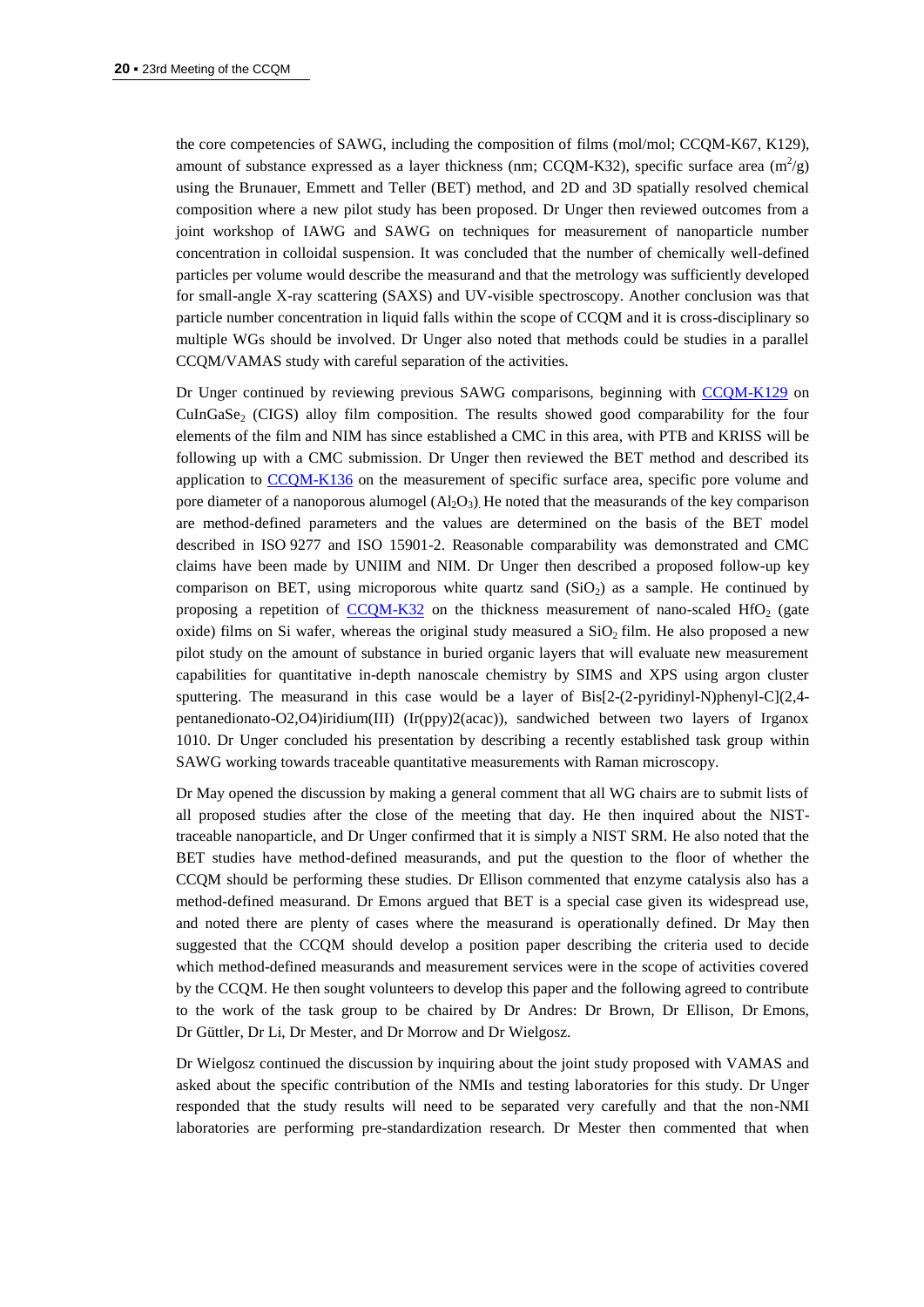studies are carried out with set protocols, one goal is to improve methodology, so we should be feeding back this knowledge to the appropriate bodies to improve the methodology.

#### 10.6 CCQM WG on Electrochemical Analysis (EAWG)

Dr Máriássy presented a report on the EAWG and noted that their WG meeting earlier in the week attracted 30 participants from 20 institutes, with 2 new institutes represented for the first time. He then provided an overview of completed studies since 1999, subdivided into three main categories: pH, electrolytic conductivity, and coulometric assays. He also displayed the number of coordinated comparisons by NMIs as of 2016, and noted that PTB, SMU, NIST, and DFM coordinated the majority of studies with the EAWG.

Dr Máriássy went on to review ongoing studies and began with [CCQM-K36.2016](http://kcdb.bipm.org/appendixB/KCDB_ApB_info.asp?cmp_idy=1567&cmp_cod=CCQM-K36.2016&prov=exalead) on the determination of electrolytic conductivity in aqueous solutions coordinated by PTB. Results for the 0.5 S/m KCl solution showed good agreement, with perhaps one exception, and the median has been proposed as the reference value. Similar results were achieved for the 0.005 S/m HCl solution. Dr Máriássy then showed a comparison of the 0.5 S/m results to those from the original [CCQM-K36.a](http://kcdb.bipm.org/appendixB/KCDB_ApB_info.asp?cmp_idy=545&cmp_cod=CCQM-K36.a&prov=exalead) study completed in 2005, and noted that better degrees of equivalence were achieved in the present study. He then showed results for the [CCQM-K18.2016](http://kcdb.bipm.org/appendixB/KCDB_ApB_info.asp?cmp_idy=1565&cmp_cod=CCQM-K18.2016&prov=exalead) study coordinated by NIST on the determination of pH of a carbonate buffer at a nominal value of 10. The study attracted 19 participants, 16 of which used a primary method and three used a differential method. The spread in the results was small and only a handful of participants' results failed to cover the range of the proposed KCRV.

Dr Máriássy then reviewed highlights of the EAWG guidance document, noting that comparison data was not relevant after 10 years, and suggested different studies every three years. He continued by discussing the issue of broad claims in the context of the EAWG. Dr Máriássy noted that the field is narrow, and the analyte dimension is missing for pH and conductivity. He then reviewed some of the technical challenges with broad claims for pH, conductivity, and coulometry and suggested some practical solutions such as record cards for easier review of the claims. Dr Máriássy concluded by presenting a summary and highlighted good participation in meetings, continuing support for services and CMCs through comparisons and studies, and an increase of knowledge within the EAWG. He also noted major challenges such as decreasing staff and resources, limited number of coordinators for comparisons, and issues with sample delivery.

Dr May opened the discussion by proposing that the name of the EAWG be changed to the Working Group on Electrochemical Analysis and Classical Chemical Methods to better describe the area covered by the WG. There were no objections from Dr Máriássy or other attendees. Dr Brown commented that the scope of the work will need to be updated to reflect the change in name. Dr May agreed and noted that a new terms of reference is also being developed by Dr Máriássy. In reference to the topic of frequency of repeating studies in Dr Máriássy's presentation, Dr May commented that the CIPM MRA was based on the premise that individual institutes maintain capabilities, but noted that there was a dependence on staff turnover in study results. Dr May then remarked that studies may need to be repeated when a number of staff have changed, as opposed to simply repeating studies on a fixed time cycle.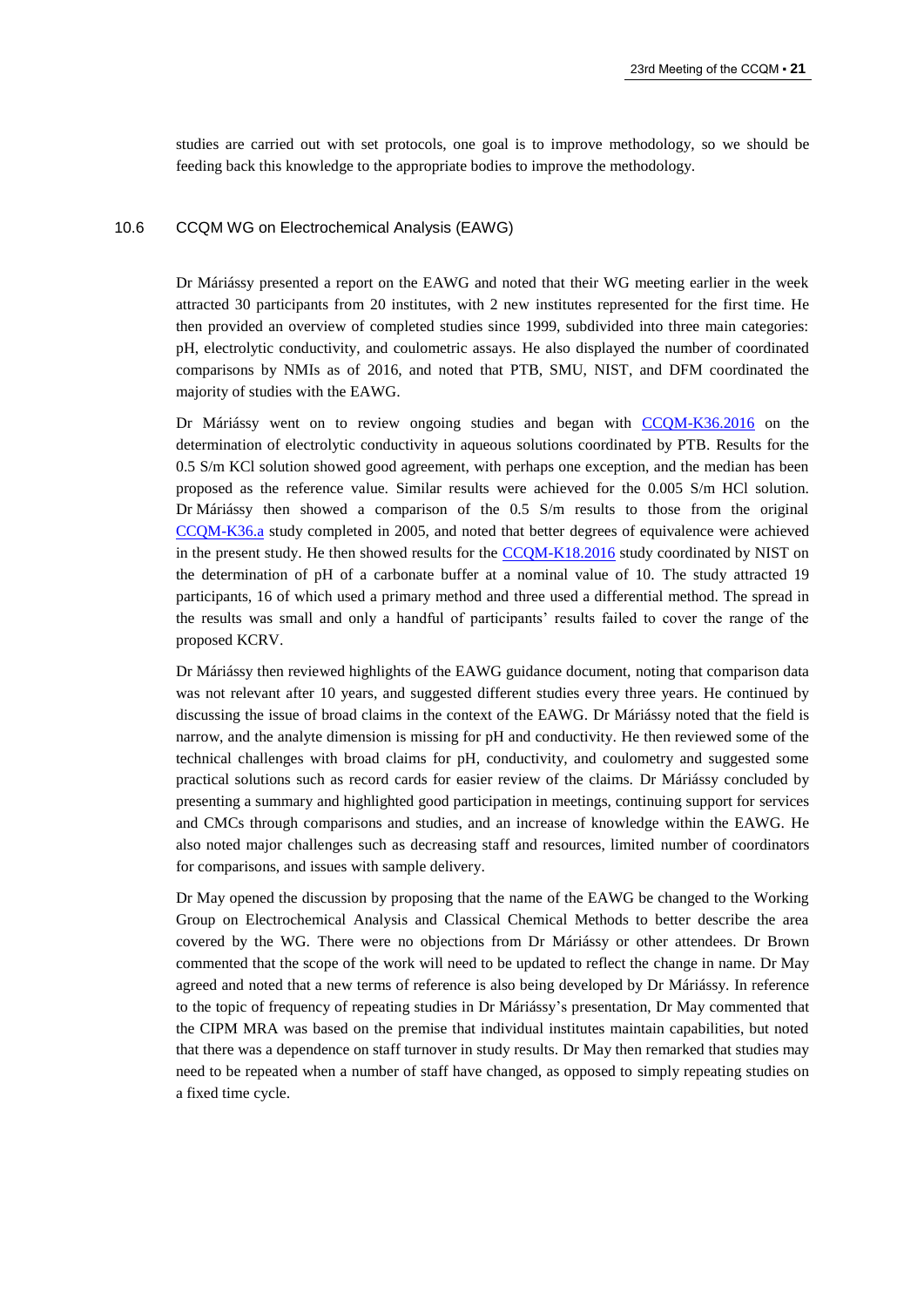#### 10.7 CCQM WG on Organic Analysis (OAWG)

Dr Mackay provided an update on the OAWG and she began by reviewing the analysis space currently covered within the Track A core competency organic purity comparisons and presented results from [CCQM-K55.d](http://kcdb.bipm.org/appendixB/KCDB_ApB_info.asp?cmp_idy=1359&cmp_cod=CCQM-K55.d&prov=exalead) on folic acid. She reported that results were all within about 1 % except for a couple of outliers and she noted that stability assessment had also been an important part of this comparison. Dr Mackay then described a revised high purity organics measurement space, where the high molecular weight quadrants for low- and high-polarity were combined, citing that the effects of the much larger molecules outweighs any effects of polarity in terms of the complexity of the measurements. She then introduced CCQM-P150.b, a new Track D stand-alone pilot study examining qNMR organized by NMIJ, which would aim to evaluate the importance of sample preparation, selection of a solvent and internal standard, measurement parameters, and data processing parameters.

Dr Mackay then presented highlights from an organic purity measurement uncertainty workshop, held during the the third quarter 2016 working group meeting at the BIPM, which consisted of presentations by BIPM, HSA, KRISS, NMIJ, and NIST. She noted the importance of consistent practices for uncertainty evaluation within the OAWG, and described the consensus re-evaluation of uncertainties for [CCQM-K55.d](http://kcdb.bipm.org/appendixB/KCDB_ApB_info.asp?cmp_idy=1359&cmp_cod=CCQM-K55.d&prov=exalead) performed by Dr M. Nelson of NIST. Most laboratories' uncertainties were in reasonable agreement with the consensus uncertainties, with the method of handling of "type B" uncertainty components causing the most discrepancy. Dr Mackay also noted that having a second method for purity is highly valuable and that consensus estimates are particularly robust when both qNMR and mass balance approaches are consistent.

Preliminary results from [CCQM-K78.a](file://///fs02.bipm.org/AppData/Local/Microsoft/Windows/AppData/Roaming/Microsoft/Word/1.1%09CCQM%20WG%20on%20Inorganic%20Analysis%20(IAWG)) and CCQM-P121.a on the mass fraction of amino acids in solution were then presented and Dr Mackay remarked that this was one of the most consistent set of study results obtained thus far within the OAWG, especially in the case of phenylalanine. She then presented preliminary results from [CCQM-K141/P178](https://www.bipm.org/exalead_kcdb/exa_kcdb.jsp?_p=AppB&_q=K141&x=0&y=0) (polar analytes in food matrix: enrofloxacin and sulfadiazine in bovine tissue), and thanked NRC for their efforts in coordinating this study given the challenges with shipping bovine tissue internationally. Moderate agreement was achieved for both measurands, and follow-up work was proposed for the examination of extraction conditions, equilibration of internal standards and calibration solution stability. Dr Mackay then described results for [CCQM-K138](https://www.bipm.org/exalead_kcdb/exa_kcdb.jsp?_p=AppB&_q=K138&x=0&y=0) on measuring aflatoxins in dried fig, and noted that these were very challenging measurands given the low mass fractions of  $(0.08 - 9.0)$  µg/kg. Again, reasonable agreement across the NMIs was achieved for the five aflatoxins and their total.

Dr Mackay then described the OAWG's model to assess core competencies through a 10-year plan and reviewed the OAWG priorities in terms of service areas. She concluded her presentation by summarizing proposed future studies. For Track A core competency studies, these included CCQM-K146/P185 on PAHs in olive oil, [CCQM-K148.a/P187.a](https://www.bipm.org/exalead_kcdb/exa_kcdb.jsp?_p=AppB&_q=K148&x=0&y=0) on bisphenol-A mass fraction, and a clinical biomarker study on metanephrine in plasma proposed for 2019. Within Track B on comparison of services, CCQM-K147/P186 on niacin in milk power/infant formula was proposed for Jun-Dec 2017. Finally, proposed Track C studies in specialized areas included perfluorooctanesulfonic acid (PFOS) and perfluorooctanoic acid (PFOA) in ground water and [CCQM-K133/P170](https://www.bipm.org/exalead_kcdb/exa_kcdb.jsp?_p=AppB&_q=K133&x=0&y=0) on phthalates in polyvinyl chloride (PVC).

Dr May opened the discussion by commenting that there were two general types of key comparisons, those that all NMIs participate in and those that are more optional, so we need to be very careful about those studies that we impose on NMIs. He went on to remark that while all studies need to be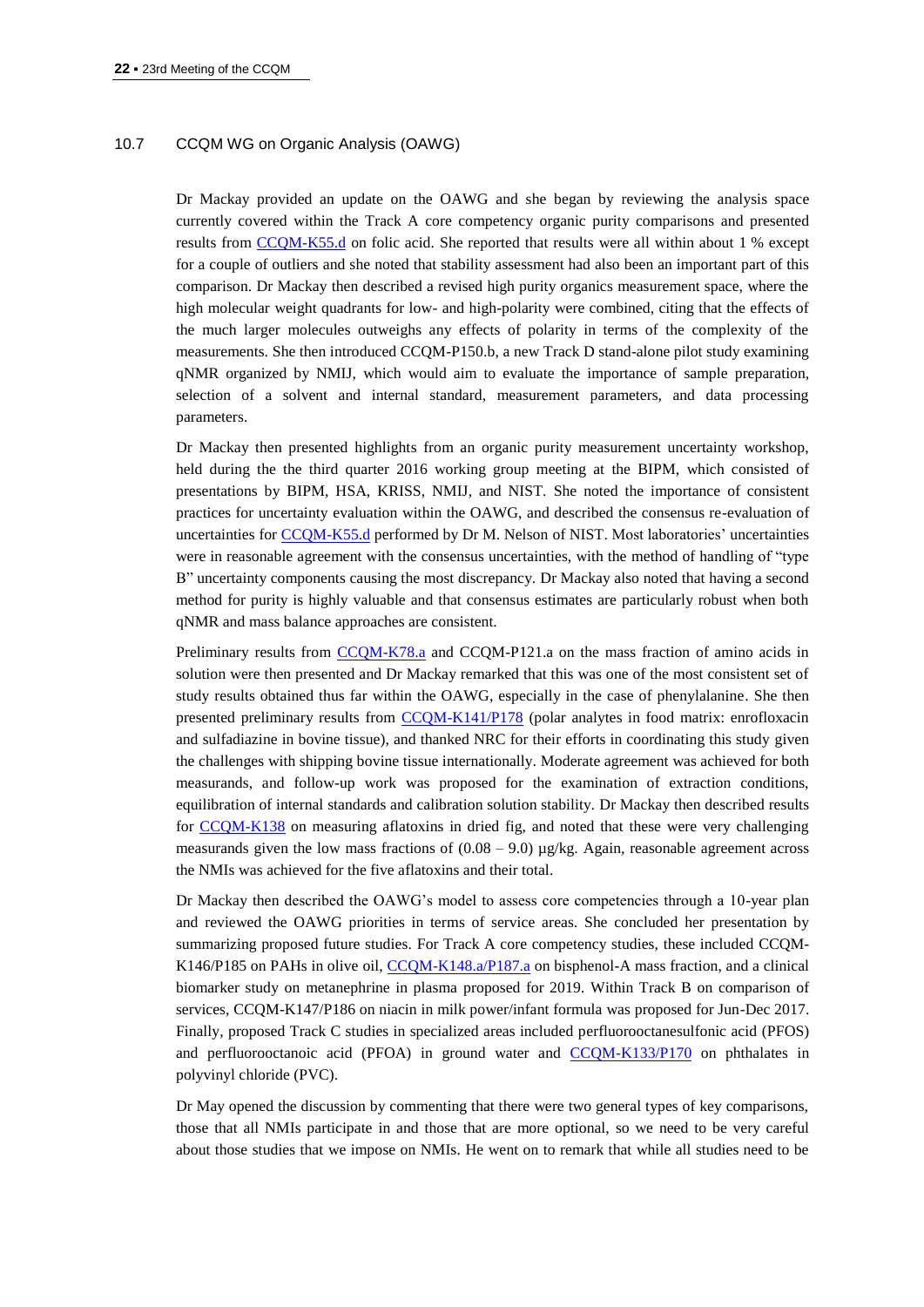approved by this committee, the level of scrutiny for optional ones can be lower, but Track A mandatory comparisons need to be approved as soon as possible in advance to allow NMIs sufficient time to plan resources. Dr Mackay responded that a 12-month lead time for approval of optional studies and 24 months for mandatory studies might be appropriate, and Dr May and others agreed. Dr May then asked for more detail on the rationale for CCQM-K147/P185 on PAHs in olive oil and Dr Mackay responded that the original study was completed roughly 15 years ago so it needs to be repeated. Dr May then noted that since the study is planned for November 2017 it needs to be approved now, and he opened the floor to any concerns for this comparison to go forward. No concerns were raised so Dr May conditionally approved the study, but asked Dr Mackay to provide an updated title and "how far the light shines statement" (HFTLS). The Track A [CCQM-](https://www.bipm.org/exalead_kcdb/exa_kcdb.jsp?_p=AppB&_q=K148&x=0&y=0)[K148.a/P187.a](https://www.bipm.org/exalead_kcdb/exa_kcdb.jsp?_p=AppB&_q=K148&x=0&y=0) (bisphenol A) and clinical biomarkers comparison (metanephrine in plasma) were also approved. Ms. Parkes commented that 2019 might seem far off for the clinical biomarkers study, but LGC needs sufficient time to prepare the material. Similarly, the Track B CCQM-K147/P186 on niacin in milk power/infant formula, in addition to the Track C [CCQM-K133/P170](https://www.bipm.org/exalead_kcdb/exa_kcdb.jsp?_p=AppB&_q=K133&x=0&y=0) on phthalates in PVC and PFOS/PFOA in ground water, were also approved.

#### 10.8 CCQM WG on Inorganic Analysis (IAWG)

Dr Sargent gave a presentation on the progress of activities within the IAWG, and he began by reviewing the meetings that occurred over the year, including the WG meeting at KRISS in October, and a joint meeting with EAWG and SAWG earlier in the week at BIPM. He then provided a graphical overview of all key comparisons and pilot studies in progress, and noted that all studies are optional to NMIs but a compulsory benchmarking comparison is held every two years. Dr Sargent then presented results of [CCQM-K128/P163:](https://www.bipm.org/exalead_kcdb/exa_kcdb.jsp?_p=AppB&_q=K128&x=0&y=0) Heavy Metals and Organo-Tin in Leather Powder. With a few exceptions, good agreement was achieved for the heavy metals and the tributyltin. Similarly, reasonable equivalency was demonstrated for [CCQM-K139/P173:](https://www.bipm.org/exalead_kcdb/exa_kcdb.jsp?_p=AppB&_q=K139&x=0&y=0) Determination of Elements in Human Serum. Dr Sargent described new comparisons proposed in the area of metallo-proteins, resulting from a joint IAWG-PAWG workshop earlier in the week. These included a proposed NIST study on selenoproteins, a KRISS study on sulfur-based quantitation of insulin, and a PTB pilot study on the determination of total haemoglobin in serum. Dr Sargent highlighted the IAWG's updated five year plan, spanning a wide range of matrix types and analytes, in addition to special pilot studies. He described the IAWG's annual survey and CRM database, currently on its sixth round, noting that it supports IAWG strategy and planning future comparisons, identifies possible gaps in supporting NMI/DI plans for CMCs, identifies candidate CRMs that may be potential sample materials for future comparisons. Dr Sargent concluded his presentation by noting that good progress with comparisons continues, active development of IAWG strategic goals continues, pilot studies play an important role and will continue, and that the majority of member NMIs and DIs are actively participating in IAWG activities, including comparisons.

Dr May opened the discussion by commenting that while the proposed studies are interesting, they might not be strategic as some of them begin to encroach on the scope of other WGs, noting that a protein is an organic molecule. Dr Sargent responded that the studies are designed to test core capabilities, and noted that NIST is developing standards in this area, so it is relevant and proves capability for other proteins. Dr Güttler commented that PTB performs protein determination in different ways, and since the methods are challenging they need to have multiple measurements to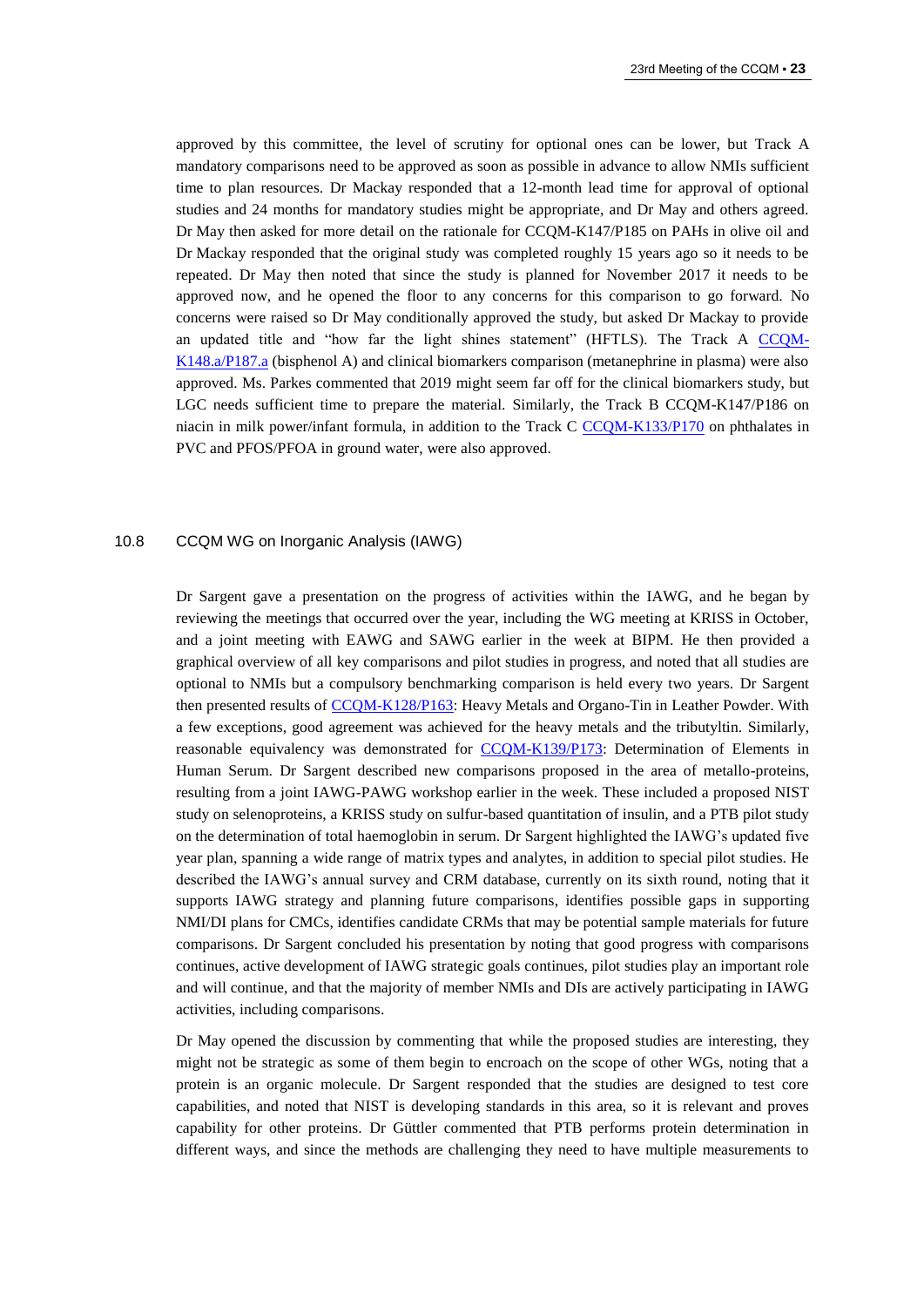validate results. Dr Wielgosz commented that he appreciated the format of the summary comparison table that Dr Sargent presented ("Five year plan updated in April 2017"), and suggested that other WGs use a similar format to focus on the next 3 years and only highlight changes so discussions are not repeated every year.

Dr Milton continued the discussion by commenting that the CCQM has the largest number of comparisons, and while OAWG has different tracks to show differentiation and strategy, it is difficult to explain to the JCRB how the record card approach has improved efficiency of studies in IAWG. Dr Sargent responded that statistics for the number of comparisons are misleading, and that only the number of mandatory comparisons should be considered. Dr Milton then asked how participation in studies has changed over the years. Dr Sargent responded that the record cards summarize all results over the last 10 years. Dr May commented that most WGs have similar ways of tracking performance.

Dr May then initiated a discussion on the new proposed studies and began by asking why the IAWG is involved in the purity of salts and how far does the light shine in this area. Dr Sargent responded that measuring the purity of salts is important for calibration and traceability and HFTLS extends to the assays of these and a range of other salts, in addition to their calibration solutions. Dr Mester offered his support for the work on salt-based calibrants and asked if a guidance document on high purity salts was being developed as had been prepared for pure solid metals. Dr Sargent responded that nothing has been prepared yet, but that IAWG will work towards that. Dr May then concluded the discussion on proposed studies after hearing no additional concerns from members, and conditionally approved all proposed studies provided that Dr Sargent provides updated information for all studies including HFTLS statements.

#### 10.9 CCQM WG on Gas Analysis (GAWG)

Dr Kim provided an update on the GAWG and began by noting that the meeting earlier in the week had been attended by 49 participants from 27 economies and the BIPM, NOAA and IAEA. He reported that there had been ten comparisons in 2016-2017, with three comparisons planned for 2018. Dr Kim then went on to describe the [CCQM-K111](http://kcdb.bipm.org/appendixB/KCDB_ApB_info.asp?cmp_idy=1335&cmp_cod=CCQM-K111&prov=exalead) study on propane in nitrogen involving a number of RMO regional key comparisons, and noted that results have been published in the KCDB. Dr Kim reported that [CCQM-K90](http://kcdb.bipm.org/appendixB/KCDB_ApB_info.asp?cmp_idy=1095&cmp_cod=CCQM-K90&prov=exalead) on formaldehyde in nitrogen to support air quality regulations was a technically challenging comparison because of the low concentrations involved and the extended stability testing required. Nevertheless, the recalculation of the KCRV by Dr. Antonio Possolo of NIST yielded similar results to the original BIPM calculations. The results of [CCQM-K112](http://kcdb.bipm.org/appendixB/KCDB_ApB_info.asp?cmp_idy=1336&cmp_cod=CCQM-K112&prov=exalead) on biogas were presented, and Dr Kim noted that oxygen was problematic and that the WG agreed to use consensus values for the KCRVs for all components.

Dr Kim highlighted the comparisons that were due to have their measurement phase during 2017, including [CCQM-K117](http://kcdb.bipm.org/appendixB/KCDB_ApB_info.asp?cmp_idy=1361&cmp_cod=CCQM-K117&prov=exalead) on ammonia in nitrogen, [CCQM-K118](http://kcdb.bipm.org/appendixB/KCDB_ApB_info.asp?cmp_idy=1362&cmp_cod=CCQM-K118&prov=exalead) on hydrogen enriched natural gas,  $CCOM-K120a&b$  on ambient level  $CO<sub>2</sub>$ ,  $CCOM-K41.2017$  on  $H<sub>2</sub>S$  in nitrogen,  $CCOM-K137$  on NO in nitrogen, and [CCQM-K150](http://kcdb.bipm.org/appendixB/KCDB_ApB_search_result.asp?search=2&cmp_cod_search=K150&match_exact=0) on particle number and charge concentration. He reported on the current status of [CCQM-K117,](http://kcdb.bipm.org/appendixB/KCDB_ApB_info.asp?cmp_idy=1361&cmp_cod=CCQM-K117&prov=exalead) noting that 50L aluminium cylinders with UN stamps are available with an estimated delivery time of five months, and the cost of these would need to be borne by participants. Requests for participation and purchase of the cylinder should be sent within the two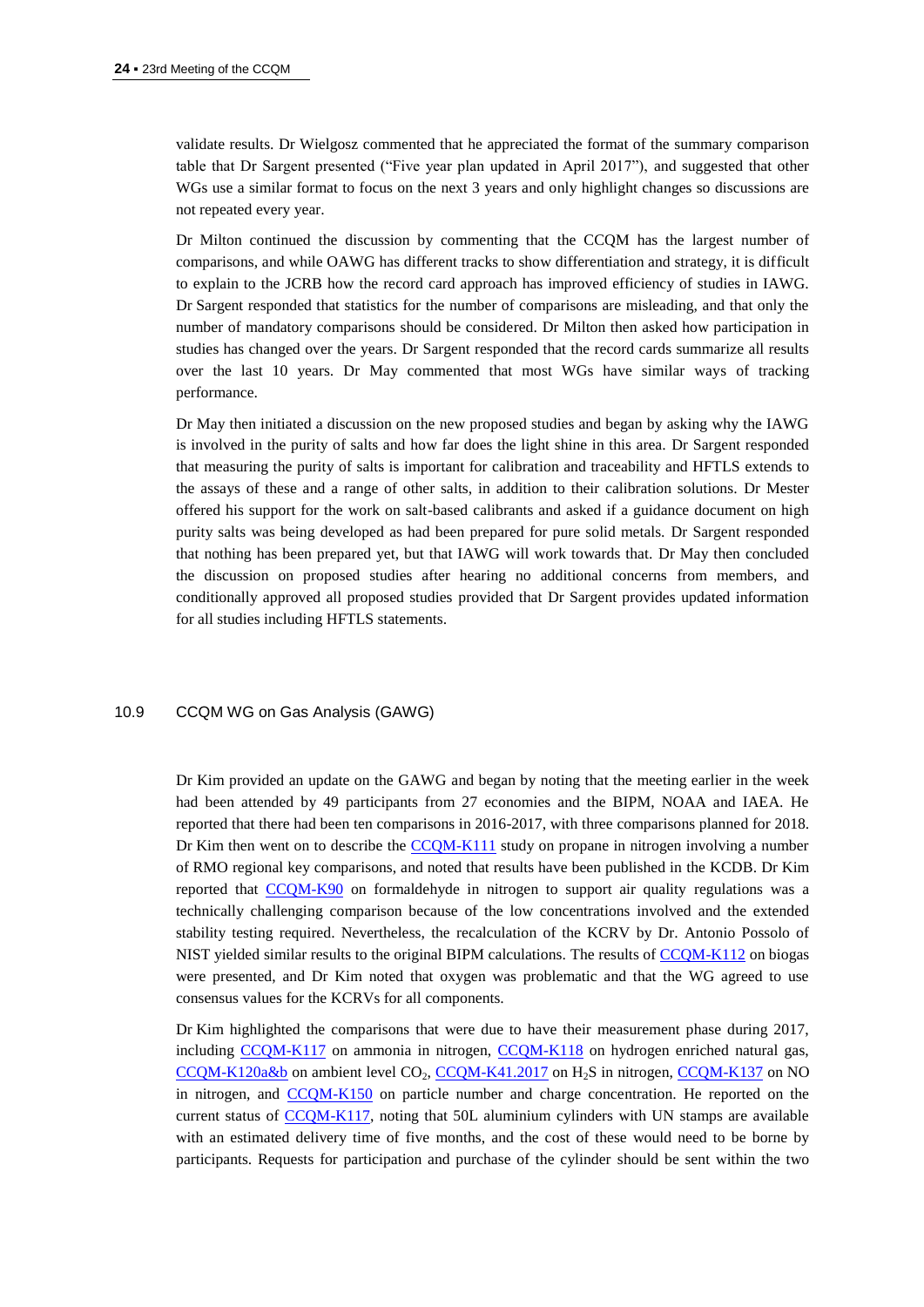weeks following the meeting. Dr Kim continued with progress on [CCQM-K118,](http://kcdb.bipm.org/appendixB/KCDB_ApB_info.asp?cmp_idy=1362&cmp_cod=CCQM-K118&prov=exalead) noting that the next steps included data evaluation of candidate measurements, validation measurements by VSL/BAM, with dispatch of samples planned for August 2017. A timetable for [CCQM-K120a&b](http://kcdb.bipm.org/appendixB/KCDB_ApB_info.asp?cmp_idy=1364&cmp_cod=CCQM-K120&prov=exalead) was then presented, with the shipment of cylinders from the BIPM to participants planned after May 2017, reports on standard stability from participants due to BIPM in September 2017, and the Draft A report is planned for December 2017. Dr Kim provided some background information on [CCQM-](http://kcdb.bipm.org/appendixB/KCDB_ApB_search_result.asp?search=2&cmp_cod_search=K150&match_exact=0)[K150/P189,](http://kcdb.bipm.org/appendixB/KCDB_ApB_search_result.asp?search=2&cmp_cod_search=K150&match_exact=0) noting that aerosol particle number concentration has recently featured in vehicle emission legislation and is also important in atmospheric measurements. He then described condensation particle counters (CPCs) and that the standard ISO 27891:2015 describes a calibration procedure for CPCs, whereby NMIs can employ aerosol electrometers (AEs) for the calibration of CPCs. The comparison is designed to evaluate NMI comparability for airborne particle number concentration in the range (100 to 20 000) cm<sup>-3</sup>, and airborne particle charge concentration in the range (0.15 to 3) fC.cm<sup>-3</sup>.

Dr Kim reviewed the proposed studies beyond 2017, with  $CCQM-K74.2018$  on  $NO<sub>2</sub>$  in nitrogen and [CCQM-K10.2018](http://kcdb.bipm.org/appendixB/KCDB_ApB_info.asp?cmp_idy=161&cmp_cod=CCQM-K10&prov=exalead) on BTEX planned for 2018. Studies planned for 2019 include [CCQM-K3.2019](http://kcdb.bipm.org/appendixB/KCDB_ApB_info.asp?cmp_idy=55&cmp_cod=CCQM-K3&prov=exalead) on automotive emission gases, [CCQM-K26.b.2019](http://kcdb.bipm.org/appendixB/KCDB_ApB_info.asp?cmp_idy=178&cmp_cod=CCQM-K26.b&prov=exalead) on sulphur dioxide in air, and [CCQM-K68.2019](http://kcdb.bipm.org/appendixB/KCDB_ApB_info.asp?cmp_idy=1580&cmp_cod=CCQM-K68.2019&prov=exalead) on nitrous oxide in air. Dr Kim continued by providing an update on the task group on ozone cross section, first established within GAWG in 2015. Statistical analysis of 14 published ozone crosssection values at 254 nm had been carried out by Dr Possolo using a DerSimonian-Laird model. Remaining tasks for the group included reviewing uncertainty budgets for published values and completing statistical analysis, archiving methodology and results in a peer-reviewed publication, and informing the GAWG regarding the recommended value for use in future BIPM.QM-K1 comparisons.

Dr May opened the discussion by commending the work of the task group and Dr Possolo within GAWG, noting that he is a NIST Fellow and Chief Statistician. Dr May also remarked that NOAA is a DI, designated by the World Meteorological Organization (WMO) as opposed to the US, therefore NOAA and NIST can participate in the same studies. A discussion on the new proposed studies ensued, beginning with [CCQM-K150/P189](http://kcdb.bipm.org/appendixB/KCDB_ApB_search_result.asp?search=2&cmp_cod_search=K150&match_exact=0) on aerosol particle number concentration. Dr Brown commented that this study is very important to the vehicle exhaust field, and that since particles are being counted the measurand needs to be clearly defined. He continued that the work is clearly related to gas analysis and relevant to the CCQM (there is no consultative committee for counting) and "1" will need to be included in the measurement unit  $-1/m3$ . Dr Deleebeeck then inquired what particle concentration will be distributed, to which Dr Brown responded that the particles samples will be generated at the comparison location. After hearing no additional concerns from members, Dr May conditionally approved the [CCQM-K150/P189](http://kcdb.bipm.org/appendixB/KCDB_ApB_search_result.asp?search=2&cmp_cod_search=K150&match_exact=0) study provided that Dr Kim provides updated information including the HFTLS statement. Similarly, Dr May approved the [CCQM-K137](http://kcdb.bipm.org/appendixB/KCDB_ApB_search_result.asp?search=2&cmp_cod_search=K137&match_exact=0) study on NO in nitrogen. A short discussion then followed on the studies planned for 2018, which were repeats of previous studies. Dr Mester commented that repeating studies with changes in personnel is a good idea in some cases, but we cannot overlook our quality assurance systems and peer review processes that are intended to control for this. Dr May agreed and suggested that change in personnel should be only one factor used to decide when to repeat studies, so instead of repeating studies after a certain number of years, a number of factors should be considered before deciding when a study should be repeated. Dr Brewer added that for the new BTEX study para-xylene is also being separated, so this is adding new scope.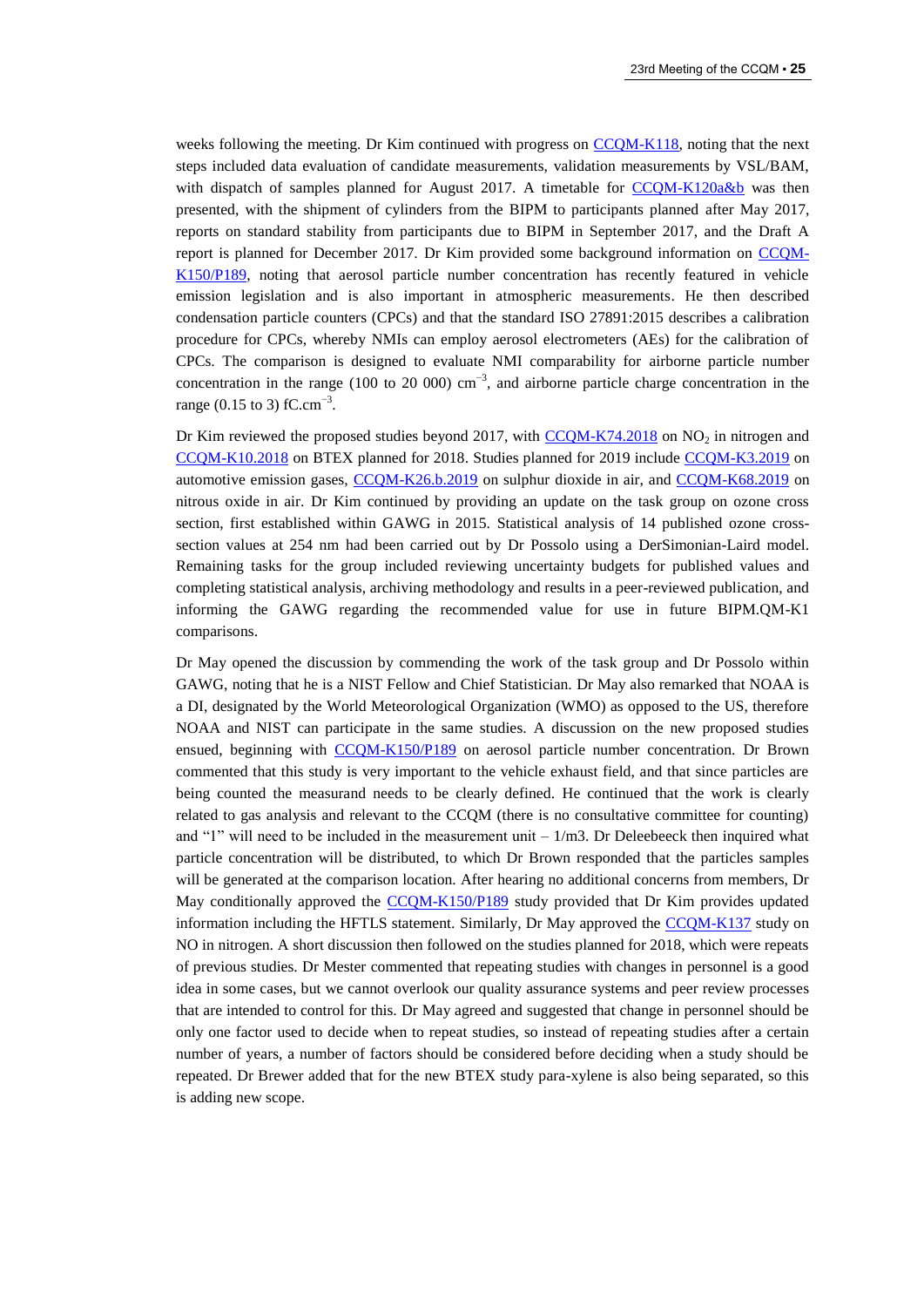## **11. PROPOSED AD HOC WORKING GROUP ON ISOTOPE RATIO MEASUREMENTS**

Dr Mester presented a proposal for a new initiative within CCQM on isotope ratio measurements. He began by highlighting the high-impact research fields that rely heavily on isotope ratio measurements, including the determination of the age of the solar system, estimating the Jurassic period climate, and measuring recent climate change. Dr Mester also discussed other practical applications of isotope ratio measurements, such as determining the origin of food or conflict diamonds, nuclear forensics, and the adulteration of pharmaceuticals. He continued by noting previous isotope ratio measurements for realizing fundamental constants, such as silicon isotopes for the Avogadro constant, silver for the Faraday constant, argon for the Boltzmann constant, and oxygen or hydrogen for the water triple point. Dr Mester reviewed the work of the NMI community for isotope ratio measurements implicated in revisions of atomic weights, notably BAM for cadmium and magnesium, LGC for carbon, NIM for selenium and ytterbium, NRC for mercury, germanium, and indium, and PTB for silicon. He described some of the challenges facing this area, noting that NMIs have invested heavily in isotope ratio measurements but there is limited coordination between them, with expertise spread across three or four WGs within the CCQM. Dr Mester pointed out differences and lack of coordination between the "light" and "heavy" isotope communities, noting that the light isotope field is anchored to CRMs without uncertainties and no traceability to the SI, while the heavy isotope filed is largely SI traceable. He also noted that the uncertainties are often significantly underestimated and that the mathematics of handling isotopic data is complex and impacts every discipline that uses mass spectral data.

Dr Mester continued by highlighting opportunities in this area for addressing stable isotope characterization in a systematic manner through:

- Building capacity in this field
- Coordinating and leveraging NMI and other stakeholder efforts
- Serving as a resource to other CCs and WGs facing challenges with either isotope related measurements or with associated data handling
- Bringing new scientific communities to the SI
- Firming up isotopic abundance/ atomic weight estimates for the most commonly measured elements
- Bringing stable isotope characterization under the SI.

Dr Mester concluded his presentation by proposing the establishment of an *ad hoc* working group tasked to develop the terms of reference and strategic plan for a stable isotope activity, to be presented to CCQM for consideration.

Dr May opened the discussion by proposing that a task force be created to build terms of reference and report by the next meeting on whether this is an appropriate activity for the CCQM, and if so, whether it should proceed as an *ad hoc* working group or directly to a full working group. He also noted that the task group should include at least one representative of each of the existing working groups with expertise in this field. The floor was then open for comments and Dr. Fajgelj began by pledging his support for this initiative and Dr Mester as its leader. Dr Brewer also offered support and noted that isotope ratio measurement issues are arising in the gas area. Dr May added that in addition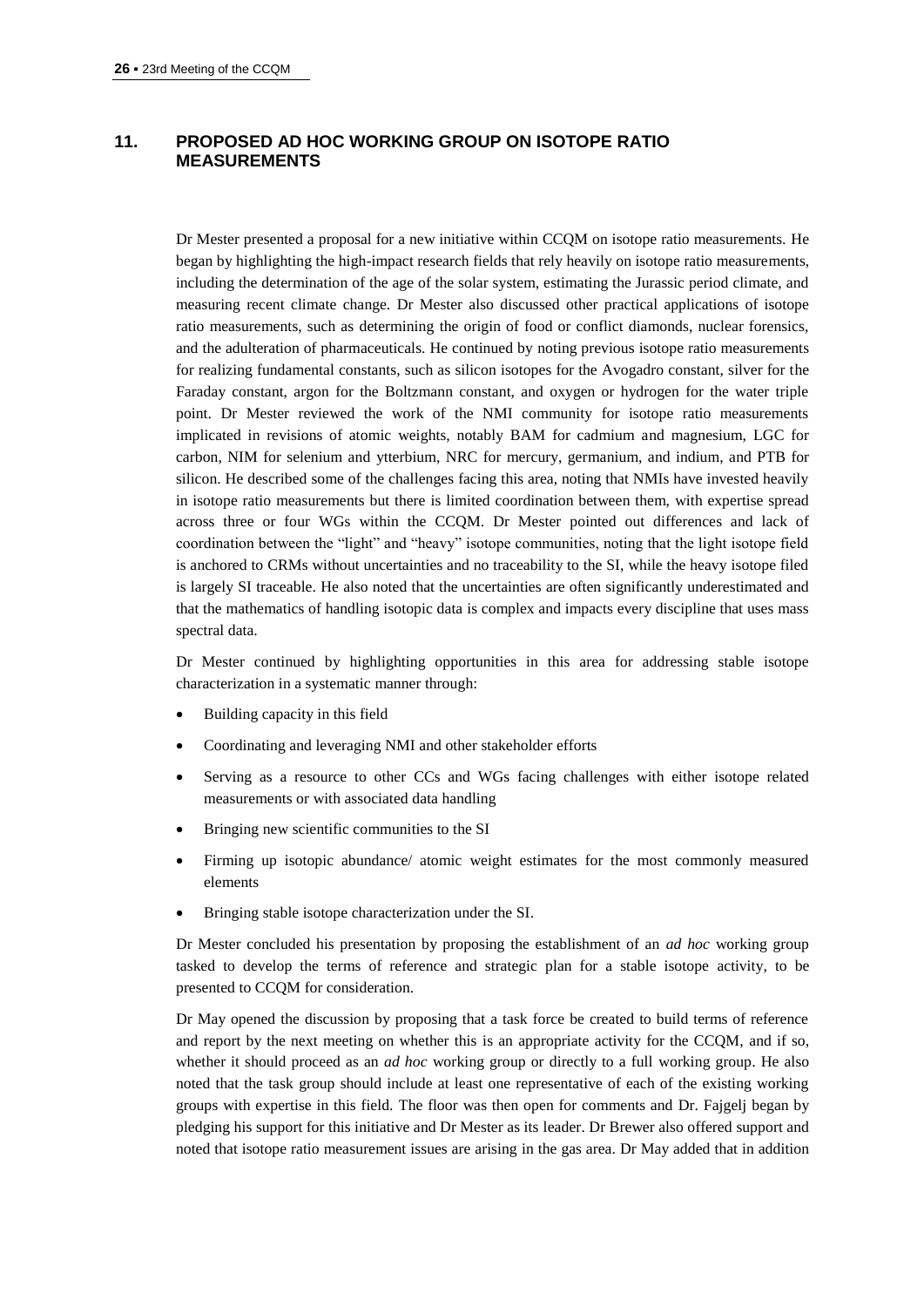to the terms of reference, membership should also be considered since there is overlap with other WGs. Dr. Fajgelj asked whether the IAEA could provide a member to the task force and Dr May fully agreed, noting this would be a perfect role for a liaison. Dr Güttler also fully supported the initiative, and noted that PTB invested heavily in isotope ratio measurement for the Avogadro project. Dr Sargent offered his support and suggested the problem is greater than just SI traceability, but also with continuity and stability of the scale, and that the task force should encapsulate what goes on in the outside world and provide a timescale on how this group could tackle relevant problems. Dr Goren also pledged his support, noting that UME is building capacity in this area. Dr Li expressed support for this initiative as well, and encouraged other NMIs to develop CRMs in this area.

Dr May then closed the discussion by reconfirming that a task group be created and chaired by Dr Z Mester (NRC) to develop draft terms of reference for a dedicated group to deal with isotope ratio measurements within the CCQM.

#### **12. REPORTS FROM RMOS**

## 12.1 EURAMET

Dr Andres provided a report on the EURAMET technical committee for Metrology in Chemistry (TC-MC), consisting of 28 EURAMET member countries. The associate member JRC Geel (former JRC IRMM) terminated its associate membership at the end of 2016. National standards in chemistry or biology are held by 22 National Metrology Institutes (NMI) and 21 Designated Institutes (DI). The TC is comprised of four technical subcommittees (gas analysis, inorganic analysis, organic analysis, and electroanalysis). However, in response to the growing bio-metrology community within EURAMET the sub-committee on organic analysis will be renamed to encompass both bio and organic analysis. This name change will provide more visibility for the bio activities. Dr Andres listed a number of ongoing EURAMET comparisons, mostly in the gas analysis area, and highlighted other joint research activities that were taking place under the EMPIR programme. The next annual TC-MC meeting is scheduled from 5-9 February 2018, at BEV in Vienna, Austria.

#### 12.2 SIM

Dr Cunha's report described recent activities in the SIM region. It reviewed the organization of SIM, noting that is it composed of five subregions (Noramet, Carimet, Camet, Andimet, and Suramet) from 34 countries in the Americas. Major achievements for the SIM chemical metrology working group (CMWG) since the last meeting were described, noting the region has experienced a strengthening in its chemical metrology activities, with more training sessions, interactions between NMIs, and an increase in the number of NMIs participating in regional and supplementary comparisons. An isotope dilution mass spectrometry (ID-MS) for clinical measurements course was described, which was provided by NIST in July 2016. It was designed to provide SIM NMI/DI laboratory personnel with in-depth classroom and hands-on laboratory experience in the ID-MS of clinical markers such as cholesterol, glucose and creatinine. Completed and ongoing comparisons in the region were highlighted, including propane in nitrogen, ethanol in aqueous matrices, synthetic natural gas, and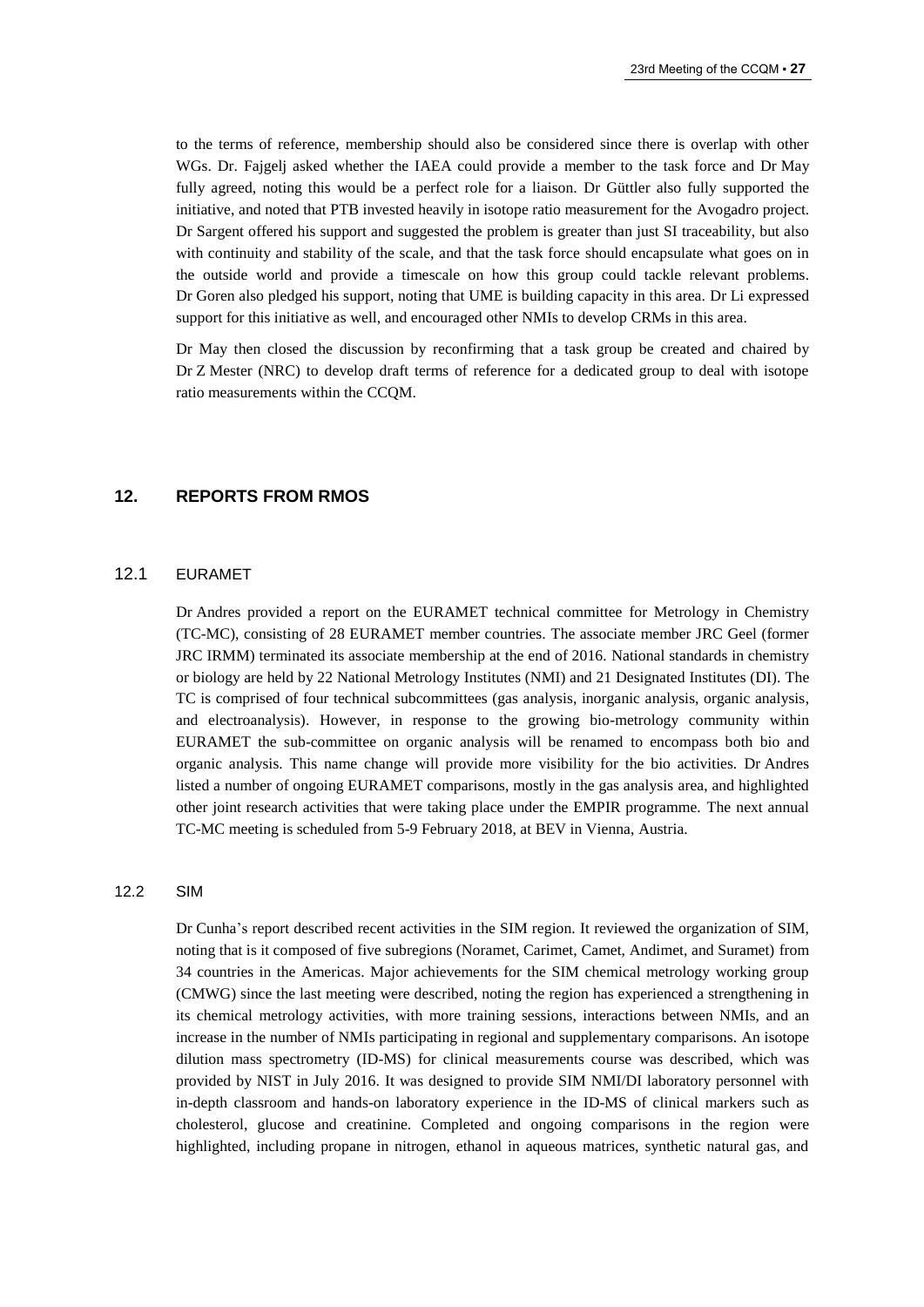trace metals in drinking water. A comparison on automotive gas emissions in nitrogen is planned for the end of 2017. The new CMC claims submitted from the region were presented, where there were 159 in total with the majority coming Canada (79), Brazil (24), and Argentina (17). The presentation concluded with a review of challenges facing the SIM-CMWG, noting that there is a large gap in the state of development of NMIs, with a couple of mature NMIs, a few with intermediate level of development, and the majority at the developing or starting stage. This leads to a challenge in harmonizing needs and planning activities. The next SIM Chemical Metrology WG meeting will be held in Ottawa, Canada in September 2017.

#### 12.3 AFRIMETS

Dr Botha gave an update on AFRIMETS stating that there were 45 members at the end of 2016. Dr Botha highlighted the increase in the number of Members of the BIPM and Associates of the CGPM across the continent over the last 10 years and there had also been an improvement in the level of scientific metrology of many countries during this period. She then reviewed highlights within AFRIMETS for 2016/2017, with 54 CMCs submitted for review from NMISA. The quality systems (QS) of NIS, NMISA, and KEBS were approved by the TC-QS, while the DEFNAT (Tunisia) QS was reviewed and non-conformances are currently being cleared. KEBS has submitted expansion of scope for approval. Ghana and Ethiopia are preparing to submit their QS for approval, while those of Namibia and Morocco are currently under review. Dr Botha then summarized the recent proficiency testing scheme operated in the region by NMISA and the African Food and Feed Reference Material Programme (AFFRMP) which was launched in 2015 and involved the training of analysts from less developed countries. Within the framework of the AFFRMP, a collaboration has been established with the BIPM and NIM China on capacity building for metrologically traceable mycotoxin reference materials for calibration, quality control and accuracy assessment. Dr Botha concluded her presentation by noting that NMISA will be hosting a mycotoxin metrology workshop in June 2018.

#### 12.4 APMP

Dr Ma presented a summary of APMP TCQM activities. He began by reviewing the membership of APMP TCQM, with full members spanning across 24 economies (42 NMIs/DIs), with new members including Cambodia, Fiji, Nepal, Pakistan, and Papua New Guinea. Associate members are drawn from eight economies, with the USA (NIST) becoming an associate member in 2016, to become the APMP's 50th member institute. Dr Ma stated that 397 CMCs had been received and reviewed by APMP TCQM and 373 of these were subsequently submitted to the KCWG. This represented a significant increase from previous years, and he noted that they would be looking to decrease this in the future. Dr Ma then reviewed the recent meetings and workshops of APMP TCQM and noted that the 17th meeting would take place in New Delhi, India, in November 2017. Dr Ma presented the ongoing key comparisons and supplementary comparisons that are in progress within the region and the peer-review visits that had taken place within the region in the last year. He then reviewed an APEC Workshop on Measurement and Standards for Grain Food Safety, held in conjunction with the 16th meeting of the APMP TCQM in Da Nang, Viet Nam in November, 2016. The topic of the workshop was mycotoxins and heavy metal contamination in food, and was linked to the BIPM laboratory-based Capacity Building & Knowledge Transfer Programme (CBKT). Dr Ma then reviewed new comparisons and proposals, which focused exclusively on metrology for food safety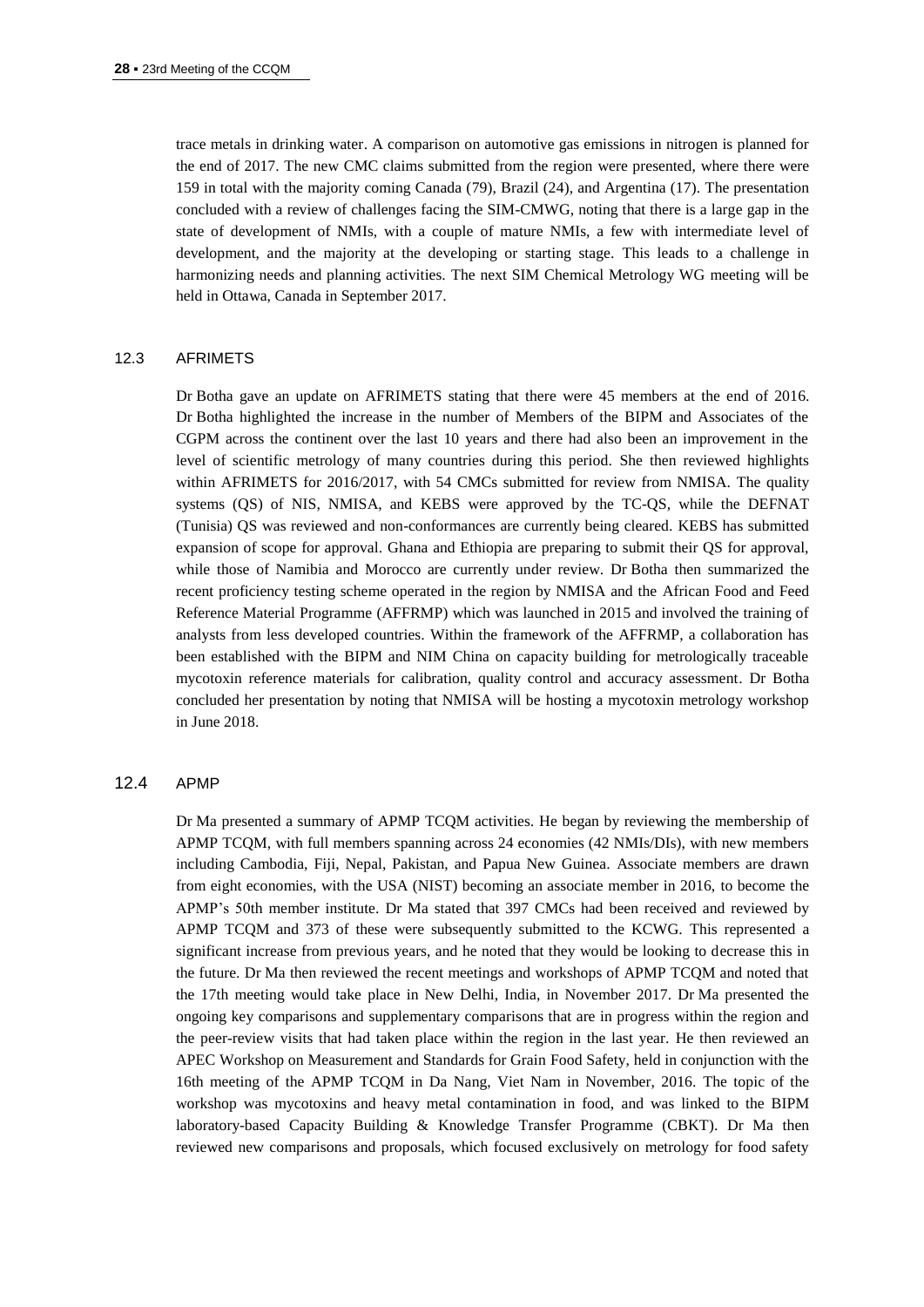and climate change. Dr Ma concluded his presentation by summarizing MEDEA training projects under TCQM, focused on enabling developing economies in Asia.

Dr May offered his support for the structure of APMP and suggested it could be used as a model for other RMOs, where the primary focus is on capacity building and training.

#### 12.5 COOMET

Dr Kustikov presented an update on COOMET TC 1.8 and reviewed the current membership, and noted the high rate of participation of COOMET in CCQM comparisons. He then reviewed the distribution of CMCs between NMIs and measurement categories, with 29 new CMCs over the past year primarily in gas analysis (12), advanced materials (nine), and high purity chemicals (six). Dr Kustikov listed current COOMET regional comparisons and presented results for studies on carbon monoxide in nitrogen, propane in nitrogen, pH measurement of phosphate buffer, moisture fraction in wood, and copper and impurities in the oxygen-free copper wire rod. Dr Kustikov concluded by noting that the next meeting of COOMET TC 1.8 "Physical chemistry" would be held in St Petersburg on 23-24 May 2017, and noted the celebration of the 175th anniversary of VNIIM in June 2017.

Dr Ma commented that APMP has sent information to COOMET and also AFRIMETS, as they are looking for collaboration.

## **13. BIPM PROGRAMME ON METROLOGY IN CHEMISTRY**

Dr Wielgosz presented a progress report on the BIPM Chemistry Department. He began by highlighting the four major programmes within the department, all dedicated to the promotion of international equivalence of measurement standards. The programme included gas analysis for air quality and greenhouse gases, organic purity analysis for health, diagnostics, pharmaceutical, food, environmental and forensics, outreach activities with organizations such as JCTLM, IFCC, WADA, CODEX, etc.; and capacity building and knowledge transfer on areas such as mycotoxins and air quality. Dr Wielgosz then reviewed the organizational structure of the department, which currently consists of 10 FTEs. However, the department is heavily supplemented by visiting scientist secondments, which accounted for approximately 3.2 FTEs in 2016 and were expected to be seven FTEs in 2017. He thanked CCQM members for their support for the secondment programme.

Dr Wielgosz then summarized some of the recent outputs of the department and highlighted a subset of comparisons coordinated by the BIPM over the last three years and reported some of the results. [CCQM-K55.d](http://kcdb.bipm.org/appendixB/KCDB_ApB_info.asp?cmp_idy=1359&cmp_cod=CCQM-K55.d&prov=exalead) on the purity of folic acid highlighted the comparability between the qNMR and mass balance approaches to organic purity. Dr Wielgosz then reported on the results of [CCQM-K115](http://kcdb.bipm.org/appendixB/KCDB_ApB_info.asp?cmp_idy=1339&cmp_cod=CCQM-K115&prov=exalead) on C-peptide, a marker used to differentiate between Type I and Type II diabetes, demonstrating the large number of impurities that had to be identified and quantified as part of the comparison. He then described work on assessing candidate materials for PAWG comparisons in collaboration with LGC, and highlighted metrological challenges of B-type natriuretic peptide measurements. Dr Wielgosz then provided an update on the qNMR universal calibrator project and described the calibration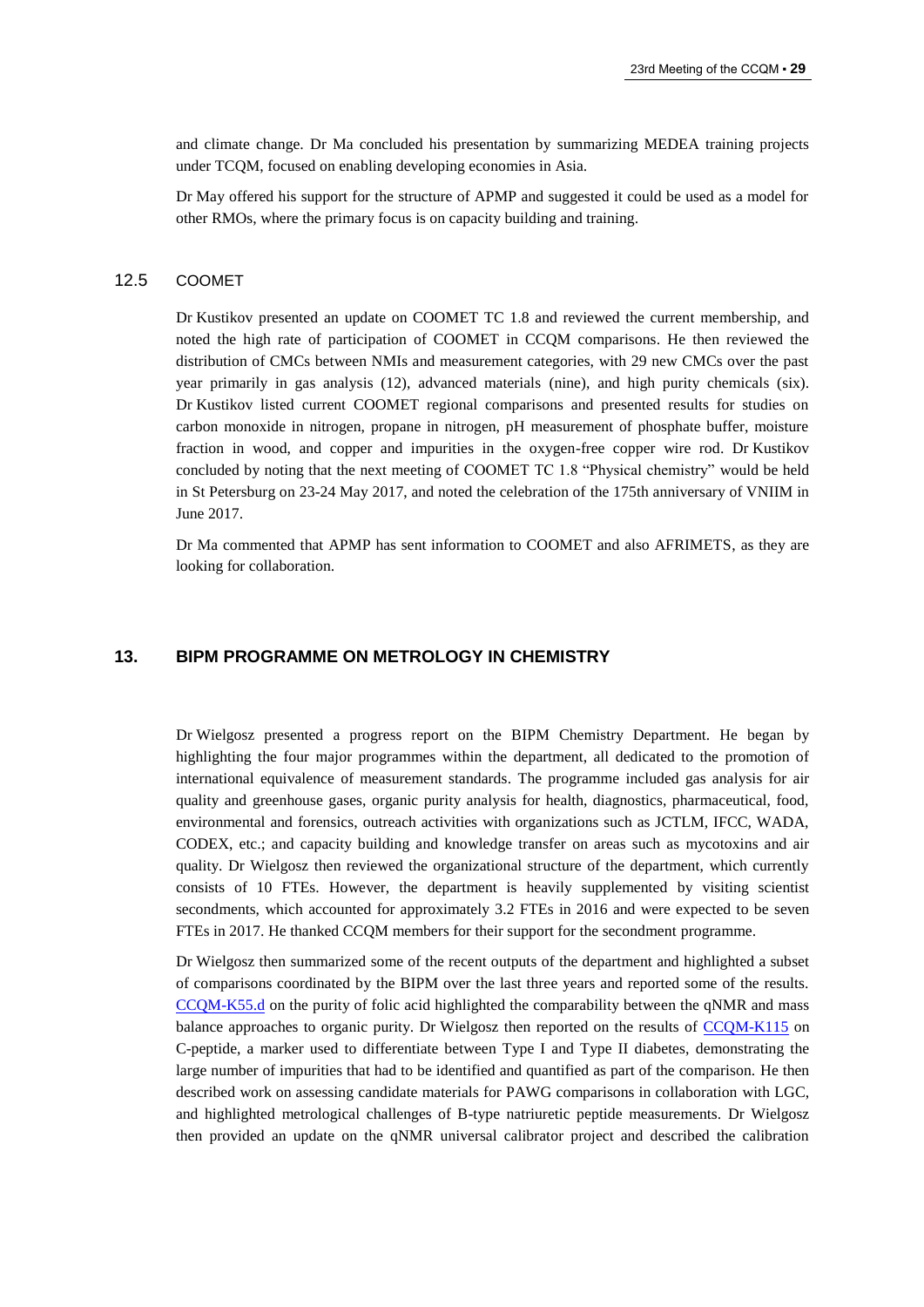hierarchy for BIPM qNMR internal standards, where  $DMSO<sub>2</sub>$  serves as the central compound with seven independent value assignments, three of which are direct from separate CRMs.

Dr Wielgosz discussed BIPM efforts in air quality and greenhouse gas standard comparisons, and highlighted the BIPM and NIST activities in updating the NIST Standard Reference Photometer (SRP) for ozone, where the refurbished electronics are expected to extend the lifetime of the instrument by 20 years. He described  $CCQM-K120$  on ambient level  $CO<sub>2</sub>$ , noting that as  $CO<sub>2</sub>$  mole fractions are being measured with such low uncertainty, isotopic composition of the  $CO<sub>2</sub>$  gas needs to be measured to correct for instrument response, and this had led to the development of  $CO<sub>2</sub>$  isotope ratio measurement capabilities at the BIPM. Preparation is underway for a  $CO<sub>2</sub>$  isotope ratio key comparison planned for 2020, with comparison samples being prepared at the BIPM and IAEA is assigning reference values.

Dr Wielgosz presented the BIPM's Capacity Building and Knowledge Transfer Programme (CBKT), developed in response to the needs expressed by AFRIMETS to support metrology infrastructure development for mycotoxin in food analysis requirements. A second meeting on mycotoxin metrology within the CBKT project took place on 21 April 2017. Work is being carried out in three main areas, namely knowledge transfer on mycotoxin calibrant production and value assignment at the BIPM, analytical method development at NMISA, and matrix CRM development at NIM. A series of skills broadening and training secondments have been established at the BIPM, consisting of 12-week programmes on the preparation of stock and calibrations solutions, stability and homogeneity testing, and value assignment. He reminded the CCQM that the CBKT programme was funded through additional voluntary funds, and thanked the NMIs that had supported the programme, and in particular NIM, China, that was providing three man years of visiting scientist time at the BIPM, as well as the mycotoxin materials for the programme, and the PTB, that had provided funding to allow scientists from INTI, INMETRO, KEBS and NIMT to participate in the programme.

Also within the framework of the CBKT programme, Dr Wielgosz presented on the "Metrology for Clear Air – Gas Metrology  $&$  FTIR" project, where NMIs developing gas metrology capabilities and standards require measurement techniques that can operate at low uncertainties to verify and value assign their standards. FTIR provides a cost effective and accurate solution for NMIs, but requires expert knowledge for operation and data analysis. Similar to the mycotoxins project, a series of secondments at the BIPM have been established to facilitate knowledge transfer in this area. The first of these from CENAM (Mexico) was funded by the PTB (Germany) and three more (involving scientists from NMISA (South Africa) and NPLI (India) are being funded by the NPL (UK). In response to a question from Dr Wielgosz regarding comparisons on mycotoxin calibration solution that were part of the BIPM CBKT programme, Dr May replied that these should be registered as CCQM comparisons via the CCQM Organic Analysis Working Group.

Dr Wielgosz concluded by highlighting a BIPM-WADA Workshop on NMI support for anti-doping analysis. The workshop was attended by over 100 participants from NMIs, national anti-doping laboratories, and clinical chemistry laboratories. A series of recommendations resulted from the workshop, including the commitment to develop a prioritized list of CRMs required for anti-doping analysis.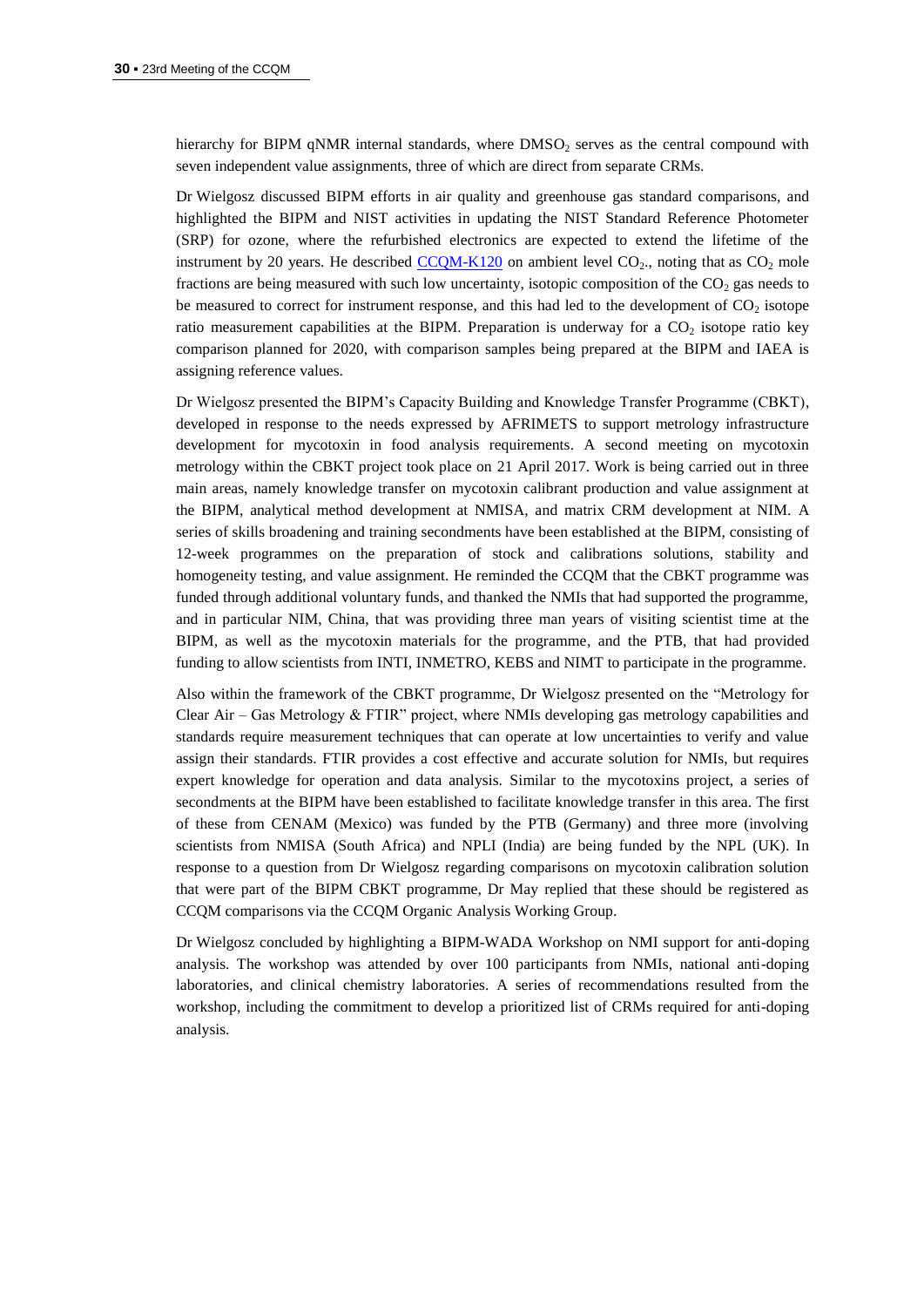## **14. DISCUSSION AND APPROVAL OF PROPOSED CCQM STUDIES**

Dr May initiated a discussion on proposed CCQM studies on the opening of the second day of the meeting, based on a list of studies collected after the first day. For the WG chairs that presented on the second day (OAWG, IAWG, GAWG), the discussion on approval of proposed studies took place following their respective reports, and these discussions were captured accordingly above. There were no new key comparisons proposed within NAWG, CAWG, and EAWG (two pilot studies), however, PAWG proposed one new KC on quantification of insulin and SAWG proposed studies on BET surface area and a comparison related to CCQM-K32 on thickness measurement of  $HfO<sub>2</sub>$ .

The discussion began with the proposed PAWG study on quantification of insulin and Dr Park described the study involving pure synthetic insulin in a buffer solution, underpinning core capabilities for quantification of  $\sim$  5kDa proteins by hydrolysis/amino acid analysis method and/or intrinsic sulphur determination. Dr May suggested that since hydrolysis is the core competency, the HFTLS statement should reflect this and the title should be changed to focus on hydrolysis. Ms Parkes added that since hydrolysis is an underpinning core competency, that it needs to be defined with a specific mass range. Dr Park added that there are so many different types of proteins that we need to look at representative proteins and work on a series. Dr May then proposed that the insulin KC should be provisionally approved, but Drs Park, Wielgosz, May, and Botha need to agree on the HFTLS statement to be sent out with the action items of the meeting. Dr Wielgosz then reminded WG chairs that as part of the study approval process, the form used by the KCWG requires completion and will allow a number to be assigned to the comparison, and the HFTLS statements should already be developed at this time. Dr Wielgosz then inquired if the additional studies planned within PAWG required presentation at this time, such as proposed purity studies for oxytocin, haemoglobin A1c (HbA1c), and haemoglobin A0 (HbA0), which are under way and further along than the insulin study. Dr Mackay noted that these studies have also been discussed extensively within OAWG. Dr Park responded that it was his understanding that these studies had already been approved since they had been given a study number. Dr May then confirmed that the CCQM study approval process will not be applied retroactively, so all studies previously approved during strategic planning will be considered pre-approved.

The two proposed studies within SAWG were then discussed, starting with the Brunauer, Emmett and Teller (BET) method study. Dr Unger described the study using the BET method for surface area, specific pore volume, and pore diameter in a microporous white quartz sand (SiO<sub>2</sub>), with seven NMIs have expressed interest for supporting their services delivered such as reference methods, proficiency testing schemes, and CRMs. Dr May opened the discussion by reviewing that BET surface area is the measurand, with the convention laid out by ISO standards. Dr Brown remarked that the traceable measurand is the amount of nitrogen absorbed. Dr Mester then asked that if we are following an ISO procedure very closely, are we proving the appropriate feedback to ISO. Dr Unger confirmed they were not but will consider that moving forward. Dr May then commented that we need to consider whether it is our job to critically evaluate another organization's method without their permission. Dr Emons noted that there is no doubt of the importance of these measurements, but pore diameter is not a parameter of the CCQM, and might fall under another CC. Dr May then reaffirmed that the measurand is the amount of nitrogen absorbed per unit mass, and confirmed the study should be provisionally approved, but Dr Unger is to provide a clear definition for the study and provide the number of committed labs, and Drs Unger, Wielgosz, May, and Botha need to agree on the HFTLS statement.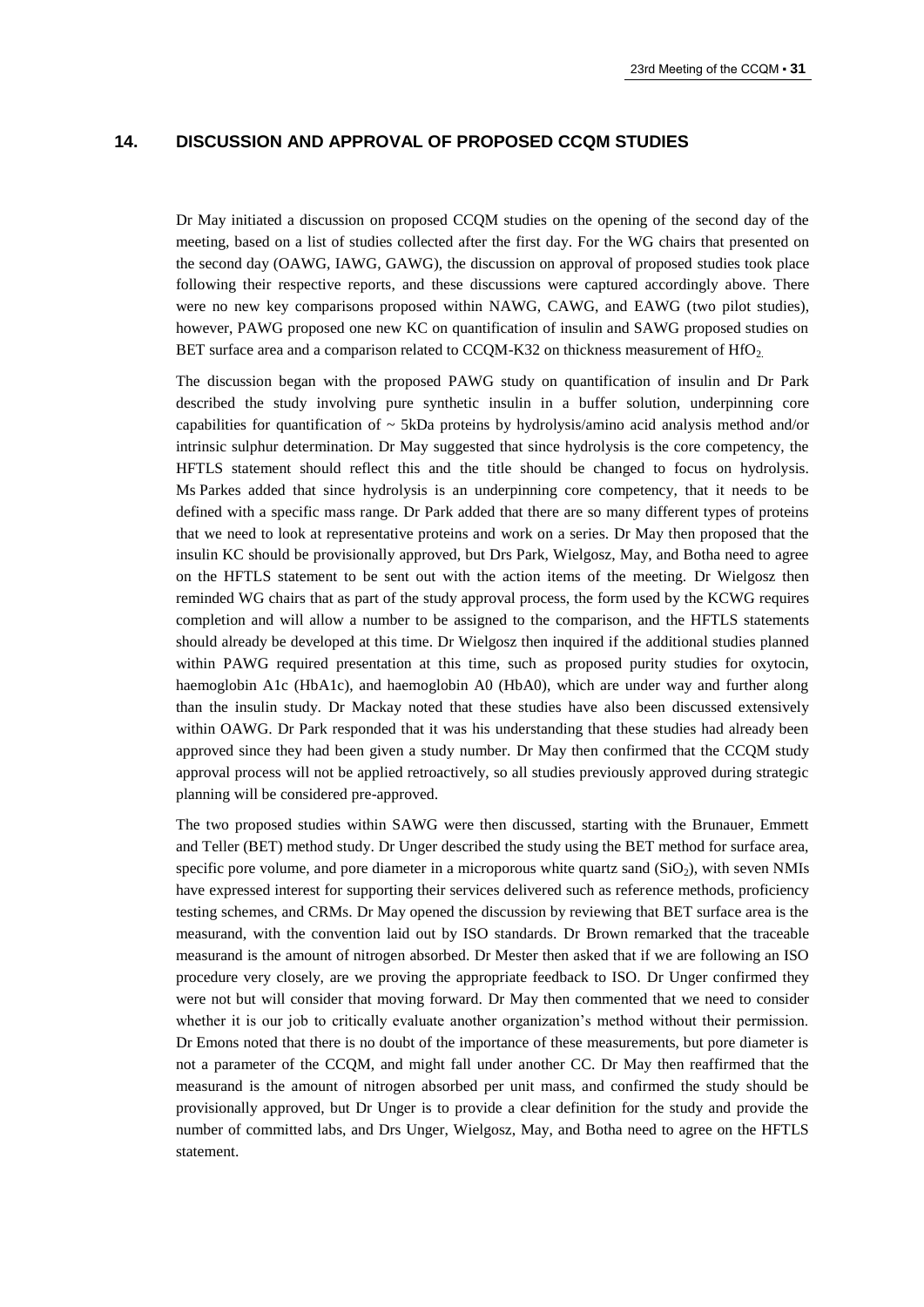Dr Unger then proposed a study related to CCQM-K32, on the thickness measurement of nanoscale HfO<sub>2</sub> films on a Si wafer, suggesting that technology has developed since the original study and eight NMIs are interested. Dr May asked whether this is a repeat or different comparison. Dr Unger confirmed that it will study a different sample using the same method. Dr Sargent then asked why the change from  $SiO<sub>2</sub>$  to  $HfO<sub>2</sub>$  and Dr Unger answered that this is due to response from industry, where they are less interested in  $SiO<sub>2</sub>$ . Ms Parris commented that if the study underpins an expanded capability, then it should have a new study number. Dr Mester inquired if reporting on length will be in conflict with the CCL, to which Dr Milton responded that the work needs to be carried out by the group with the expertise, which is clearly in SAWG and not in CCL. Dr May then confirmed the study should be provisionally approved, but that Dr Unger is to provide an updated title and HFTLS statement to Drs Wielgosz, May, and Botha.

Dr May confirmed that in going forward, new CCQM comparisons would be formally approved by the CCQM, with CCQM WG Chairs presenting the comparisons planned for the next three year period, allowing NMIs sufficient time to allocate resources. For each comparison submitted for approval, it should be made clear how the comparison fits into the CCQM strategic plan, and that a How Far the Light Shines Statement has been developed and the number of expected participants is known.

## **15. COMMENTS ON WRITTEN REPORTS FROM INTERNATIONAL ORGANIZATION IN LIAISON WITH THE CCQM: REPORT FROM THE JCTLM**

Dr Wielgosz gave a brief update on the recent activities of the JCTLM. He reminded members that the JCTLM database was developed to help the *in vitro* diagnostics (IVD) industry meet metrological traceability requirements of the EU IVD Directive, and that BIPM provided the Secretariat for JCTLM. Dr Wielgosz described work of the JCTLM Working Group on Traceability: Education and Promotion (JCTLM-TEP WG) and the establishment of a new traceability website [\(http://www.jctlm.org\)](http://www.jctlm.org/) to be operated and maintained by IFCC and populated with the WG-TEP output. He then summarized a joint NIM-BIPM workshop held in Chengdu, China, on 1-3 June 2016, on Protein and Peptide Therapeutics and Diagnostics, which showcased 70 presentations and drew over 450 participants. Dr Wielgosz concluded his update by raising an issue prompted by JCTLM database users, who have requested that information from international CRM producers in the database should be provided in English. He noted that the CIPM MRA does not require this, but that international users are requesting this. Dr May noted the point, but reaffirmed that this was not a CCQM issue.

## **16. FUTURE CCQM WORKSHOPS**

As described above, Dr May urged the CCQM to dedicate more time for workshops related to improving measurement science and standards, and suggested that the proposed third day of the CCQM plenary could be an ideal venue for such as workshop.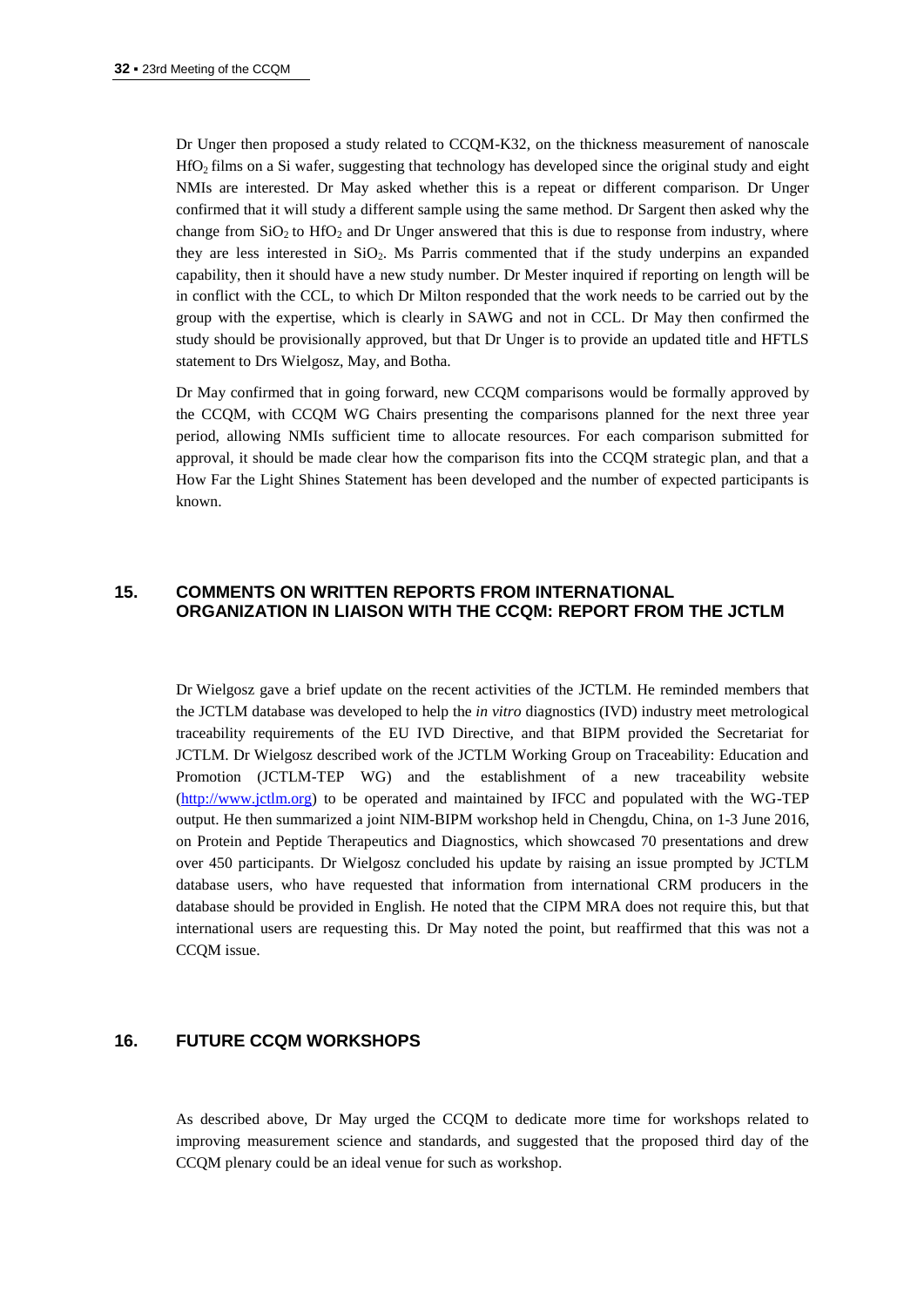#### **17. CCQM RESOLUTIONS**

There were no resolutions made during the meeting.

## **18. ANY OTHER BUSINESS**

Dr Botha took the opportunity to point out that ILAC made decision for a 3-year implementation period for ISO 17034, and that ISO Guide 35 has also been finalized and should be published in the next few months.

## **19. DATES FOR CCQM WG MEETINGS TO BE HELD DURING THE 2ND HALF OF 2017**

It was determined that fall WG meetings for CAWG, NAWG, OAWG, PAWG, will be held at NRC in Ottawa, Canada, on 27-29 September 2017. The IAWG meeting will be held at INRIM in Turin, Italy, on 26-28 September 2017.

## **20. DATES FOR THE NEXT MEETING OF THE CCQM**

The next meetings of the CCQM Working Groups will take place from 16-18 April 2018 (KCWG on 14-15 April 2018), with the 24th meeting of the CCQM taking place on the 19-20 April 2018.

Dates and locations for CCQM WGs in the fall of 2018 were discussed. The CCQM thanked the various NMIs for their offer to host meetings. The locations and provisional dates for meetings were agreed: OAWG, PAWG, NAWG and CAWG meetings to be held in Chengdu, China, hosted by NIM (8-9 October 2018); GAWG meeting to be held in Queretaro, Mexico, hosted by CENAM (8-9 October 2018); IAWG to be held in Ottawa, Canada hosted by NRC (Fall 2018).

## **21. CLOSURE**

In the absence of any other business, the President of the CCQM, Dr May, closed the meeting at 16:00 hrs and thanked participants for their contributions, reports and participation in the discussions.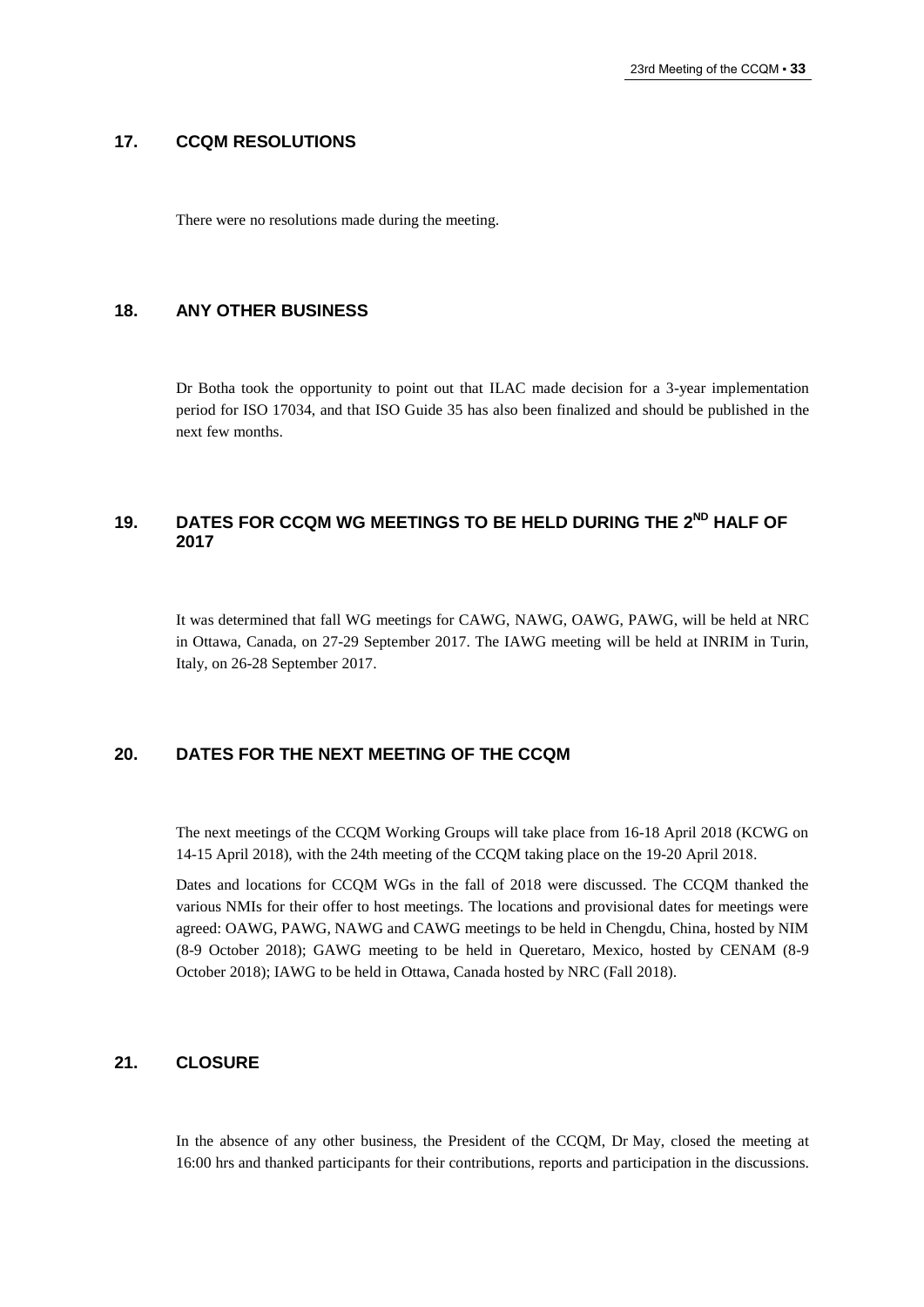Dr May thanked the staff of the BIPM for their support in hosting the meeting and wished all attendees a safe journey home.

> Dr J. E. Melanson Rapporteur, 4 July 2017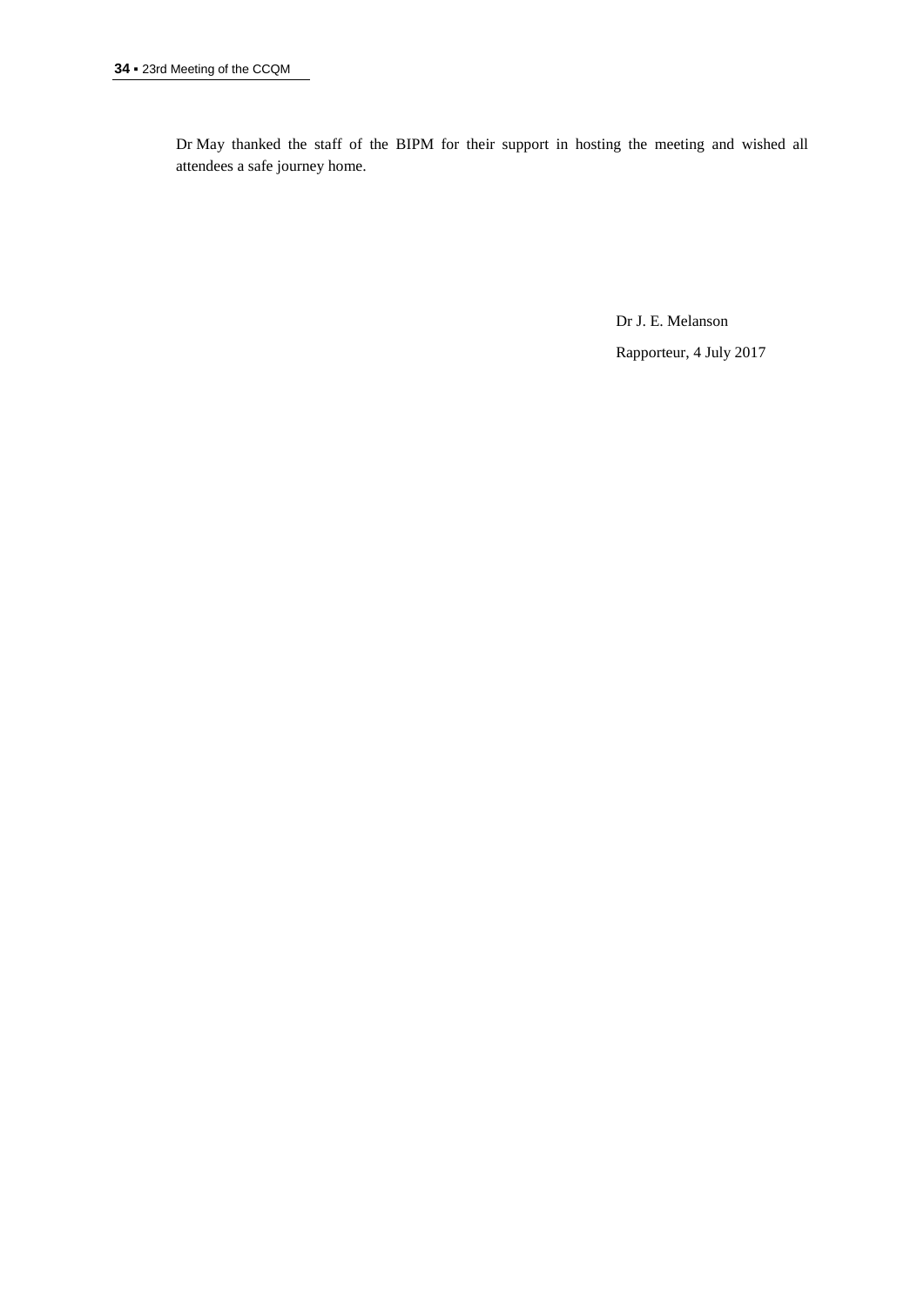## **DECISIONS AND ACTIONS FROM THE 23 RD MEETING OF THE CCQM**

- 1. Dr Melanson agreed to serve as rapporteur and draft "Decisions and Actions" document and "Report of 23rd Meeting of the CCQM". Based on a request from the President, he agreed to serve in this capacity through 2018.
- 2. CCQM approved the report of the 22nd Meeting of the CCQM.
- 3. Outstanding actions from the 22nd Meeting of the CCQM to be progressed as discussed in the report of the 23rd Meeting of the CCQM.
- 4. KCWG to continue to work to implement a unified nomenclature for the core comparison approaches being undertaken by different WGs to avoid confusion when communicating outside the CCQM.
- 5. Regional Metrology Organizations (RMOs) will be requested to submit reports at least four weeks prior to the CCQM April meeting to enable discussion and questions on any issues arising.
- 6. No consensus was reached on the proposal from the CCQM *ad hoc* WG on KCDB2.0 to remove several columns from the current CMC template.
- 7. Going forward, CCQM attendees should define CCQM-specific acronyms they are using throughout presentations and discussions for the benefit of guests and stakeholders.
- 8. The CMC review activity formerly undertaken by the BioCMC group will be undertaken by the concerned individual WGs (NAWG, PAWG and CAWG) for the upcoming round of CMC reviews. The NAWG, PAWG, and CAWG Chairs will work with the KCWG in documenting the process to be used for biological CMC review in future years.
- 9. The CCQM President established a Task Group to be chaired by Dr Andres (METAS) to develop a position paper describing the criteria used to decide which method-defined measurands and measurement services were in the scope of activities covered by the CCQM. The following agreed to contribute to the work of the task group: Dr Brown, Dr Ellison, Dr Emons, Dr Güttler, Dr Li, Dr Mester, and Dr Morrow, and Dr Wielgosz.
- 10. The name of the EAWG will be changed to the Working Group on Electrochemical Analysis and Classical Chemical Methods and its terms of reference are to be updated accordingly.
- 11. New CCQM comparisons shall be formally approved by the CCQM, with CCQM WG Chairs presenting the comparisons planned for the next three year period, allowing NMIs sufficient time to allocate resources. For each comparison submitted for approval, it should be made clear how the comparison fits into the CCQM strategic plan, and that a How Far the Light Shines Statement has been developed and the number of expected participants is known.
- 12. The CCQM President confirmed that the CCQM study approval process will not be applied retroactively, so all studies previously approved during strategic planning will be considered pre-approved.
- 13. The CCQM President established a task group to be chaired by Dr Mester (NRC) to develop draft terms of reference for a dedicated group to deal with isotope ratio measurements within the CCQM, and if so, whether it should proceed as an *ad hoc* working group or directly to a